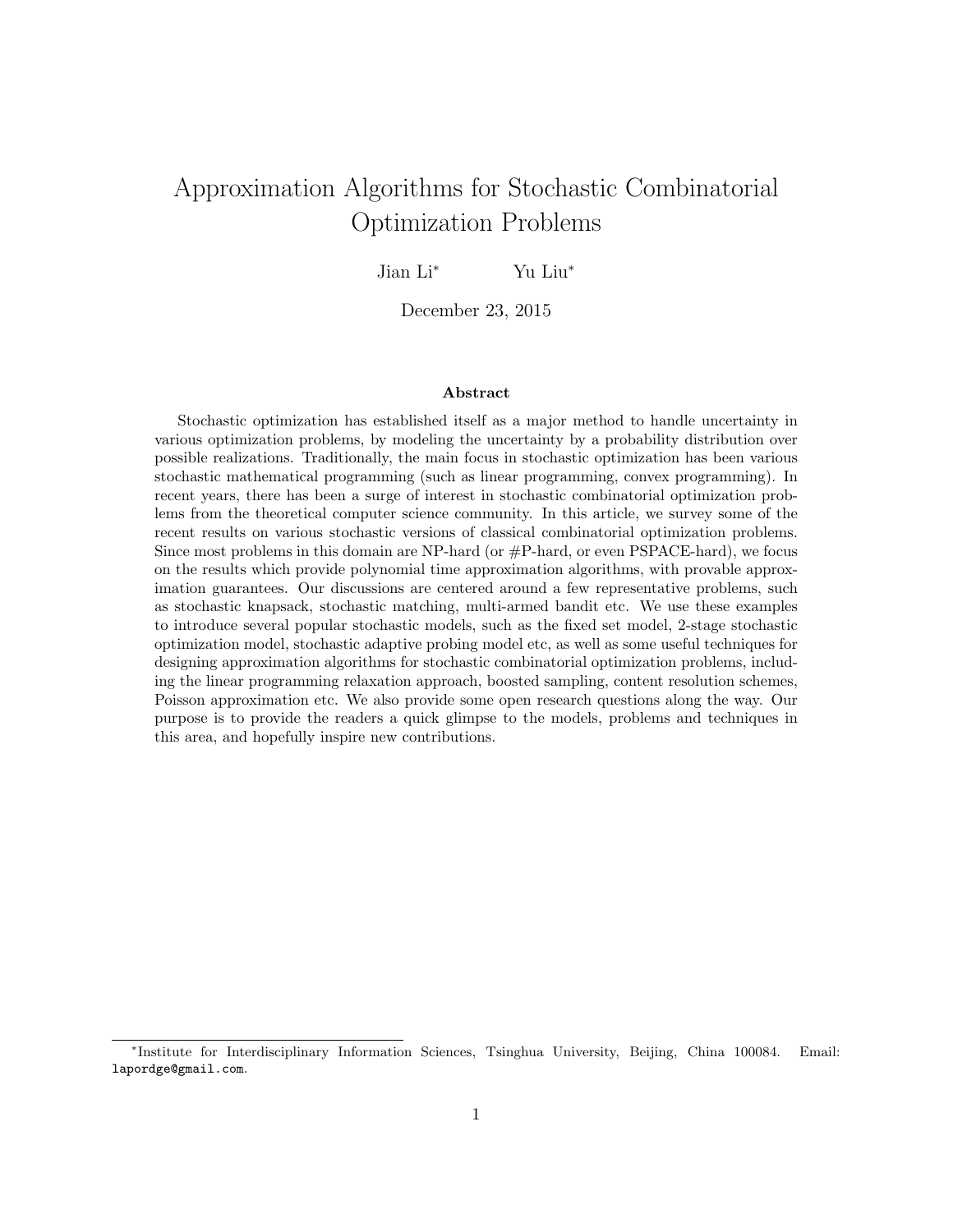# 1 Introduction

Uncertainty is an inevitable facet of almost all important decision problems. It is present in a variety of forms and caused by many reasons, such as the errors and/or noises in data measurements, the model parameters, or the predictions made by probabilistic predictive algorithms. Various types of problems of handling uncertainty have been a subject of extensive research in many areas, including computer science, operation research, economics, management science and social science. Stochastic optimization is a major method for dealing with uncertainty for optimization problems, by modeling the uncertainty using probability distributions of the input instances. The field originated from the work of Dantzig [38], and has been studied extensively and found numerous applications in many areas. A central theme in the field is to solve stochastic versions of mathematical programming problems (the study of such problems is often referred to as stochastic programming as well). We refer interested readers to the books [22, 124].

Recent years have witnessed a surge of interest in solving combinatorial optimization problems under uncertainty from the theoretical computer science community. This is in part due to the dramatic increase in the number of application domains, such as information extraction systems, data integration systems, sensor networks, and predictive machine learning algorithms, that produces a huge amount of uncertain data. At the same time, applications (including the above) that require solving certain combinatorial optimization problems, when fed with such data, have to take the uncertainty into account. This gives rise to a variety of stochastic models and optimization problems. In this article, we review some recent work on various stochastic versions of classical combinatorial optimization problems. It is well known that many combinatorial optimization problems are NP-hard. So we can imagine that the added stochasticity often makes the problems even harder, (NP-hard, #P-hard, or even PSPACE-hard). Therefore, it is very unlikely that these stochastic problems admit efficient algorithms that can solve them exactly. One principled way to deal with the computational intractability is to settle for polynomial time approximation algorithms. We refer interested readers to the books on this field of approximation algorithms [131, 133]. A major focus in this field is to obtain polynomial time algorithms with provable approximation ratio. For maximization problems, the ratio is defined to be the ratio between the optimal cost and the cost of our solution (or expected cost, if any stochasticity or/and randomization  $<sup>1</sup>$ ). For minimization</sup> problems, it is the ratio between the cost of our solution and the optimal cost. Obviously, the ratio is at least 1 and we want it to be as close to 1 as possible.

In this article, we present a selection of recent results in polynomial time approximation algorithms for stochastic combinatorial optimization problems. We have not attempted to be comprehensive and our selection of problems may be idiosyncratic. We also include the details of the algorithms and the analysis of approximation ratios for some problems. None of these results are really new. The expositions for some of them are simplifications of known results (possibly with slightly worse approximation ratios sometimes in favor of expositional simplicity). The purpose of doing this is to give the readers a flavor of the models, ideas and techniques in this new exciting and fast growing area.

<sup>1</sup>We usually use "stochastic/probabilistic" to indicate that the input instance follows certain probability distribution, while "randomization" to refer to the randomness produced by the randomized algorithms.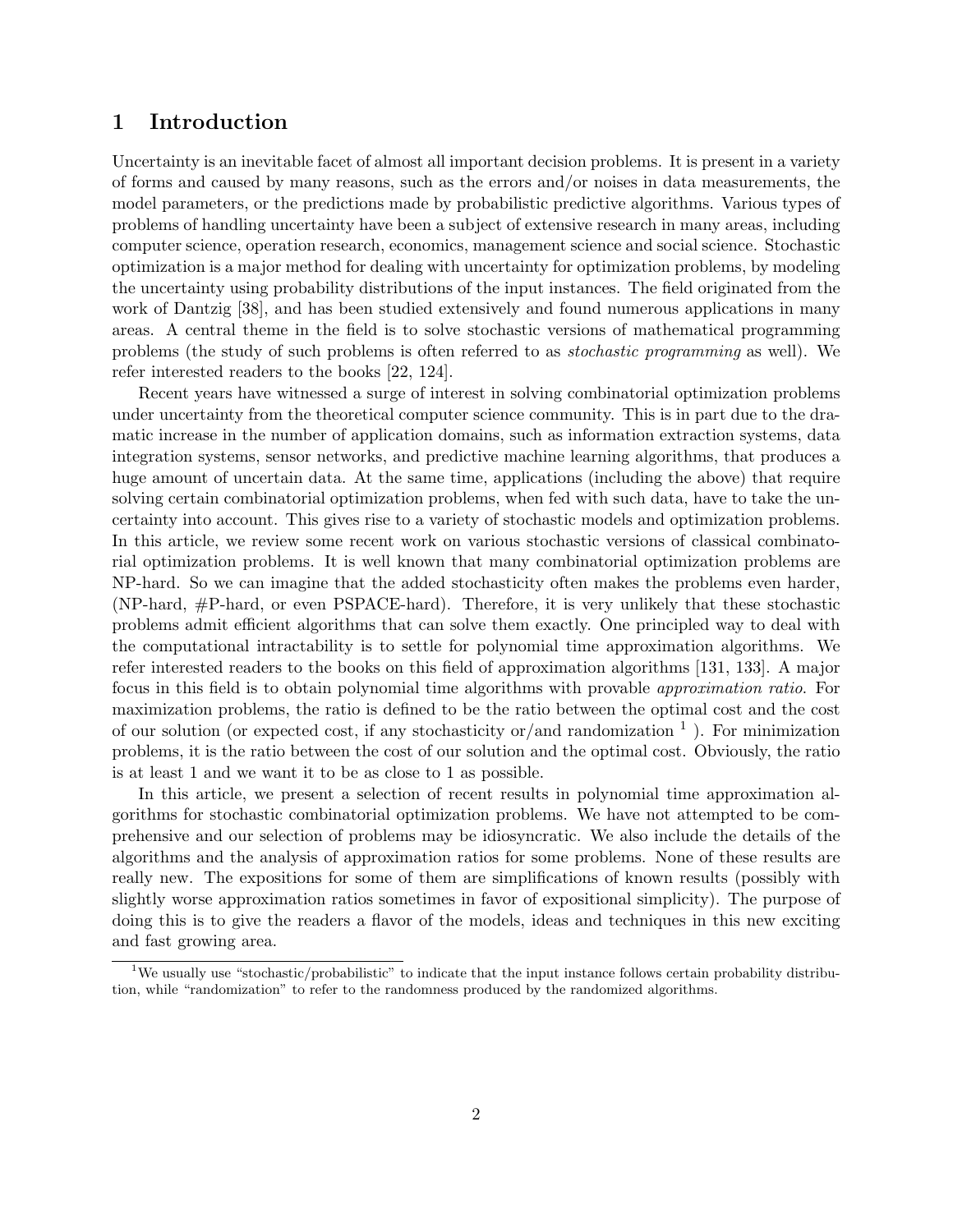#### 1.1 A Few Representative Problems

There are diverse ways in which uncertainty can interact with and influence the decision process. So, there are several natural corresponding stochastic models. Instead of introducing these abstract models, we choose to be concrete, by providing a few representative problems. We also highlight some interesting motivating applications for those problems.



Figure 1: A stochastic graph. There are three edges with uncertain lengths. There are  $2^3 = 8$ possible realizations in total.

Problem 1.1. (Fixed Set Stochastic Shortest Path): We are given a stochastic graph where the length  $\mu_e$  of each edge e is an independent random variable. <sup>2</sup> See Figure 1 for an example. The objective is to find an s-t path P connecting s and t such that the probability that the length of P is at most a given threshold  $\mathbb{C}$ , i.e.,  $Pr[\sum_{e \in P} \mu_e \leq \mathbb{C}]$ , is maximized. <sup>3</sup>

We can also think  $\mu_e$  as the travel time of the edge e (the probability distribution of  $\mu_e$  may be obtained from historic data, or traffic prediction algorithms). We need to arrive the airport before a specific time, in order to catch a flight . The above problem asks for a path that maximizes the probability that we can arrive on time.

The problem and its variants have been studied in a number of papers since 1980s (see e.g., [109, 14, 119, 118, 106, 108]). Besides the shortest path problem, one can easily formulate similar problems for other combinatorial optimization problems. We will discuss this problem and its generalizations in more details in Section 8.

Note that the solution path  $P$  is chosen before the trip, and once chosen, is a fixed set of edges. We call such problems *fixed set* problems. Next, we introduce a problem in which the decision has to be made in an adaptive manner.

Problem 1.2. (Adaptive Stochastic Knapsack) We are given a knapsack with fixed capacity C and a set of items. The size and the profit of each item are uncertain and only their probability distributions are known to us in advance. We only know the actual size and profit of an item when we insert it into the knapsack. Our goal is to design an adaptive policy that maximizes the expected

 ${}^{2}$ For simplicity, we assume the distribution of each random variable is discrete with a finite support. The complete description of the distribution is given as input.

<sup>&</sup>lt;sup>3</sup>Another natural problem would be to minimize the expected length of the path. However, a moment reflection shows that the problem can be trivially reduced to deterministic shortest path problem, using the linearity of expectation.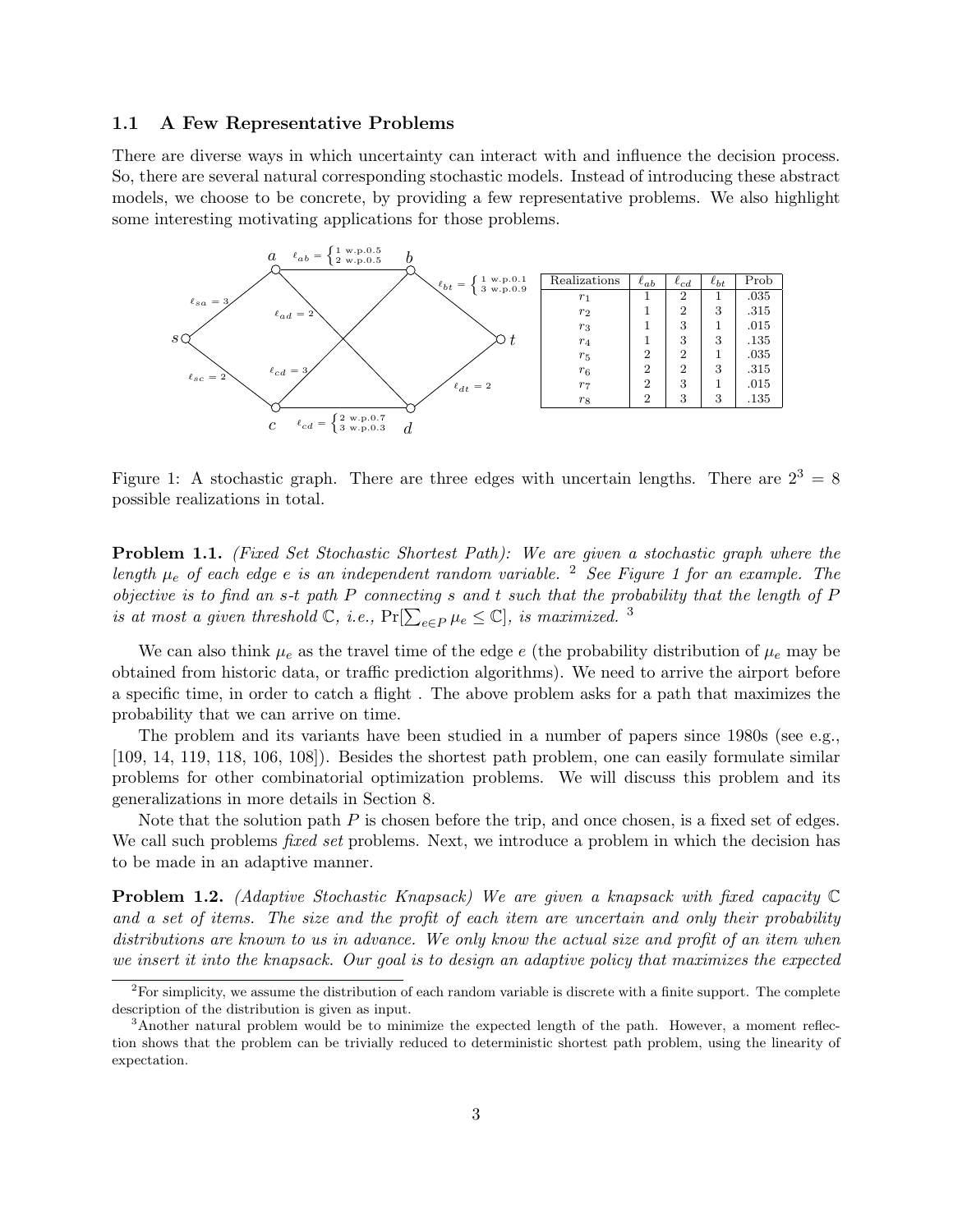total profit of items that can be put into the knapsack. More specifically, the adaptive policy should determine which item to insert next based on the remaining capacity and the set of available items.

The above problem has a very natural motivating example in stochastic scheduling. Suppose we want to schedule a subset of  $n$  jobs on a single machine. We have a fixed deadline and we want to gain as much profit as possible before the deadline. The precise processing time and profit of each job are random variables, and the true values are only revealed until the job is completed.

The problem is a classical problem in stochastic combinatorial optimization. It was studied back in 70s in the stochastic control and operation research literature, and some interesting special cases were identified and solved optimally (see e.g., [42, 43, 9, 8]). The problem has a very different nature from the fixed set problems, in that a solution to it is an *adaptive policy*, instead of a set. Even to specify the optimal policy may need exponential space (see Section 3 for details). The problem is likely to be PSPACE-hard (a variant of the problem has been shown to be PSPACEhard [16]). Designing good approximation algorithms for this problem and its generalizations has received considerable attention in recent years, which we review in more details in Section 3.

In the fixed set stochastic shortest path problem, we make our final decision in one shot, while in the stochastic knapsack problem, we make decisions in an adaptive fashion. Another popular model that interpolates the above two models is the two-stage stochastic model with recourse. We provide an example below.

**Problem 1.3.** (Two-stage Stochastic Set Cover) We are given a set U of ground elements and the weighted family F of subsets of U. We would like to choose some subsets  $S \subseteq \mathcal{F}$  of minimum total weight to cover all elements in U (i.e., each element of U is contained in some subset of  $S$ ). This is the classical deterministic set cover problem. In the two-stage stochastic model, there are two stages (by its name). In the first stage, we do not know the actual demand (i.e., the set of elements we need to cover), but only a distribution D of it. <sup>4</sup> We can select a few subsets  $S^I \subseteq \mathcal{F}$  at the first stage. In the second stage, the actual demand set  $U'$  ( $U' \subseteq U$ ) is revealed. However, our first stage decision  $S^I$  may not be able to cover U', and we can select some extra subsets  $S^{II} \subseteq \mathcal{F}$  to cover the remaining elements of  $U'$ . The catch is that the weight of each subset in  $\mathcal F$  in the second stage is  $\lambda$  times more expensive than in the first stage  $(\lambda > 1$  is called the inflation factor). <sup>5</sup> The goal is to minimize the expected cost over both stages.

The above 2-stage model naturally captures the applications in which the decision has to be made before knowing the demand, and some more expensive recourse action can be taken afterwards. For example, suppose there is a company which needs to set up its facilities. Before building the facilities, they only know the partial knowledge about the demands. After setting up the facilities, they receives the real demand. If the demand exceeds the capability of the current facilities, the company can set up more facilities, which is usually more expensive, to meet the extra demand.

The two-stage stochastic optimization model has been a major topic in both the stochastic programming literature (see e.g., [22]), and in the stochastic combinatorial optimization literature, which we discuss in more details in Section 6 and 7.

<sup>&</sup>lt;sup>4</sup>We may assume that each element  $e \in U$  is associated with a probability  $p_e \in [0,1]$ , which means e is present in the demand set with probability  $p_e$  independently. The current technique can handle more general distributions. See Section 6.

<sup>&</sup>lt;sup>5</sup>It is easy to see that if  $\lambda \leq 1$ , the first stage is meaningless and we only need to make the decision in the second stage.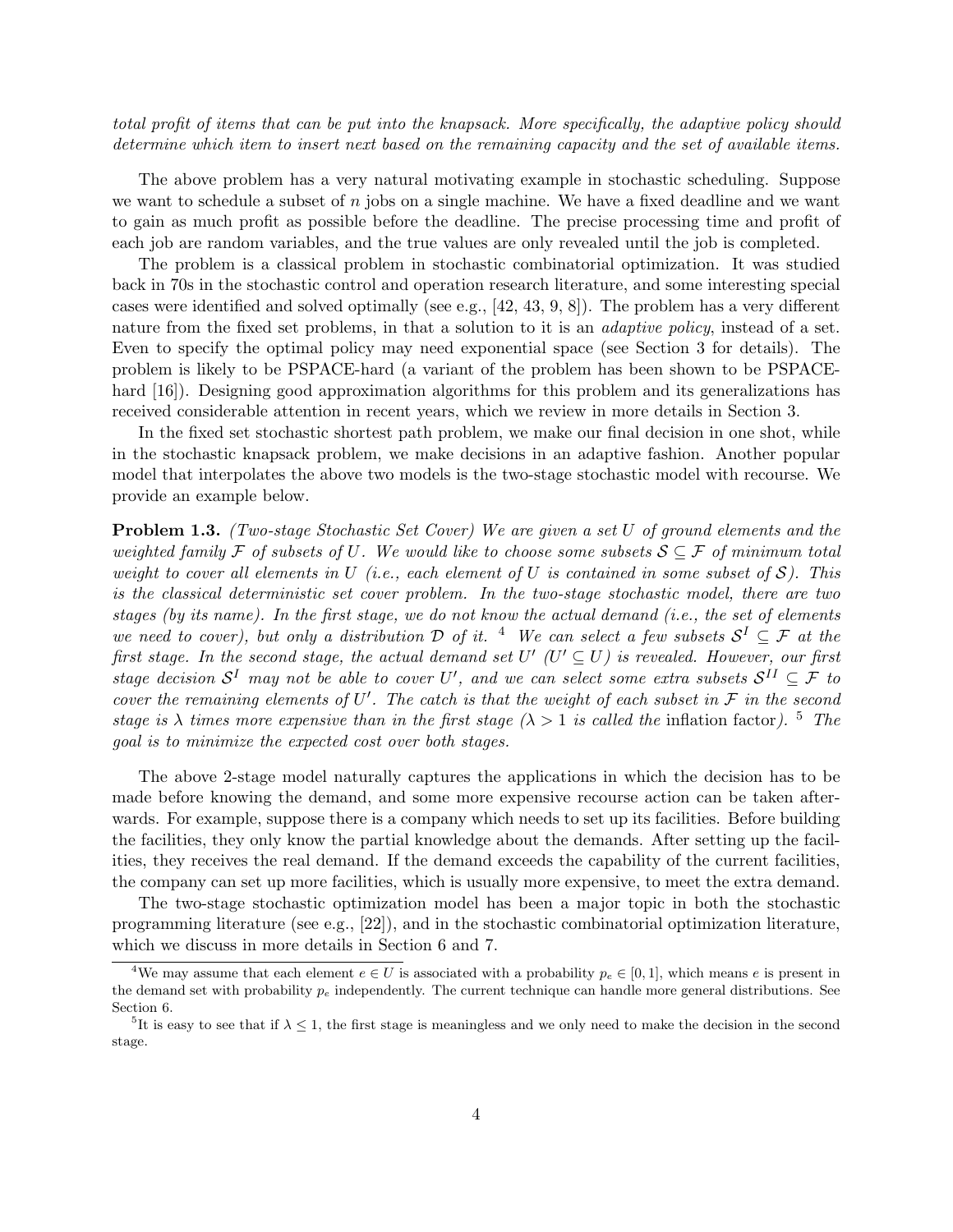All the above three problems assume the stochastic information is given as the input. However, in many real life problems, there is no readily available stochastic information. All we have are some presumed probabilistic  $<sup>6</sup>$  models with unknown parameters (e.g., the cost is distributed normally,</sup> with unknown mean and variance). We are allowed to take samples (or we may already have some historical samples) to obtain the distributional information (e.g., to learn the parameters of the probabilistic model). The learning step has traditionally concerned the statistical learning community, and was separated from the optimization stage in many cases. However, there have been several interesting recent research problems that attempt to bring the learning step and the optimization step together. We provide an example below. More can be found in Section 9.

Problem 1.4. (Combinatorial Bandit Arm Selection) We have a bandit with n arms, where the i-th arm is associated with an unknown reward distribution supported on [0, 1] with mean  $\theta_i$ . Upon each sample (or "pull") of a particular arm, we receive a reward, which is an i.i.d. sample from the underlying reward distribution. We sequentially decide which arm to be pulled next and then collect the reward by sampling that arm. The top-k arm identification problem is to identify a subset of  $k$ arms with the maximum total mean, using as few samples as possible.

Instead of the simple cardinality constraints, we can consider other combinatorial constraints over the arms as well. For example, suppose there is a matroid constraint over the set of arms and we need to select a basis of the matroid. The model was proposed recently by Chen at al. [36].

We highlight an interesting motivating application of the top-k arm identification in *crowd*sourcing. In recent years, crowdsourcing services become increasingly popular for providing labeled data for many machine learning tasks. In such a service (e.g., Amazon Mechanical Turk<sup>7</sup>), the requester submits a batch of microtasks (e.g., unlabeled data) and the workers from the crowd are asked to complete the tasks. Upon each task completion, a worker receives a small monetary reward. Since some workers from the crowd are noisy and unreliable, it is important to choose more reliable workers. We can model the reliability of a worker by a Bernoulli distribution. One way to choose reliable workers is to test each worker by a few *golden samples* (i.e., data with the known correct labels). One such test corresponds to a pull of the arm. Clearly, it is desirable to select the best  $K$  workers using as few samples as possible.

The reader may have already noticed the deterministic versions of the above problems are mostly classical combinatorial optimization problems, which are quite well understood. However, the stochasticity has drastically changed the nature of these problems. The study of the approximability for many of stochastic combinatorial problems is still an active research area and there are many open problems. We attempt to list some of them along the way.

We note that the body of literature on the topic is already large and has been growing quite fast. There are certainly other important stochastic combinatorial optimization problems that do not belong to any of the above four classes. Depending on how the stochasticity interacts with the decision process in new applications, it is possible to formulate new classes of meaningful models and problems. We mention some of them in Section 9.

Outline: We first review some standard terminologies in Section 2. In the next few sections, we discuss a few problems and techniques in details. In particular, we discuss the stochastic knapsack

<sup>&</sup>lt;sup>6</sup>We use "probabilistic" and "stochastic" interchangeably, except when there is a convention to follow (e.g., "stochastic process","stochastic optimization", "probabilistic graphical model" etc.).

<sup>7</sup> https://www.mturk.com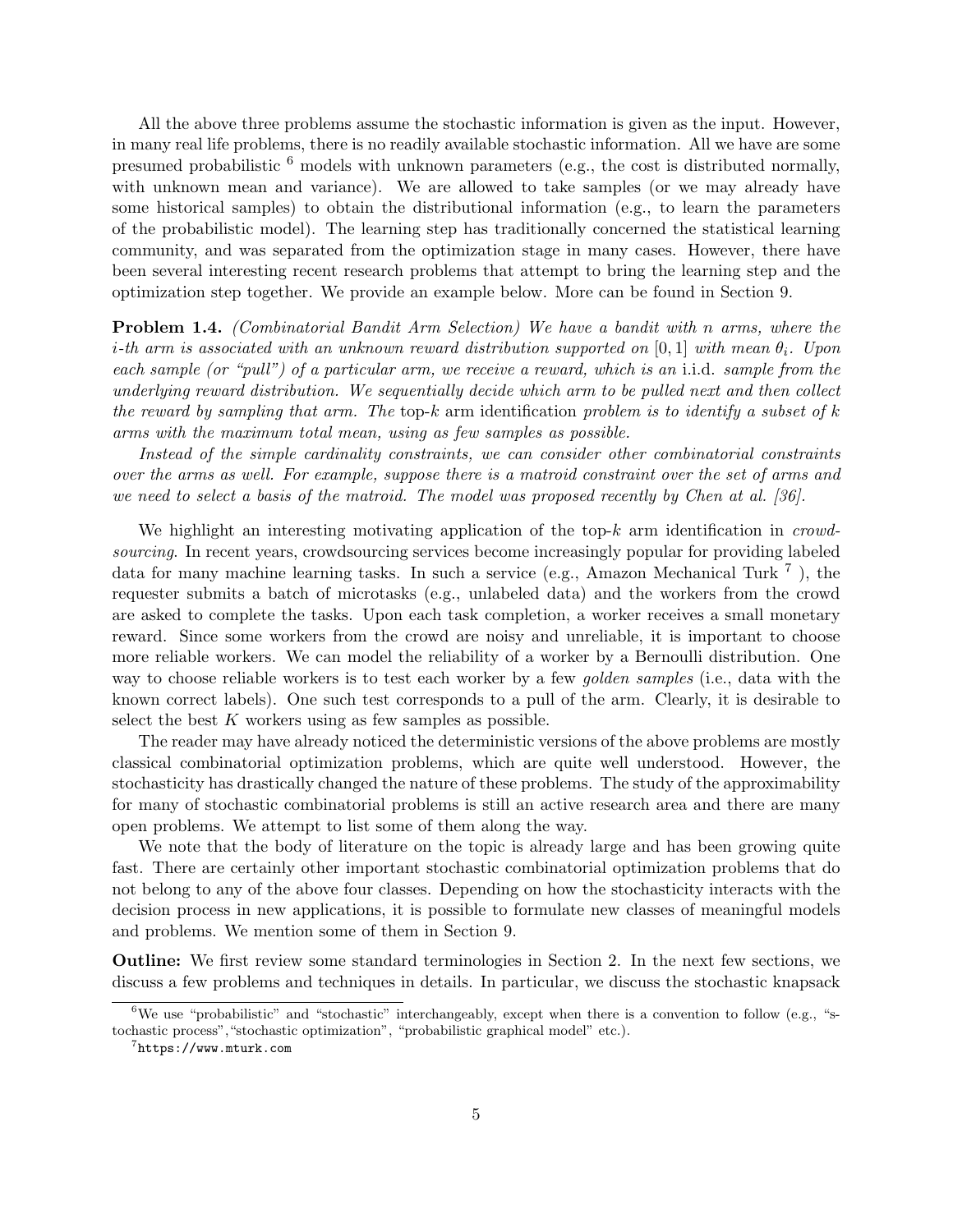problem (Problem 1.2) in Section 3, the stochastic matching problem in Section 4, and the contention resolution scheme with its applications to stochastic probing in Section 5. The above three sections are about adaptive stochastic problems. In the next two sections, we discuss two important techniques, the LP technique (Section 6) and the boosted sampling technique (Section 7) for two stage stochastic optimization with recourse. In Section 8, we introduce the Poisson approximation technique, which can be used to deal with the sum of random variables in both fixed set problems and stochastic knapsack. In Section 9, we briefly discuss a few other important models in the literature.

### 2 Preliminaries

We first review some standard terminologies. For a minimization problem, we say an algorithm achieves an approximation factor of  $\alpha$  ( $\alpha \geq 1$ ), if

$$
\mathbb{E}[SOL]/OPT \leq \alpha,
$$

where SOL denotes the cost of the solution found by the algorithm, OPT denotes the optimal cost, and the expectation is over the randomness of the problem instance and the algorithm (if it is randomized). For a maximization problem, an algorithm achieves an approximation factor of  $\alpha$  $(\alpha > 1)$ , if OPT/E[SOL]  $< \alpha$ .

A polynomial time approximation scheme (PTAS) is an algorithm which takes an instance of a maximization problem and a parameter  $\epsilon$  and produces a solution whose cost is at least  $(1-\epsilon)$ OPT, and the running time, for any fixed  $\epsilon$ , is polynomial in the size of the input. If  $\epsilon$  appears as an additive factor in the above definition, namely the cost of the solution is at least  $OPT - \epsilon$ , we say the algorithm is an *additive PTAS*. In many cases, a PTAS (such as an  $O(n^{1/\epsilon^2})$  time algorithm) is not efficient in practice. However, obtaining a PTAS for a problem is of significant theoretical interest and importance, as it is the best approximation ratio we can achieve in polynomial time for NP-hard (or harder) problems. We say a PTAS is a fully polynomial time approximation scheme (FPTAS) if the running time is polynomial in the size of the input and  $\frac{1}{\epsilon}$ . FPTAS can be quite efficient in practice.

For a deterministic combinatorial optimization problem A, the *exact version* of a problem A asks for a feasible solution of  $A$  with weight exactly equal to a given number K. An algorithm runs in pseudopolynomial time for the exact version if the running time of the algorithm is bounded by a polynomial of  $n$  and  $K$ .

The following standard Markov inequality will be used frequently.

**Proposition 2.1.** (Markov inequality) Let X be a random variable and  $\mathbb{E}[X]$  be its expectation. For any  $\alpha > 1$ , it holds that

$$
\Pr[X \ge \alpha \mathbb{E}[X]] \le 1/\alpha.
$$

A finite matroid M is a pair  $(V,\mathcal{I})$ , where V is a finite set (called the *ground set*) and T is a collection of subsets of V. Each element in  $\mathcal I$  is called an *independent set*. A maximal independent set is called a basis. Moreover,  $\mathcal{M} = (V, \mathcal{I})$  satisfies the following three properties:

1.  $\emptyset \in \mathcal{I}$ ;

2. if  $A \subseteq B$  and  $B \in \mathcal{I}$ , then  $A \in \mathcal{I}$ ;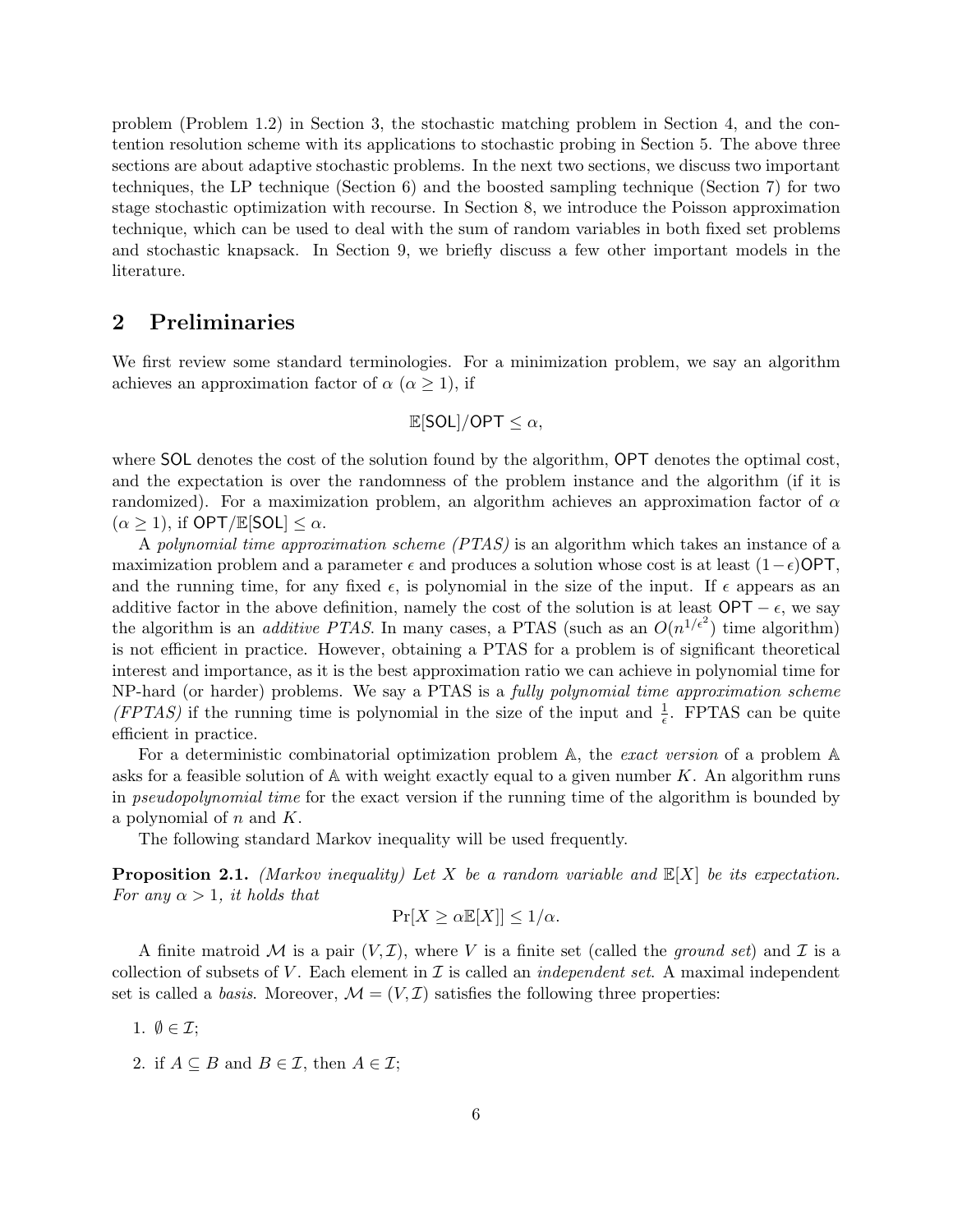

Figure 2: A decision tree corresponding to an adaptive policy.

3. for all  $A, B \in \mathcal{I}$  with  $|A| > |B|$ , there exists an element  $e \in A \setminus B$  such that  $B \cup \{e\} \in \mathcal{I}$ .

Matroids generalize several important combinatorial objects, such as all subsets of a set with cardinality at most  $k$ , all forests in a graph, all linear independent subsets of a set of vectors. For more information about the theory of matroids, see, e.g., [123].

### 3 Adaptive Stochastic Knapsack

In this section, we consider Problem 1.2 the adaptive stochastic knapsack problem. First, we recall in the deterministic knapsack problem, we have a set of n item I. The ith item has a value  $v_i$ and size  $s_i$ . Our objective is to choose a maximum-value set of items that fits into a knapsack of capacity C.

In the stochastic knapsack problem, the values  $\{v_i\}$  and sizes  $\{s_i\}$  of items are non-negative independent random variables, with known distributions. For simplicity, we assume the distributions are discrete. One needs to insert the items one by one. Once one item is inserted, its value and size are revealed (drawn from the distribution), and we procure its value. If the realization of an item causes the overflow of the knapsack, we stop and the overflowing item contributes zero value. Our goal is to design a policy to insert items and maximize the expected total value of items successfully placed in the knapsack. Without loss of generality, we can assume that the values  $\{v_i\}$ are deterministic, and the capacity of the knapsack is  $\mathbb{C} = 1$ .

We need to explain what is a policy. A *non-adaptive* policy is simply an ordering of items to insert. We also consider *adaptive policies*, which are more general. An adaptive policy is formally defined by a mapping  $\mathcal{P}: 2^{\mathcal{I}} \times R^+ \to \mathcal{I}$  specifying which item to insert next, given the subset of items still available and the total remaining capacity. We can think about a policy as a decision tree. At every node of the tree, the policy specifies which item to insert next, and the directed edges leaving this node correspond to the different possible realizations of the size of this item. See Figure 2 for an example. We can see the decision tree corresponding to an adaptive policy may have a linear height, and thus an exponential size. This means that we may not be able to represent the optimal policy in polynomial space. So, it is not even clear if the problem is in NP. In fact, Dean et al. [40] showed that a close variant of the above problem is PSPACE-hard.

Now, we present a constant factor approximation algorithm, due to [16]. Before stating the algorithm, we first need some definitions and simple observations. For each item, it is convenient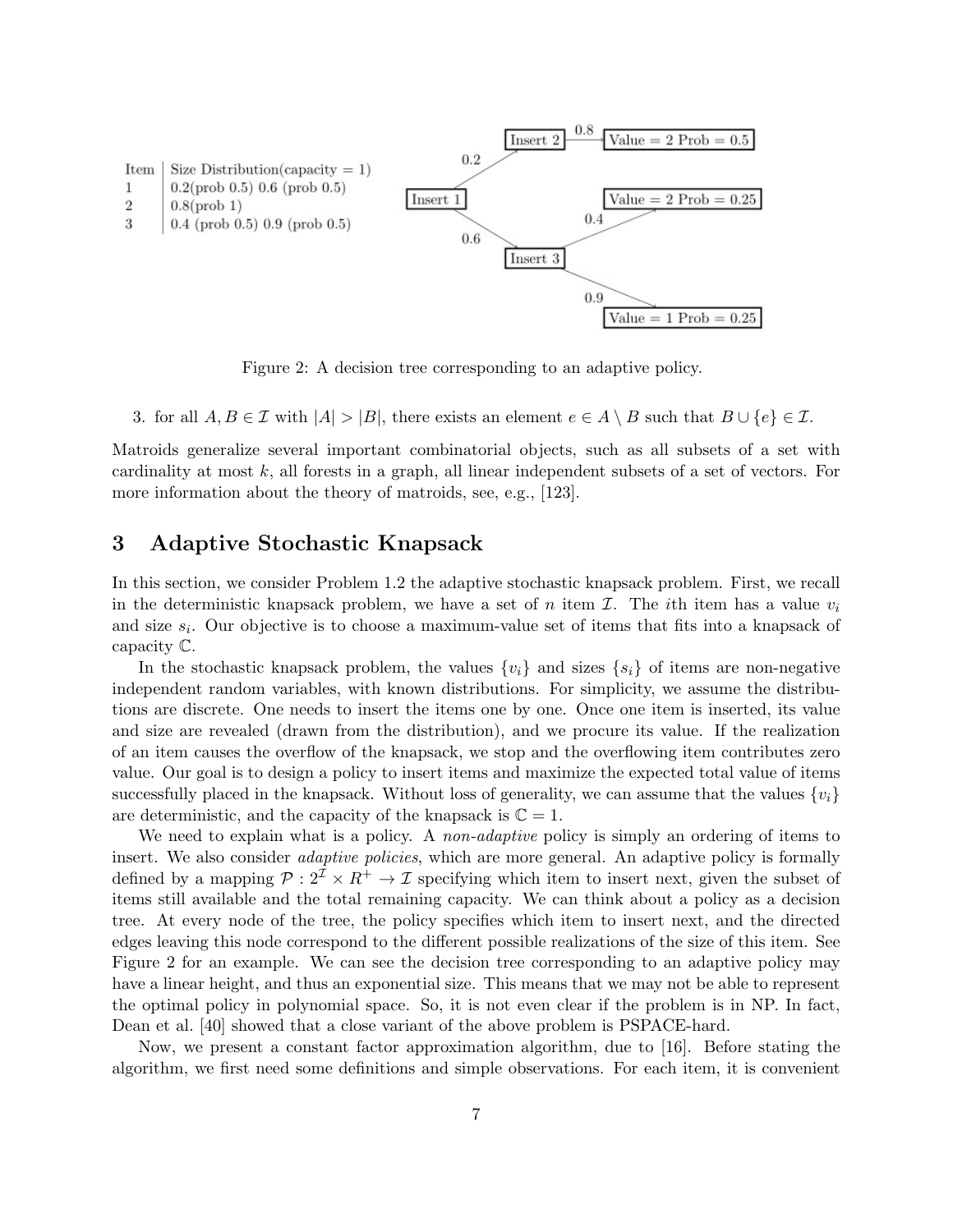to consider the mean truncated size

$$
\mu_i = \mathbb{E}[\min\{s_1, 1\}].
$$

For a set of item, we define  $size(S) = \sum_{i \in S} s_i, \mu(S) = \sum_{i \in S} \mu_i$  and  $val(S) = \sum_{i \in S} v_i$ . We make the following simple claim.

Claim 3.1. For any fixed set S of items,  $Pr[size(S) < 1] \ge 1 - \mu(S)$ .

*Proof.* By the definition of mean truncated size and Markov inequality, we can see that  $Pr[size(S) \geq$ 1] = Pr[min{size(S), 1} ≥ 1] ≤  $\mathbb{E}[\min\{size(S), 1\}]$  ≤  $\mathbb{E}[\sum_{i \in S} \min\{s_i, 1\}]$  =  $\mu(S)$ .

**Lemma 3.2.** For any adaptive policy  $P$ , let S be the (random) set of all items that  $P$  tries to insert. We have  $\mathbb{E}[\mu(S)] \leq 2$ , where the expectation is taken over the executions of the policy.

*Proof.* (sketch) Denote the truncated item size by  $\tilde{s}_i = \min\{s_i, 1\}$ . For any policy  $P$ , let  $S_t$  denote the first t items chosen by P. We define  $X_t = \sum_{i \in S_t} (\tilde{s}_i - \mu_i)$ . It is easy to verify  $X_t$  is a *martingale.* <sup>8</sup> Since  $X_0 = 0$ , we get  $\mathbb{E}[X_t] = \mathbb{E}[X_0] = 0$  due to the martingale property. Thus,  $\mathbb{E}[X_t] = \mathbb{E}[\sum_{i \in S_t} \tilde{s}_i] - \mathbb{E}[\mu(S_t)] = 0$ . Moreover, the process stops once  $size(S_t) > 1$  or there is no item left. Hence,  $\sum_{i \in S_t} \tilde{s}_i \leq 2$  is always true. Taking the expectation, we can see  $\mathbb{E}[\mu(S_t)] \leq 2$ .

#### 3.1 The Greedy Algorithm

We divide the items I into two sets: light items  $\mathcal L$  with  $\mu_i \leq \sigma$  and heavy items H with  $\mu_i > \sigma$ , where  $\sigma$  is a constant to be specified later. Assume  $\mathcal{L} = \{1, 2, 3, ...\}$  such that  $\frac{v_1}{\mu_1} \geq \frac{v_2}{\mu_2}$  $\frac{v_2}{\mu_2} \geq \ldots$ Denote by  $M_k = \sum_{i=1}^k \mu_i$ . Let  $n^*$  be the maximum number such that  $M_{n^*} \leq 1$ . We define two important quantities

$$
m_G = \sum_{i=1}^{n^*} v_i (1 - M_i)
$$
 and  $m_1 = \max_{i \in \mathcal{I}} \{v_i \Pr[s_i \leq 1]\}.$ 

The algorithm is the following:

#### Algorithm 1: Greedy Algorithm

1 Calculate  $m_1, m_G$ ; 2 if  $m_1 \geq m_G$  then 3 | Insert the item which yields  $m_1 = v_i \Pr[s_i \leq 1];$ 4 else 5  $\int$  for  $i = 1 \rightarrow n^*$  do  $\mathbf{6}$  | Insert item *i*; 7 | If the knapsack overflows, break;

 $^{8}$ {X<sub>t</sub>} is a martingale if  $\mathbb{E}[X_{t+1} | X_t] = X_t$ .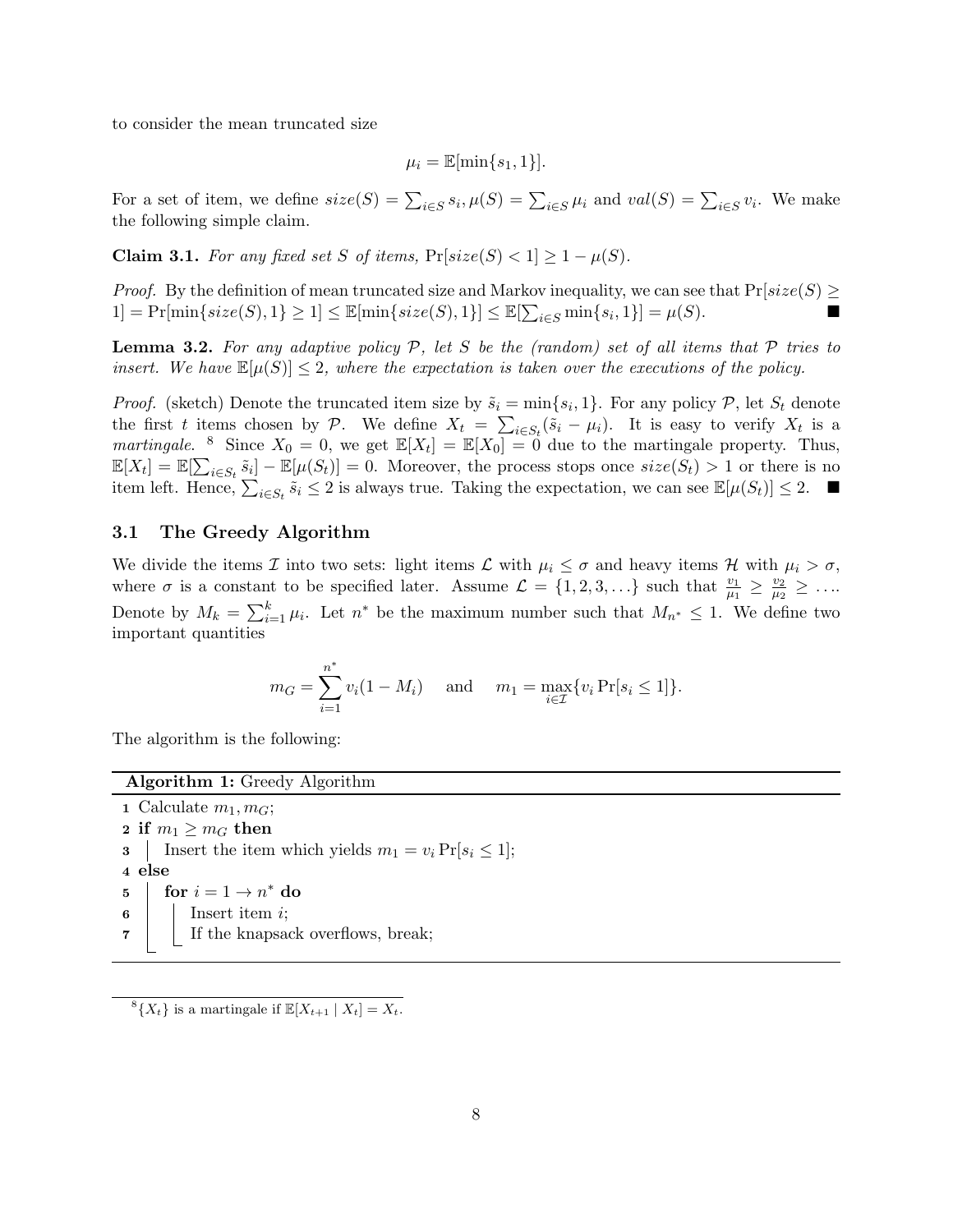#### 3.2 Analysis

Now, we analyze the approximation ratio of the greedy algorithm. First, we show the expected value of the algorithm can be lower bounded by  $m<sub>G</sub>$  and  $m<sub>1</sub>$ .

**Lemma 3.3.** Let GRD be the expected value obtained by Algorithm 1. It holds that GRD  $\geq m_1$  and  $\mathsf{GRD} \geq m_G$ .

*Proof.* If  $m_1 \geq m_G$ , the expected value of the algorithm is exactly  $m_1$ . Otherwise, we can see

$$
\text{GRD} = \sum_{k \ge 1} v_k \Pr\left[\sum_{i=1}^k s_i \le 1\right] = \sum_{k \ge 1} v_k \Pr\left[\sum_{i=1}^k \tilde{s}_i \le 1\right].
$$

By Markov inequality,  $Pr[\sum_{i=1}^{k} \tilde{s}_i > 1] \leq \sum_{i=1}^{k} \mu_i = M_k$ , for any  $k \leq n^*$ . Hence, GRD  $\geq$  $\sum_{k=1}^{n^*} v_k(1-M_k) = m_G.$ 

The remaining task is to lower bound  $m_1$  and  $m_G$  by the optimal value OPT. We handle light items and heavy items separately. We first deal with light items  $\mathcal{L}$ . We define a function  $\Phi(c)$  as follows:

$$
\Phi(c) = \left\{ \max \sum_{i \in \mathcal{L}} v_i x_i : 0 \le x_i \le 1, \sum_{i \in \mathcal{L}} \mu_i x_i \le c \right\}.
$$
 (1)

We can see  $\Phi(c)$  is the best fractional relaxation of the knapsack problem with capacity c, using only light items. A crucial observation is the following lemma, which places an upper bound for any adaptive policy.

**Lemma 3.4.** Let  $\text{OPT}_{\mathcal{L}}$  be the expected value obtained by the optimal policy for the problem where we only have light items. Then, we have  $\mathsf{OPT}_\mathcal{L} \leq \Phi(2)$ .

*Proof.* (sketch) Let us fix an arbitrary adaptive policy. We should interpret  $x_i$  as the probability that item *i* is successful placed in the knapsack by the policy. So,  $\sum_{i\in\mathcal{L}} v_i x_i$  is the expected total value obtained by the policy. According to Lemma 3.2, it holds that  $\sum_{i \in \mathcal{L}} \mu_i x_i = \mathbb{E}[\mu(S)] \leq 2$ , where  $S$  is the set of items successfully placed in the knapsack. This constraint holds for any policy, including the optimal one. Hence, the optimal policy has expected value at most  $\Phi(2)$ .

It is well known that the optimal fractional solution  $\Phi(c)$  for the knapsack problem: we simply pack items in the decreasing order of  $\frac{v_i}{\mu_i}$ , with only the last item possibly packed fractionally. In particular,  $\Phi(c)$  is a piecewise linear and concave function, with the following explicit form:

$$
\forall k \in \mathcal{L}, \forall \delta \in [0, \mu_k), \Phi(M_{k-1} + \delta) = \sum_{i=1}^{k-1} v_i + \frac{v_k}{\mu_k} \delta.
$$

Lemma 3.5.  $m_G \geq \frac{1-\sigma}{2}\Phi(1) \geq \frac{1-\sigma}{4}\Phi(2) \geq \frac{1-\sigma}{4}\mathsf{OPT}_\mathcal{L}$ .

*Proof.* We prove the lemma by picture.  $m<sub>G</sub>$  corresponds to the area under the staircase.  $\Phi(1)$  is twice of the area of the dark shaded triangle ABC. Compare them in the Figure 3.2. The part of the triangle which is not covered by  $m<sub>G</sub>$  consists of small triangles whose heights sum up to at most  $\Phi(1)$ , and the base of each triangle is  $\mu_i \leq \sigma$ . Therefore  $m_G \geq \frac{1-\sigma}{2} \Phi(1)$ . The second inequality is due to the concavity of  $\Phi$  and the last follows from Lemma 3.4.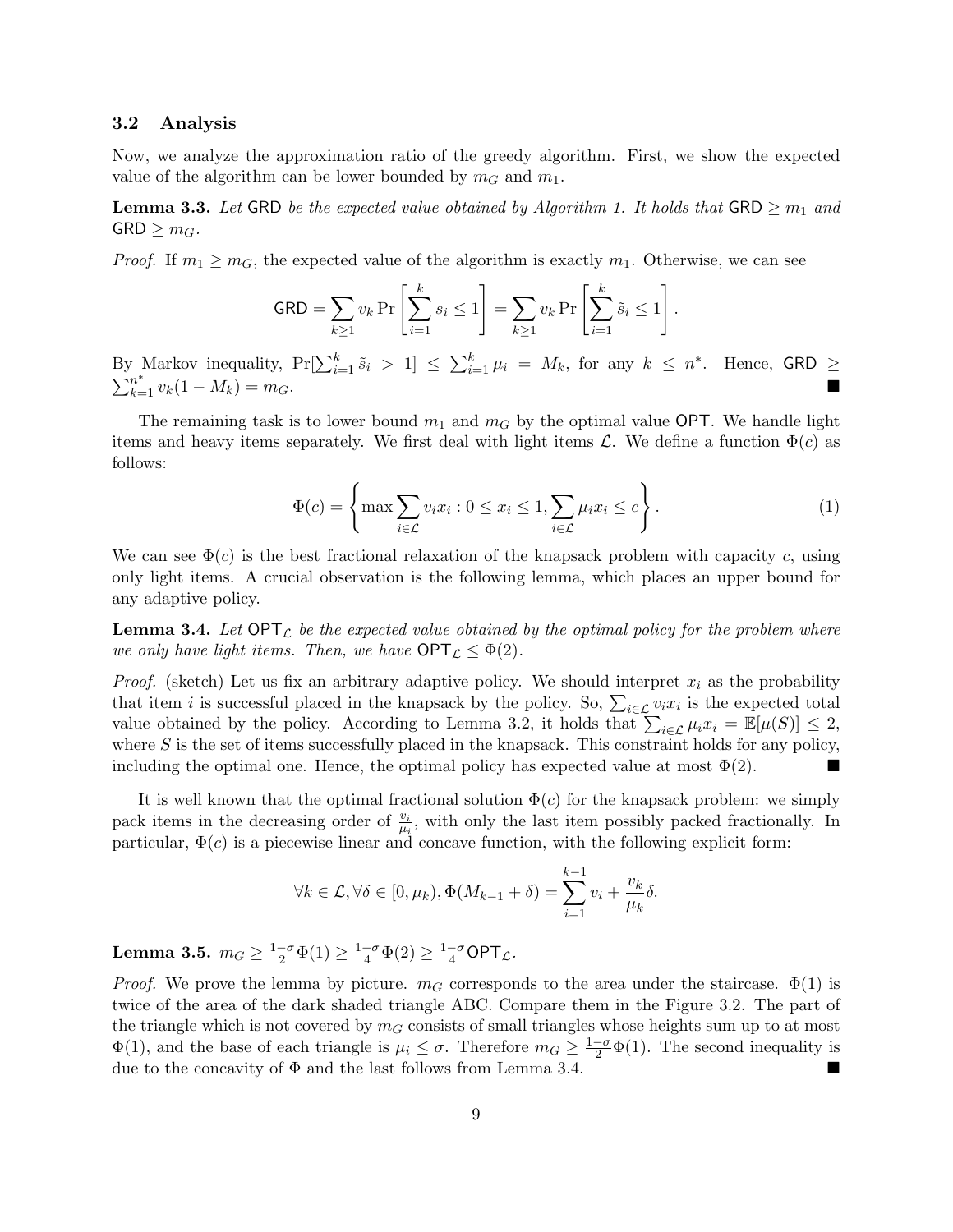

Figure 3: The fractional knapsack solution  $\Phi(c)$ . The light shaded area corresponds to  $m<sub>G</sub>$ . As  $\Phi(c)$  is concave, the curve  $\Phi(c)$  is above the segment AC.

**Lemma 3.6.** For any policy P, we use  $H \subset \mathcal{H}$  to denote the subset of heavy items that are successfully placed in the knapsack. Note that H is a random set. Then  $\mathbb{E}[val(H)] \leq \frac{2}{\sigma}m_1$ .

*Proof.* Whenever the policy  $P$  attempts to insert an element, it succeeds with probability at most  $Pr[s_i \leq 1]$ . Let S be the set of heavy item that P attempts to insert. Thus we have  $Pr[i \in \mathbb{Z}]$  $H] \leq \Pr[\mathcal{P} \text{ attempts to insert } i] \Pr[s_i \leq 1] = \Pr[i \in S] \Pr[s_i \leq 1]$ . From Lemma 3.2, we know  $E[\mu(S)] \leq 2$ . Finally, we can see that

$$
\mathbb{E}[val(H)] = \sum_{i} v_i \Pr[i \in H] \le \sum_{i} v_i \Pr[i \in S] \Pr[s_i \le 1]
$$
  

$$
\le m_1 \sum_{i} \Pr[i \in S] = \mathbb{E}[|S|] m_1 \le \frac{2}{\sigma} m_1.
$$

The last inequality follows from by the definition of heavy element,  $\mu_i \geq \sigma$  for each  $i \in S$ .

**Theorem 3.7.** For  $\sigma = 1/3$ , OPT  $\leq$  12GRD. So, Algorithm 1 is a 12-approximation.

Proof. Consider the optimal adaptive policy, and denote the set of items successfully inserted as  $S = L \cup H$ . Therefore, by Lemma 3.5,  $\mathbb{E}[val(L)] \le \mathsf{OPT}_{\mathcal{L}} \le \frac{4}{1-\sigma}m_G$ , and by Lemma 3.6,  $\mathbb{E}[val(H)] \leq \frac{3}{\sigma}m_1$ . Combining with Lemma 3.3, we obtain that

$$
\mathsf{OPT} = \mathbb{E}[val(L)] + \mathbb{E}[val(H)] \le \frac{4}{1-\sigma}m_G + \frac{2}{\sigma}m_1 \le 12\mathsf{GRD}.
$$

 $\blacksquare$ 

#### 3.3 Historical Notes, Variants, and Generalizations

The adaptive stochastic knapsack was first studied by Dean, Goemans and Vondrak [16]. The above greedy algorithm and the analysis are essentially due to them. With some extra effort, one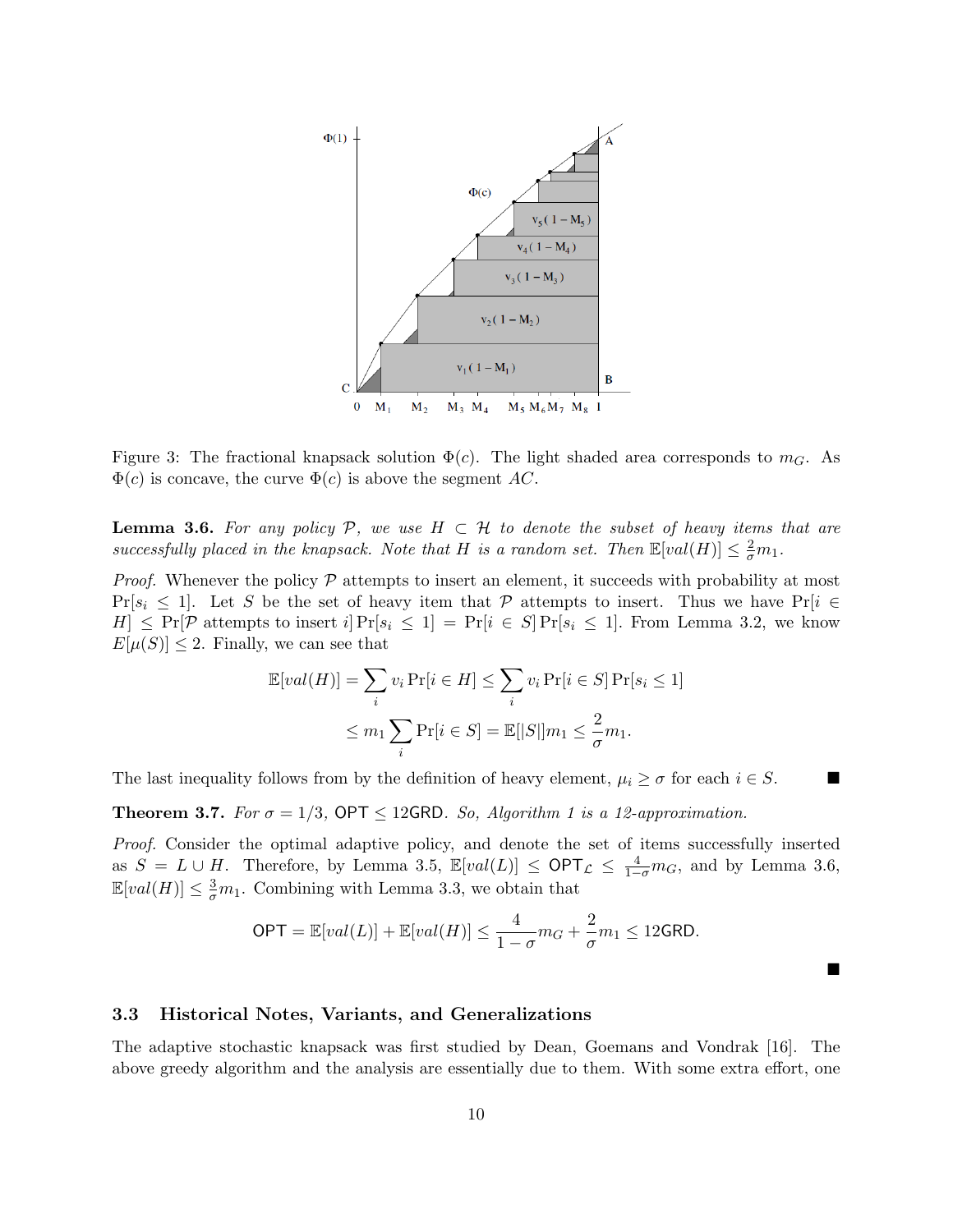can in fact show the greedy algorithm achieves an approximation factor of 7. Note that the greedy algorithm is in fact a non-adaptive policy, and we compare it against the optimal adaptive policy (which may not have a polynomial size representation). The crux of the analysis, that allows us to upper bound the optimal value, is Lemma 3.4. Although the approach is very similar to the linear programming relaxation technique used to approximate deterministic NP-hard problems, they have essential difference. In the deterministic case, we have the integer constraints on the variables, and we relax them. In our case, the variables should be interpreted as certain probabilities, which can be fractional. But we only have some necessary (but not sufficient) constraints on the probabilities (in the above problem, the constraint is  $\sum_{i \in \mathcal{L}} \mu_i x_i \leq 2$ ). In Section 4, we will see another example of this idea.

In the journal version of their paper [41], they presented a randomized variant of the greedy algorithm which can achieve a factor of 32/7. In the same paper, they proposed another useful idea that can further improve the approximation factor. Note that in expectation, the number of heavy items that can be inserted successfully is bounded by a small constant. Hence, it is possible to enumerate all possible ways to insert heavy items (by enumerating the decision tree). Using this idea, they managed to improve the approximation factor to 3.

The idea of enumerating the decision trees was carried further by Bhalgat, Goel and Khanna [20]. They showed that there exists a special class of policies called block adaptive policies which, combined with their discretization technique, allows one to enumerate all possible decision trees for such policies in polynomial time. They used this idea to obtained a *bi-criterion PTAS*: their policy can achieve an expected value of  $(1 - \epsilon)$ OPT, and the knapsack capacity may be violated by at most  $\epsilon$ , for any constant  $\epsilon > 0$ . Typically, such a result can not be achieved by the LP technique. Using this result, Bhalgat [19] obtained a  $(2 + \epsilon)$ -approximation, which is currently the best known approximation factor for the adaptive stochastic knapsack problem. Their approach is further simplified and generalized in [108], using the Poisson approximation technique, which we will detail in Section 8.

Stochastic Knapsack with Correlations and Cancellations: Gupta et al. [74] considered a generalization, in which the value and the size of a job can be correlated (described by a joint distribution), and we can cancel a job in the middle. They provided an approximation algorithm with an approximation factor of 8, base on a new time-indexed LP relaxation. They also considered a further generalization, called the non-martingale bandit problem, and provided a constant factor approximation algorithm. Using the Poisson approximation technique, Li and Yuan [108] obtained a bi-criterion PTAS for the stochastic problem with correlations and cancellations. They also show that the bi-criterion PTAS can be easily converted into polynomial time  $(2 + \epsilon)$ -approximation if we only allow cancellations. Ma [110] again used the LP technique, but with a different LP which corresponds to a dynamic program, and obtained a polynomial time algorithm that finds a  $(2 + \epsilon)$ -approximate adaptive policy for stochastic knapsack with correlations or cancellations, if all the possible sizes of any item are integers. We conclude the discussion of the stochastic knapsack problem with the following obvious open questions:

Open Question 1. Is there a PTAS for the adaptive stochastic knapsack problem (without violating the capacity constraint)?

Note that it is known that certain variants of stochastic knapsack are PSPACE-hard to approximate within some constant factors [16, 40]. However, these results do not preclude an affirmative answer of the above question. Obtaining a better-than-2 approximation ratio is also a very inter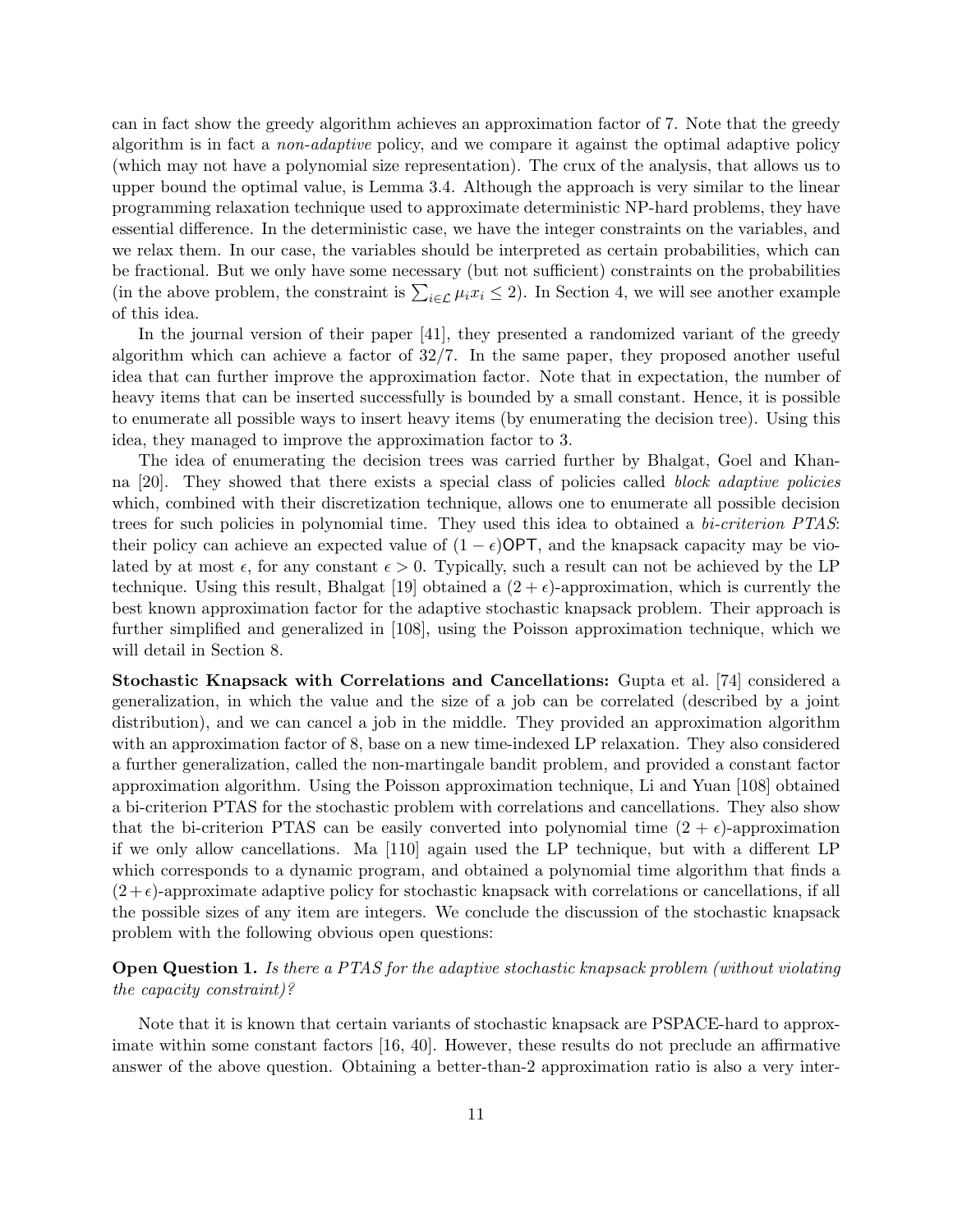esting open question, which seems to require new ideas. In fact, even for the basic version of the adaptive stochastic knapsack, where the sizes are random but the values are deterministic, whether the problem is PSPACE-hard is still open.

Stochastic Orienteering Problem: Stochastic orienteering is a generalization of stochastic knapsack. It is defined as follows:

**Problem 3.8.** (Stochastic Orienteering) We first introduce the deterministic version. We are given a metric  $(V, d)$ , where V is the set of vertices and d is the distance metric, a budget B and an initial vertex  $r \in V$ . Each vertex has a job associated with a reward and processing time. We assume that the travel time between two vertices u and v is proportional to  $d(u, v)$ . The goal is to compute a path starting from r that visits a subset of vertices and run the jobs on these vertices, so as to maximize the total reward, subject to the constraint that the travel time plus the job processing time do not exceed the budget B.

In the stochastic version, the reward and the processing time of each job are random variables. The distributions are also given as input. The goal now is to compute an adaptive policy that maximizes the expected total reward.

We can easily see that if all the distances are 0, the problem reduces to the stochastic knapsack problem. The problem is introduced in Gupta et al. [74]. They also showed that when the rewards are deterministic, there is a policy which is an  $O(1)$ -approximation to the best non-adaptive policy (that is to visit the vertices in a fixed order), while it is an  $O(\log \log B)$ -approximation to the best adaptive policy. It was attempting to believe that there is a non-adaptive policy which is a constant approximation of the best adaptive policy. Somewhat surprisingly, Bansal and Nagarajan [13] showed the gap between the best adaptive policy and the best non-adaptive policy is at least  $\Omega((\log \log B)^{1/2})$ , if the rewards are deterministic.

# 4 Stochastic Matching

In this section, we consider the following adaptive stochastic matching problems. We will provide a simple constant factor approximation algorithm using the LP-rounding technique. In Section 5, we will present a significant extension of this technique, called the contention resolution scheme, which can be used to handle several other combinatorial constraints as well.

#### 4.1 Problem Definition

**Problem 4.1.** (Adaptive Stochastic Matching) We are given a probabilistic graph  $G(V, E)$  on n nodes. We would like to find a maximum weighted matching in this graph. For each edge  $(u, v)$ , we are given a probability value  $p_{uv}$ , a weight  $w_{uv}$ . Each vertex u is associated with a positive integer  $t_u$  (the patience level). To find out whether the edge  $(u, v)$  is present in G or not, we can "probe" the pair  $(u, v)$  (assuming that u and v are still unmatched). If the edge  $(u, v)$  indeed exists (which happens with probability  $p_{uv}$ , independent of other edges), it gets irrevocably added to our matching M. Moreover, we can probe at most  $t_u$  edges incident to vertex u  $(t_u$  can be thought as the patience level of vertex u). Our goal is to design an adaptive probing policy that maximizes the expected total weight of the matching M.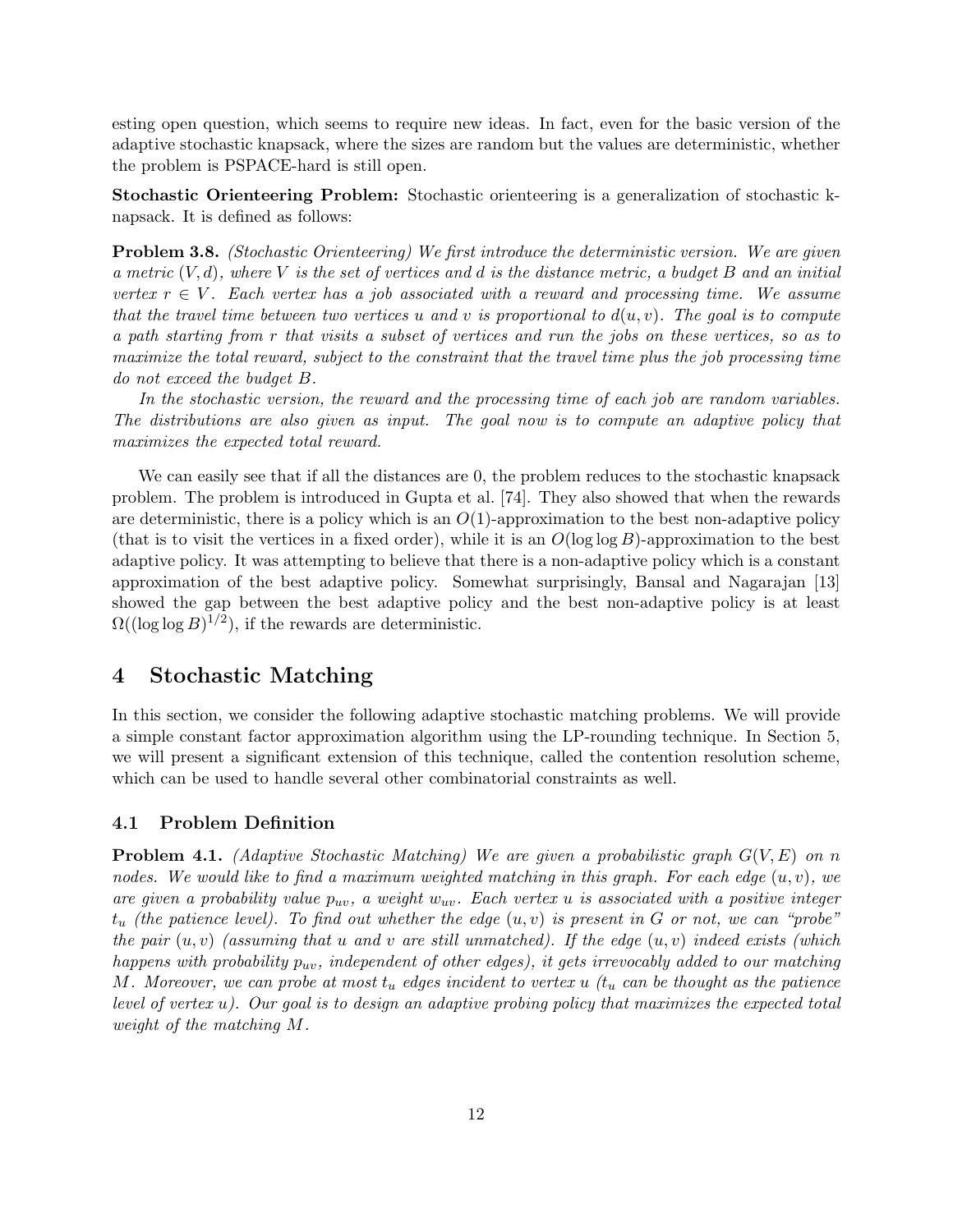The problem is motivated by the kidney exchange program, which we now briefly describe. The problem and some of its variants also find important applications in the popular online dating application and online advertisement assignment (see [12] for more details).

A motivating example: Kidney Exchange:: The United Network for Organ Sharing (UNOS) launched in year 2000 the famous kidney exchange program, which has saved thousands of lives [122].  $9\,$  We briefly describe the program and how it can be modeled as the stochastic matching problem. Suppose a family member of the patient would like to donate a kidney to the patient but the kidney is incompatible with the patient's body. The idea is to identify two incompatible patient/donor pairs such that each donor is compatible with the other pair's patient, and then perform the kidney exchange between the two pairs. We can think each patient/donor pair as a vertex, and there is an edge between two vertices if the compatibility allows for an exchange. Of course, our goal is to find a large matching. To decide compatibility, three main tests must be performed. The first two tests, the blood-type test and the antibody screen, are fairly easy to perform, while the third, called crossmatching, is the most critical one, yet very expensive and time-consuming. However, the compatibility can only be determined by this test. Therefore, if the crossmatch test is passed for a pair, the transplant should be performed immediately. Thus, we can estimate the probability that two pairs are compatible based on the initial two tests, model it by a probabilistic edge. A crossmatch test corresponds to a probe on an edge. If the probe is successful, we should include this edge in our matching  $(i.e., the exchange should be performed).$  The patience level for each vertex is also very natural: it models the fact that a patient will eventually die without a successful match.

#### 4.2 Algorithm

Similar as the stochastic knapsack problem, we use a linear program to upper bound the optimal profit, and to guide our algorithm. Consider the following LP: for any vertex  $v \in V$ ,  $\partial(v)$  denotes the edges incident to v. Variable  $y_e$  denotes the probability that edge  $e = (u, v)$  gets probed in the adaptive strategy, and  $x_e = p_e \cdot y_e$  denotes the probability that u and v get matched in the strategy.

$$
\text{maximize} \quad \sum_{e \in E} w_e \cdot x_e \tag{2}
$$

subject to 
$$
\sum_{e \in \partial(v)} x_e \le 1 \qquad \forall v \in V
$$
 (3)

$$
\sum_{e \in \partial(v)} y_e \le t_v \qquad \forall v \in V \tag{4}
$$

$$
x_e = p_e \cdot y_e \qquad \forall e \in E \tag{5}
$$

$$
0 \le y_e \le 1 \qquad \forall e \in E \tag{6}
$$

Claim 4.2. The optimal solution of the above LP is an upper bound of the optimal expected profit of any adaptive policy, which we denote as OPT.

We first solve the LP to the optimal and let  $\{y_e^*\}_{e \in E}$  denote an optimal solution to this linear program. Let  $x_e^* = p_e \cdot y_e^*$ .

 $9$ The founder of the program, Alvin E. Roth, won the Nobel Prize in Economics in 2012, partly due to the implementation of the program.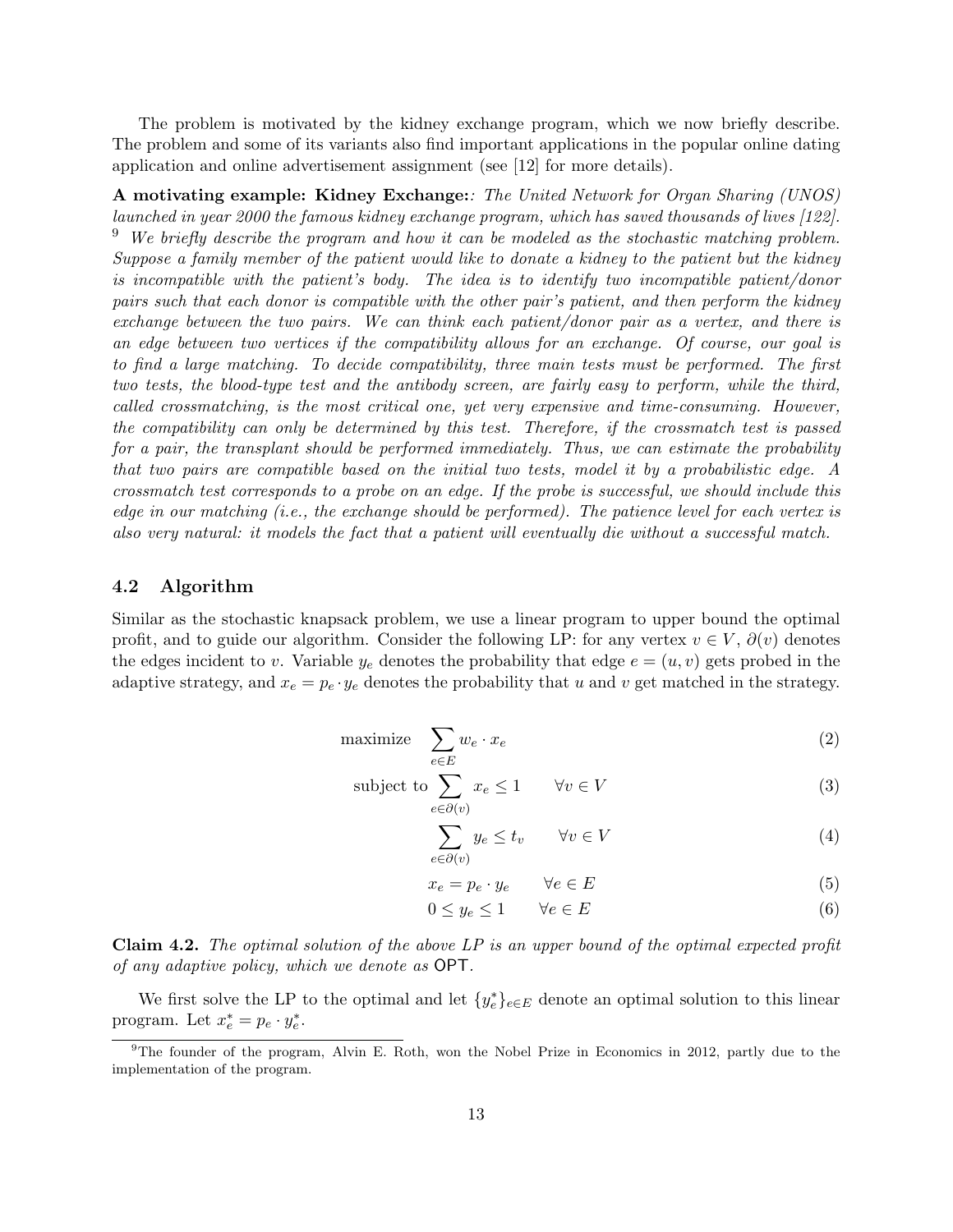Our rounding algorithm proceeds as follows. Fix a constant  $\alpha \geq 1$ , to be specified later. The algorithm picks a uniformly random permutation  $\pi : E \to E$  on all edges. Then, it inspects the edges in the order of  $\pi$ . We say an edge  $e = (u, v)$  is safe if both u and v are unmatched and both  $t_u$  and  $t_v$  are larger than zero. Whenever it is safe to probe the next edge  $e \in E$ , the algorithm does so with probability  $\frac{y_e^*}{\alpha}$ . If edge e indeed exists, we include e in the matching. Otherwise, we decrease the patience levels of both endpoints of e by 1. Note that the algorithm skips all unsafe edges at the time they appear in  $\pi$ . See Algorithm 2 for the pseudocode.

Algorithm 2: Stochastic Matching

1 Pick a permutation  $\pi$  on edges E uniformly at random;

**2 for** For each edge e in the ordering  $\pi$  do

- 3 If  $e = (u, v)$  is not safe then do not probe it;
- 4 If e is safe then probe it with probability  $y_e/\alpha$ , else do not probe it;

#### 4.3 Analysis

The approximation guarantee is summarized in the following theorem.

**Theorem 4.3.** For  $\alpha = 4$ , Algorithm 2 achieves an approximation factor of 8 against any adaptive policy for the stochastic matching problem.

We start with a simple lemma, which bounds the probability of the safeness of an edge when it is considered by the algorithm.

**Lemma 4.4.** For any edge  $(u, v) \in E$ , at the point when  $(u, v)$  is considered under  $\pi$ ,

- (a) the probability that vertex u loses its patience is at most  $\frac{1}{2\alpha}$ , and
- (b) the probability that vertex u is matched is at most  $\frac{1}{2\alpha}$ .

*Proof.* We begin with the proof of part (a). Let random variable U denote the number of probes incident to vertex u by the time edge  $(u, v)$  is considered in  $\pi$ .

$$
\mathbb{E}[U] = \sum_{e \in \partial(u)} \Pr[\text{edge } e \text{ appears before } (u, v) \text{ in } \pi \text{ and } e \text{ is probed}]
$$
  

$$
\leq \sum_{e \in \partial(u)} \Pr[\text{edge } e \text{ appears before } (u, v) \text{ in } \pi] \cdot \frac{y_e^*}{\alpha} = \sum_{e \in \partial(u)} \frac{y_e^*}{2\alpha} \leq \frac{t_u}{2\alpha}
$$

.

The first inequality above follows from the fact that the probability that edge  $e$  is probed (conditioned on  $\pi$ ) is at most  $y_e^*/\alpha$ . Since  $\pi$  is a uniformly chosen random permutation on E, edge e appears before  $(u, v)$  with probability 1/2. Hence the second equality follows. The last inequality is by the LP constraint (4).

By Markov inequality, the probability that vertex u has timed out when  $(u, v)$  is considered equals

$$
\Pr[U \geq t_u] \leq \frac{\mathbb{E}[U]}{t_u} \leq \frac{1}{2\alpha}.
$$

This proves part (a). The proof of part (b) is almost identical: we consider the event that an edge is matched and replace  $y_e^*$  and  $t_u$  by  $x_e^*$  and 1 respectively and use the LP constraint (3)). ■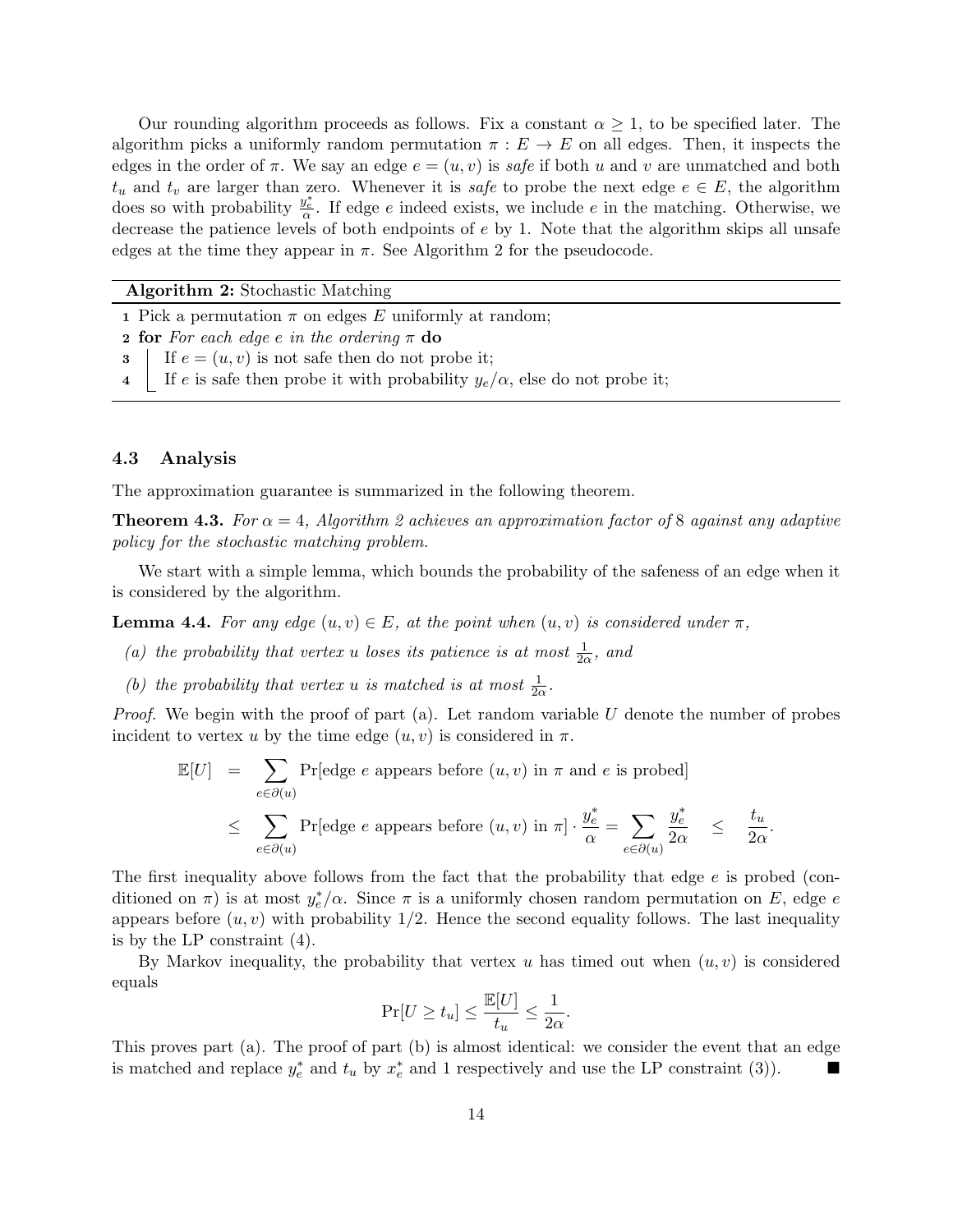Having Lemma 4.4, the proof of Theorem 4.3 is quite simple now.

*Proof of Theorem 4.3.* Given that an edge  $e \in E$  is safe when considered, the expected profit from e is

$$
w_e p_e y_e^* / \alpha = w_e x_e^* / \alpha.
$$

Consider the point when  $e = (u, v)$  is considered. By a union bound, we can see that

$$
Pr[e \text{ is safe}] \ge 1 - Pr[u \text{ loses patience}] - Pr[v \text{ loses patience}] - Pr[u \text{ is matched}] - Pr[v \text{ is matched}]
$$

$$
\ge 1 - 1/2\alpha - 1/2\alpha - 1/2\alpha - 1/2\alpha = 1 - 2/\alpha.
$$

Hence, the total expected profit is

$$
\sum_{e} w_e \frac{x_e^*}{\alpha} \Pr[e \text{ is safe}] \ge \sum_{e} w_e x_e^* \frac{1 - 2/\alpha}{\alpha} \ge \frac{1 - 2/\alpha}{\alpha} \textsf{OPT}.
$$

Plugging in  $\alpha = 4$  gives an approximation ratio of 8, as desired.

#### 4.4 Related Results and Variants

The problem was first formulated by Chen at al. [35]. They provided a 4-approximation for the unweighted version of the problem ( $w_e = 1$  for all edges e). In fact, they showed that the greedy policy of choosing the edge e with highest  $p_e$  to probe achieves an approximation factor of 4. Their analysis is directly on the relations between the decision trees of the optimal policy and that of the greedy policy. Adamczyk [1] improved their analysis and showed that the greedy algorithm is in fact a 2-approximation for unweighted stochastic matching. Note that this is tight since the greedy algorithm is a 2-approximation even in the deterministic setting. However, this greedy algorithm (and other simple greedy schemes) can be seen to be arbitrarily bad for the weighted version. The above algorithm is from Bansal et al. [12]. They also provided a more nuanced 4-approximation (3 approximation for bipartite graphs) based on the dependent rounding technique [61]. Very recently, Adamczyk et al. [2] improved the ratio to 2.845 for bipartite graphs and Baveja et al. [15] obtained a 3.224-approximation for general graphs.

**Open Question 2.** Is there a polynomial time approximation algorithm for the adaptive (unweighted or weighted) stochastic matching problem that can achieve an approximation ratio  $\alpha$  with  $\alpha < 2$ ?

**Online Stochastic Matching** In an influential paper, Karp, Vazirani and Varirani [95] proposed the following *online matching* problem: There is a bipartite graph  $G(U, V; E)$ , where the vertices in  $U$  are given, and the vertices in  $V$  arrive one by one in an online fashion. When a new vertex  $v \in V$  arrives, the edges incident on v are also revealed. We need to match v to an available vertex in U irrevocably, or leave v unmatched (in this case, we cannot match v later). Karp et al. gave a very simple and elegant randomized algorithm that achieves a competitive ratio of  $1 - 1/e$ , which is optimal if the order of arrivals of vertices in  $V$  are chosen by an *adversary*. An major motivation application of the online matching problem is *online advertising*. Here, each node in  $U$  represents an advertiser/bidder and each node in  $v$  represents an ad slot/keyword.

The *online stochastic matching* problem is a stochastic variant of the online matching problem, which was initially studied by Feldman et al. [53]. In this model, the bipartite graph is known,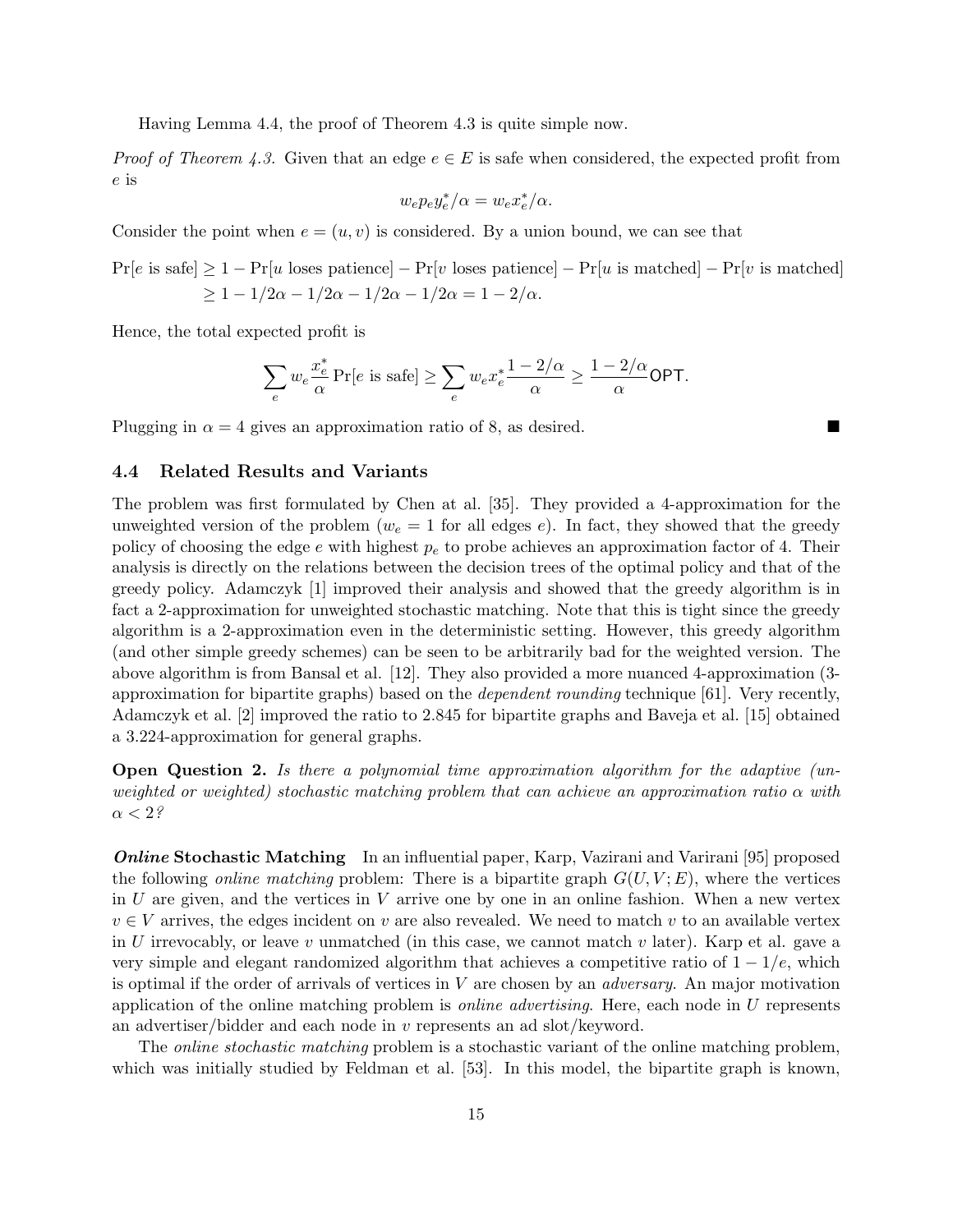but the sequence of arrivals are i.i.d. samples from a given distribution (instead of chosen by an adversary). Under some technical assumption, they gave a 0.67-competitive algorithm, beating the optimal 1−1/e-competitiveness known for adversarial arrivals [95]. Some improved bounds on this model were obtained [11, 113, 87]. The current best competitive ratio is 0.706, due to Jaillet and Lu [87]. and the best upper bound of competitive ratio of any online algorithm is 0.832, due to Manshadi et al. [113]. Goel and Mehta [64] considered a slight different model in which the arrival sequence is a random permutation (known as random permutation model). They showed a greedy algorithm achieves a  $(1 - 1/e)$  competitive ratio. The ratio was improved to 0.653 by Karande et al. [92] and 0.696 by Mahdian and Yan [111]. The origin of the random permutation model is the popular secretary problem, which we review briefly in Section 9.

Mehta and Panigrahi [114] considered another related model where even the distribution is not given in advance, rather it arrives online. More precisely, when a new vertex  $v$  in  $V$  comes, we know a set of  $\{p_{uv}\}_{u\in U}$  values. We have to assign v to an available vertex u in U, and then with probability  $p_{uv}$  the assignment is successful. If the assignment is not successful, we cannot assign  $v$  again, but  $u$  is still available for later arrivals. It is easy to see a simple greedy algorithm can achieve a competitive ratio of  $1/2$ . Mehta and Panigrahi improved the ratio to 0.567 for equal and vanishing probabilities (i.e.,  $p_{uv} = p$  for all  $(u, v) \in E$  and  $p \to 0$ ). They also showed that there is even no  $(1 - 1/e)$  competitive algorithm for the problem. Recently, Mehta et al. [116] considered the more general case for unequal and vanishing probabilities, and presented a 0.534-competitive online algorithm, beating the trivial 1/2 factor.

The Adword Problem and Online Stochastic LP: A closely related problem is the Adwords problem, which has important applications to sponsored search auctions. The problem is defined as follows. There are n advertisers and m keyword queries. The advertiser i has a budget  $B_i$ . In each time slot, a query j comes and we need to allocate query j to some advertiser  $i \in [n]$ . Let  $b_{ij}$  be the bid by advertiser i for query j. We use indicator variable  $x_{ij}$  to denote whether j is allocated to *i*. The revenue generated by the algorithm is  $\sum_i \min(B_i, \sum_j b_{ij} x_{ij})$ .

We can see that the problem reduces to the online matching problem if  $B_i = 1$  and  $b_{ij} = 0$  or 1. The seminal paper by Mehta el al. [115] started the investigation of the problem and presented an optimal  $(1-1/e)$  competitive algorithm in the worse case setting. Various stochastic settings (i.i.d. arrivals, random permutation models) have been studied extensively. The problem has been referred to as online stochastic packing LP in the literature (one can think the variables of an LP comes online, and the value of each new coming variable has to be determined immediately). An important quantity in the problem is the so-called budget-to-bid ratio  $\gamma = \min_i B_i / \max_{i,j} b_{ij}$ . The ratio is usually very large in the online advertising applications, and hence it would be interesting to see if we can achieve better competitive ratios in this case. In fact, it is possible to achieve a competitive ratio of  $(1 - \epsilon)$  provided that  $\gamma$  is large enough (in terms of  $\epsilon, n, m$ ). Agrawal, Wang and Ye [5] proved that  $\gamma$  should be at least  $\Omega(\epsilon^{-2} \log m)$  in the random permutation model. After a series of papers [44, 52, 5], Kesselheim et al. [98] presented an optimal algorithm which achieves the condition established by Agrawal at al. In a recent elegant work, Agrawal and Devanur [4] generalized the result to a broader class of online stochastic *convex* optimization, using *Fenchel duality* and the online mirror descent algorithm developed in online learning. Gupta and Molinaro [77] considered a different generalization to both packing and covering constraints. They also made extensive use of the results from online learning.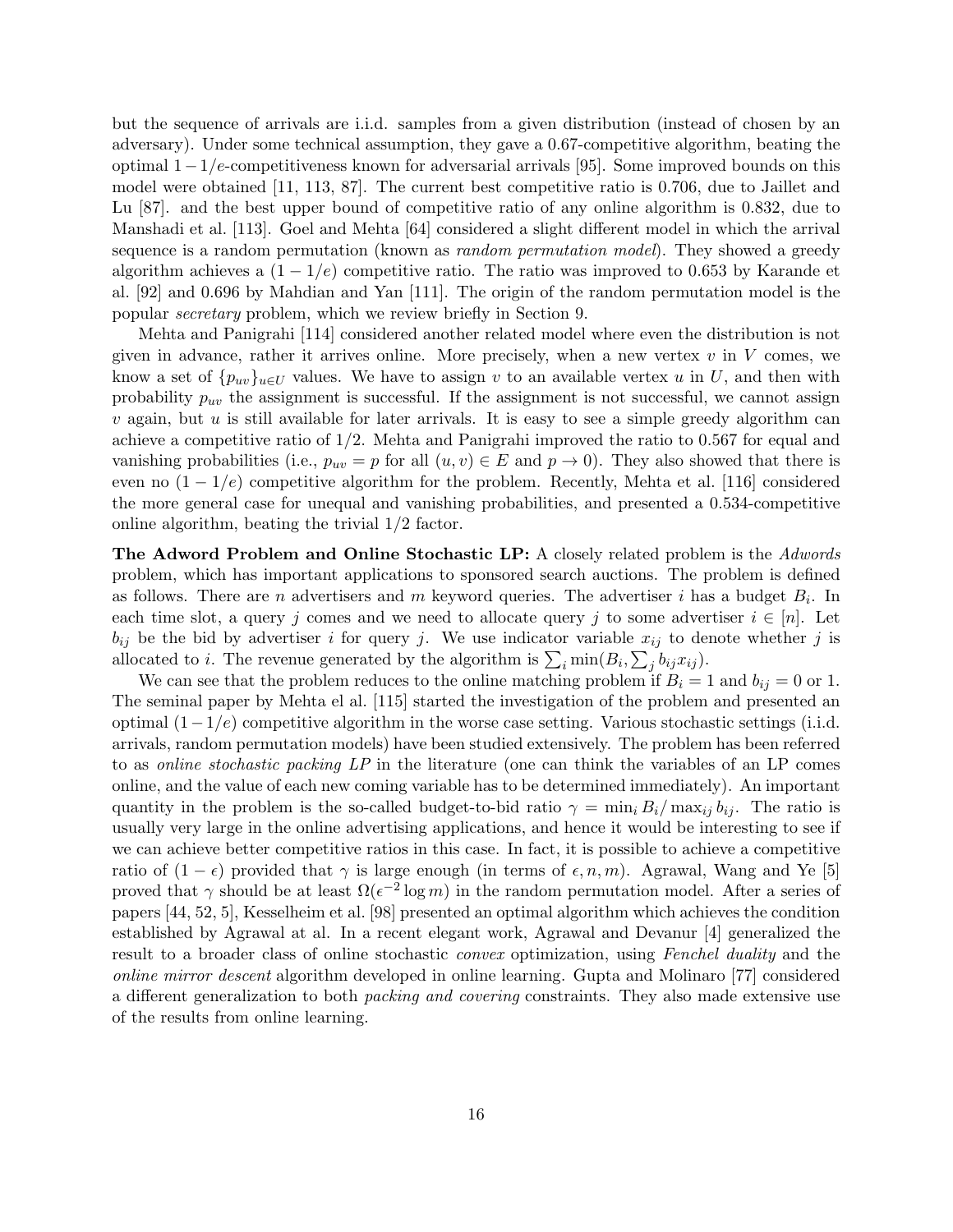# 5 Adaptive Stochastic Probing Problem

In this section, we consider the following general problem defined by Gupta and Nagarajan [78]. V is a set of elements and  $\mathcal I$  is a family of subsets of V. We say  $(V,\mathcal I)$  is a downwards-closed set systems if for any  $I \in \mathcal{I}$ , if  $I' \subseteq I$ , then  $I' \in \mathcal{I}$ . Many combinatorial constraints are downwards-closed, such as matroid, knapsack, matching and any intersection of them.

Problem 5.1. (Stochastic Probing) The stochastic probing problem is defined over a universe V of elements with weights w<sub>e</sub> for each  $e \in V$ . For each element  $e \in V$ , there is a probability  $p_e$ , indicating the probability that e is active. Each element is independent of all other elements. We are also given two downwards-closed set systems  $(V, \mathcal{I}_{out})$  and  $(V, \mathcal{I}_{in})$ , which are called the outer packing constraint and the inner packing constraint respectively. We can adaptively probe the elements. If element e is probed and happens to be active (with probability  $p_e$ ), we should choose e into our solution irrevocably. We require that the set Q of elements we can probe must be in  $\mathcal{I}_{\text{out}}$ and the set of chosen active elements must be in  $\mathcal{I}_{in}$ . Our goal is to design an adaptive policy which can choose a (random) set  $S \subset V$  of active elements, the expected weight of S is maximized.

The above problem naturally generalizes the stochastic matching problem: We can encode the patience level constraint by the outer packing constraint  $(\mathcal{I}% _{1},\mathcal{I}_{2})$  is the set of all subgraphs which satisfies  $deg(v) \leq t_v$ ). The inner packing constraints dictates that the chosen set of edges form a matching  $(\mathcal{I})$  is the set of all matchings). The result in [78] applies to several important combinatorial packing constraints, such as matroid constraints, k-systems, k-column sparse packing integer programs. A key tool used here is an elegant abstraction of a class of LP rounding schemes, called contentionresolution schemes, introduced by Chekuri, Vondrák and Zenklusen [33].

#### 5.1 Contention Resolution Schemes

A very popular and powerful methodology for designing approximation algorithms is to solve a linear programming (LP) relaxation first, and then round the fractional LP solution to an integral one. In the context of submodular maximization, Chekuri et al. [33] proposed a class of rounding schemes called Contention-Resolution schemes (CR schemes), which can be used to obtained constant approximations for the submodular maximization problem under several combinatorial constraints.

Now, we define what is a CR scheme. There are a set  $N$  of  $n$  elements and the set of feasible solutions can be captured by a downwards-closed set system  $\mathcal{I} \subset 2^N$ . Let  $\mathcal{P}(\mathcal{I})$  be the polytope of the LP relaxation of the problem (so  $\mathcal{I} \subseteq \mathcal{P}(\mathcal{I})$ ). We solve the LP to obtain a fractional optimal LP solution  $x \in \mathcal{P}(\mathcal{I})$ . We would like to round x to an integral near-optimal solution  $\pi(x) \in \mathcal{I}$  via the following process  $\pi$ . For  $0 \leq b \leq 1$  and  $x \in \mathcal{P}(\mathcal{I})$ , we use  $R(bx) \subseteq N$  to denote the random set obtained by choosing each element  $e \in N$  with probability  $bx_e$ .

**Definition 5.2.** (CR Scheme) A (b, c)-balanced CR scheme  $\pi$  for a downwards-closed set system I is a scheme such that for any  $x \in P_I$ , the scheme returns a set  $\pi(I) \subseteq I = R(bx)$  with the following property:

- 1.  $\pi(I) \in \mathcal{I}$ ;
- 2.  $Pr[i \in \pi(I) \mid i \in I] \geq c$  for every element i.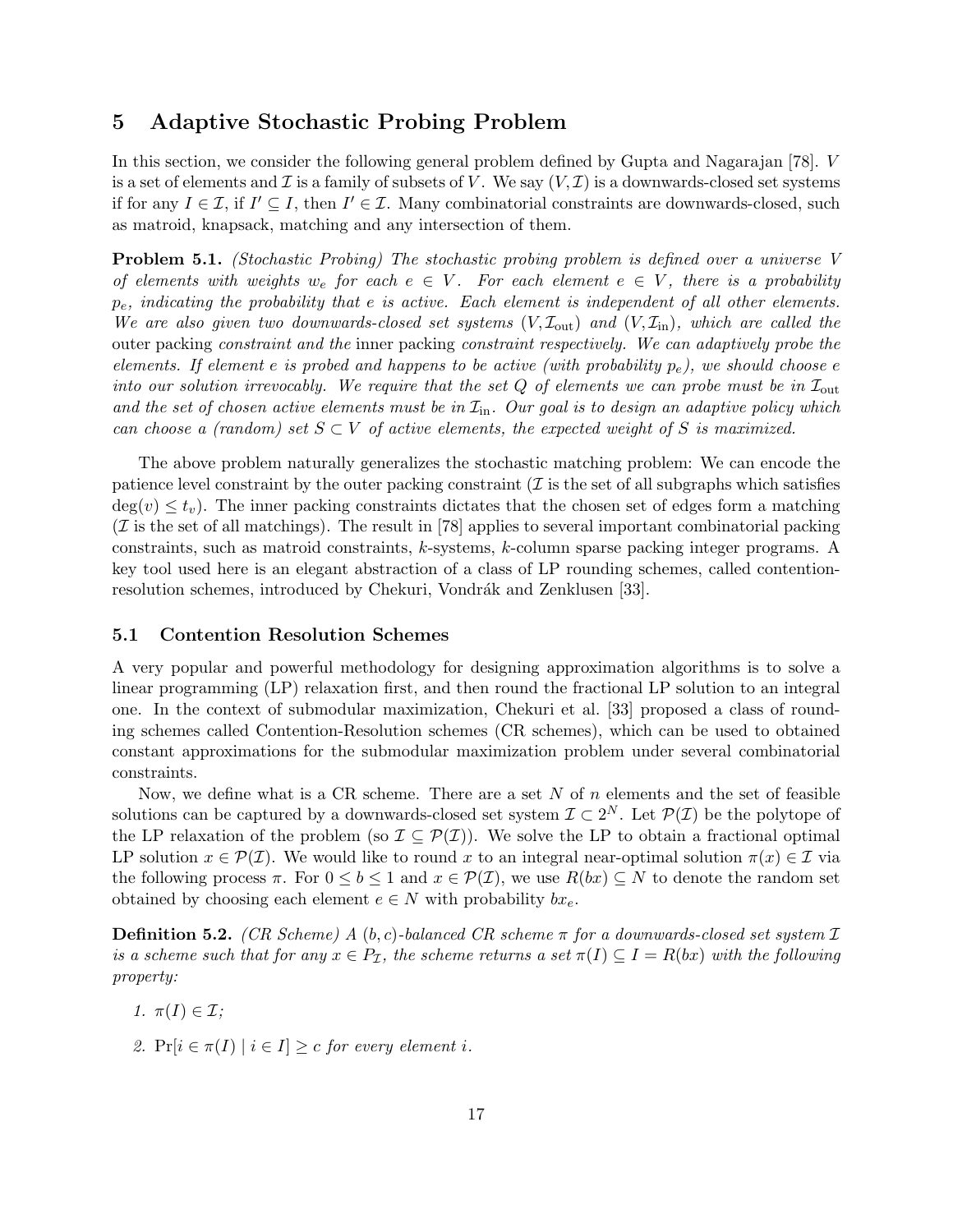A scheme is said to be monotone if  $Pr[i \in \pi(R_1)] \geq Pr[i \in \pi(R_2)]$  whenever  $i \in R_1 \subseteq R_2$ . A scheme is said to be ordered if there is a permutation  $\sigma$  on N so that for any  $I = R(bx) \subseteq N$ , the output of the scheme  $\pi(I)$  is the maximal independent subset of I obtained by considering elements in the order of  $\sigma$ .

From the above definition, we can see that each element  $e$  is selected by the CR scheme with probability at least  $bcx_e$ . Hence, if we want to maximize a linear function  $\sum_e w_e x_e$  subject to  $x \in \mathcal{I}$ , we can immediately obtain a bc-approximation from a  $(b, c)$ -balanced CR scheme for  $\mathcal I$ . Monotone and ordered CR schemes will be particular useful to the stochastic probing problem.

We know efficient CR schemes for several important combinatorial constraints. For example, for any  $0 < b \le 1$ , there is a  $(b, (1 - e^{-b}/b))$  CR-schemes for matroids, a  $(b, 1 - kb)$  ordered CR scheme for  $k$ -systems. <sup>10</sup> See many more examples in [33].

Moreover, CR schemes have a very nice property that they can be combined for different constraints if they are all monotone. For example, if there is a monotone  $(b, c_1)$ -CR scheme  $\pi_1$  for  $P_{\mathcal{I}_1}$  and a monotone  $(b, c_2)$ -CR scheme  $\pi_2$  for  $P_{\mathcal{I}_2}$ , one can combine them to obtain a monotone  $(b, c_1c_2)$ -CR scheme  $\pi$  for  $P_{\mathcal{I}_1 \cap \mathcal{I}_2}$ , where  $\pi(x) = \pi_1(x) \cap \pi_2(x)$ . We can easily extend it to the intersection of more constraints as well.

#### 5.2 Algorithm and Analysis for Stochastic Probing

Now, we show how a CR scheme enters the picture of the stochastic probing problem. In particular, we show the following theorem.

Theorem 5.3. Consider an instance of the stochastic probing problem. Suppose the following hold:

- 1. There is a  $(b, c_{\text{out}})$ -CR scheme  $\pi_{\text{out}}$  for  $\mathcal{P}(\mathcal{I}_{\text{out}})$ ;
- 2. There is a monotone  $(b, c_{\text{in}})$  ordered CR scheme  $\pi_{\text{in}}$  for  $\mathcal{P}(\mathcal{I}_{\text{in}})$ ;

Then, there is a polynomial time approximation algorithm which can achieve an approximation factor of  $b(c_{\text{out}} + c_{\text{in}} - 1)$ .

Given an instance of the stochastic probing problem with inner constraint  $(V, \mathcal{I}_{\text{in}})$  and outer constraint  $(V, \mathcal{I}_{out})$ , we consider the following LP relaxation:

Maximize 
$$
\sum_{e \in V} w_e x_e
$$
  
s.t. 
$$
x_e = p_e y_e, \forall e \in V
$$

$$
x \in \mathcal{P}(\mathcal{I}_{\text{in}})
$$

$$
y \in \mathcal{P}(\mathcal{I}_{\text{out}})
$$

We assume that the above LP relaxation can be solved efficiently. First, we can easily obtain an analogue of Claim 4.2.

<sup>&</sup>lt;sup>10</sup>In a k-system  $(V,\mathcal{I})$ , for any  $S \subseteq V$ , every maximal independent set of S has size at least  $1/k$  times the size of the maximum independent subset of S. Matroids are 1 systems, matchings on bipartite graphs are 2-systems, and the intersection of k-matroids are k-systems.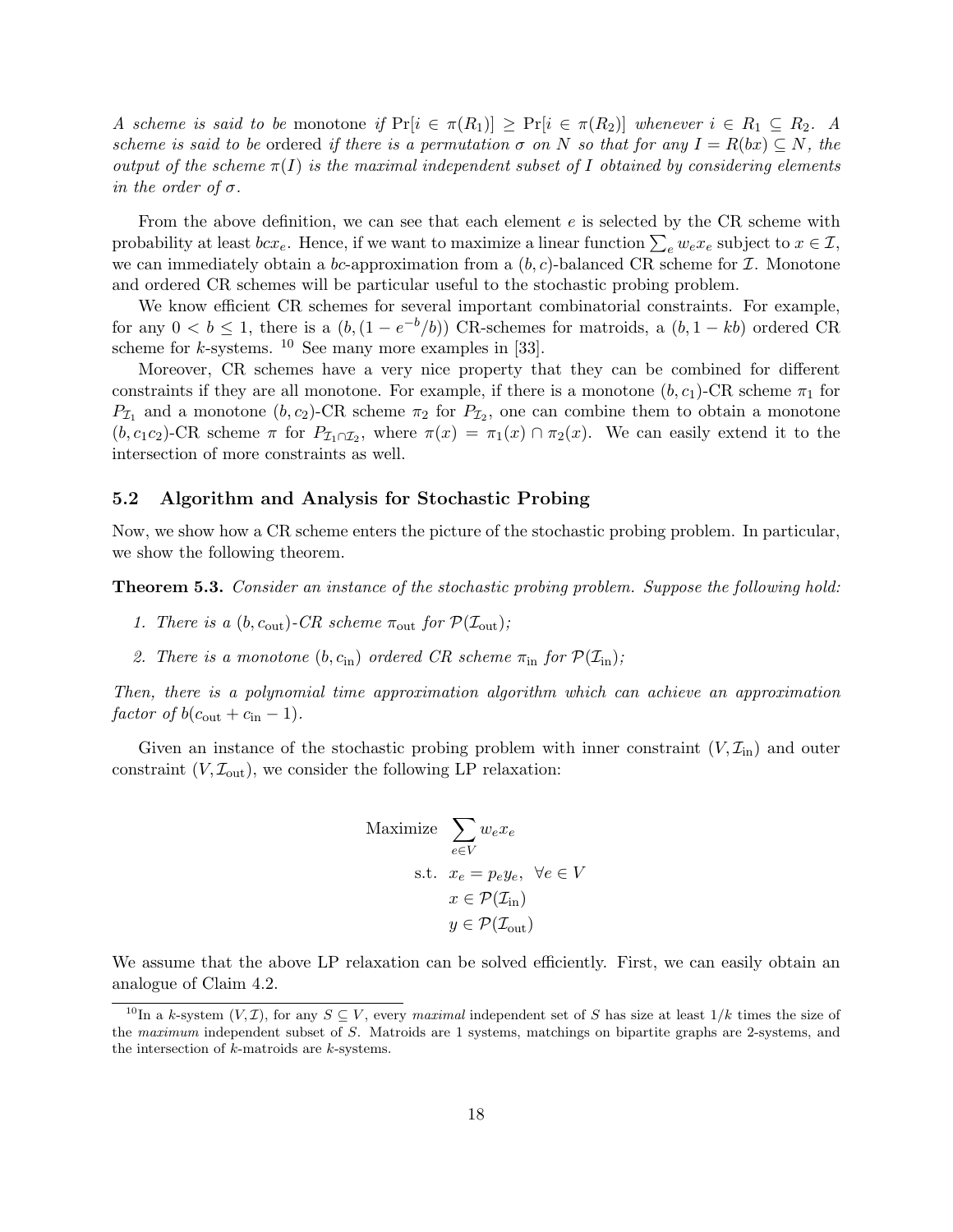**Claim 5.4.** The optimal value of LP is at least the optimal value  $OPT$  of the stochastic probing problem.

Now, we present the algorithm here.

Algorithm 3: Stochastic Probing 1 Solve the LP relaxation and obtain the optimal LP solution  $(x_e, y_e)$ ; 2 Pick  $I \subset 2^V$  by choosing each  $e \in V$  independently with probability  $by_e$ ; **3** Let  $P = \pi_{\text{out}}(I);$ 4 Order elements in P according to the permutation given by the ordered CR scheme  $\pi_{\text{in}}$ ; 5 for  $i = 1 \rightarrow |P|$  do 6 if  $S \cup \{e_i\} \in \mathcal{I}_{\text{in}}$  then  $7 \mid \cdot \mid \text{Probe } e_i ;$ 8 | If  $e_i$  is active, let  $S \leftarrow S \cup \{e_i\}$ ;

Now, we analyze the performance of the algorithm. We want to show the expected value of our solution  $\mathbb{E}[w(S)]$  is large compared to the optimal LP value  $\sum_{e} w_e x_e$  Let  $J \subset V$  be the (random) set of active elements. Let  $I \subset 2^V$  be the (random) set we picked in step 2, and P be the set we selected using  $\pi_{\text{out}}$  in step 3. From the algorithm, we can easily see that our solution  $S = \pi_{\text{in}}(P \cap J)$ 

#### Lemma 5.5.

$$
\Pr_{I,J,\pi_{\text{out}},\pi_{\text{in}}} [e \in S] = \Pr_{I,J,\pi_{\text{out}},\pi_{\text{in}}}[e \in \pi_{\text{in}}(\pi_{\text{out}}(I) \cap J)] \geq b(c_{\text{out}} + c_{\text{in}} - 1)x_e.
$$

*Proof.* (sketch) First, we can see that  $Pr[e \in I \cap J] = by_e \cdot p_e = bx_e$  by the definition of I. By the definition of CR schemes, we have  $Pr[e \in P = \pi_{out}(I) \mid e \in I \cap J] \geq c_{out}$ . As  $P \subset I$ , thus

$$
\Pr[e \in \pi_{\text{in}}(P \cap J)] = \Pr[e \in \pi_{\text{in}}(P \cap J) \land e \in I \cap P \cap J]
$$
  
\n
$$
= \Pr[e \in I \cap P \cap J] - \Pr[e \notin \pi_{\text{in}}(P \cap J) \land e \in I \cap P \cap J]
$$
  
\n
$$
= \Pr[e \in P | e \in I \cap J] \Pr[e \in I \cap J] - \Pr[e \notin \pi_{\text{in}}(P \cap J) \land e \in I \cap P \cap J]
$$
  
\n
$$
\geq bx_e \cdot c_{\text{out}} - \Pr[e \notin \pi_{\text{in}}(P \cap J) \land e \in I \cap P \cap J].
$$

The remaining part is to show  $K = Pr[e \notin \pi_{in}(P \cap J) \land e \in I \cap P \cap J] \leq (1 - c_{in}) \cdot bx_e$ . It is not hard to see that

$$
K \leq \Pr[e \notin \pi_{\text{in}}(I \cap J) \land e \in I \cap J] = \Pr[e \notin \pi_{\text{in}}(I \cap J) \mid e \in I \cap J] \Pr[e \in I \cap J] \leq (1 - c_{\text{in}}) \cdot bx_e,
$$

where the first inequality is due to the monotonicity of  $\pi_{in}$  and the final inequality is by the definition of the CR-schemes.

Now, it is straightforward to show Theorem 5.3. Indeed, we can see that

$$
\mathbb{E}[w(S)] = \sum_{e} w_e \Pr[e \in S] \geq b(c_{\text{out}} + c_{\text{in}} - 1) \sum_{e} w_e x_e \geq b(c_{\text{out}} + c_{\text{in}} - 1)\textsf{OPT}.
$$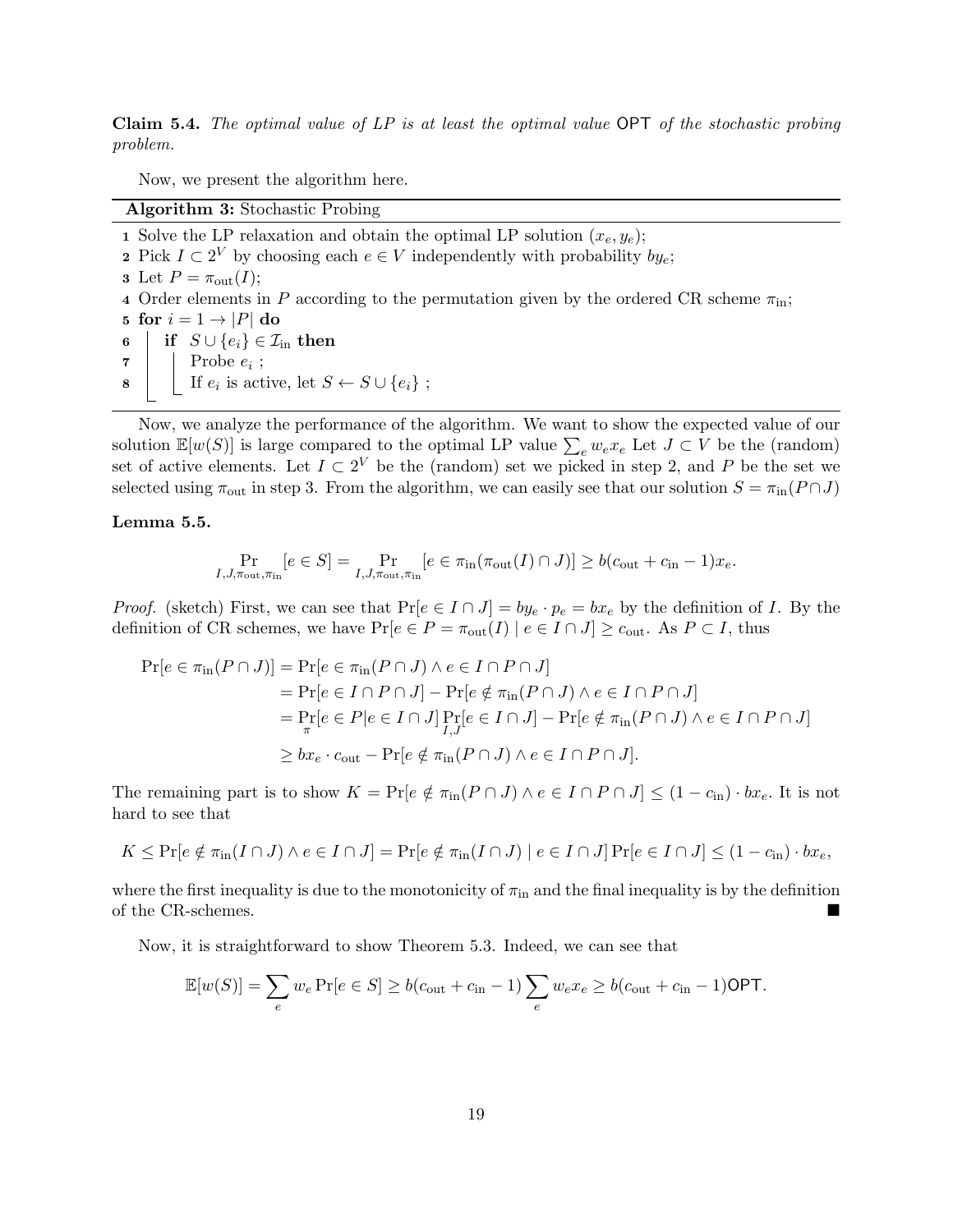#### 5.3 Related Problems and Results

Bayesian online selection: A closely related model is the Bayesian online selection problem  $(BOSP)$ , defined as follows. We are given a set of elements V. Each element e is associated with a non-negative random variable  $X_e$ , with known distributions. The family of feasible solutions  $\mathcal{I} \subseteq 2^V$  (encoded by some combinatorial constraint). We can adaptively choose to observe the elements one by one. Once we see the true value of  $X_e$ , we have to decide irrevocably whether to choose the element. <sup>11</sup> The goal is design a policy which chooses a feasible subset  $S \in \mathcal{I}$ , and maximizes the expected total value  $\mathbb{E}[\sum_{e \in S} X_e]$ . In some setting, the order is chosen by an adversary, instead of the policy. Chawla et al. [32] proposed a simple mechanism, called sequential posted pricing mechanism (SPM), for Bayesian single-parameter auctions. SPMs are closely related to, and in fact serve as important motivations for the stochastic probing problem and BOSP. See [83, 32, 6, 101, 108, 78, 55].

Prophet Inequality: In fact, the special case of BOSP where we can only choose one element was studied by Krengel et al. back in 70s [103]. They provided a selection algorithm which returns a single element of expected value at least half of  $\mathbb{E}[\max_{e \in V} X_e]$ , i.e., half of the expected value obtained by an offline algorithm which knows the realization upfront. More precisely, let e be the element that their algorithm returns. It holds that

$$
\mathbb{E}[X_e] \ge \frac{1}{2} \mathbb{E}[\max_{e \in V} X_e].
$$

Such equalities are often called the prophet inequalities. Recently, Kleinberg and Weinberg [101] significantly generalized the above result for the general matroid constraints (the constraint of choosing one element is just a uniform matroid of rank 1).

Online CR-schemes: Recently, Feldman et al. [55] introduced an extension of CR schemes, called online contention resolution schemes (OCRS). An OCRS is almost the same as the original CR scheme, except that the adversary chooses the order of the elements in I, and the OCRS needs to decide irrevocably whether to choose the element. They provide OCRS for a number of combinatorial constraints, such as matroids, matchings, knapsacks and their intersections, and applied to BOSP, stochastic probing and SPM. See their paper for more details.

### 6 Two Stage Stochastic Optimization - LP Approach

In this section, we consider two stage stochastic optimization models. In particular, we study the two stage recourse models: In the first stage, only distributional information is available, and one commits on some initial actions. In the second stage, the actual data is revealed and we can take additional actions (called recourse actions) to augment the initial solution to a feasible solution. The cost for the recourse action can be more expensive than the initial action. The stochastic set cover problem (Problem 1.3) is a typical example in this model.

Let us recall the notations. Let U be the set of ground elements and  $\mathcal S$  the weighted family of subsets of U. The actual demand (i.e., the set of elements we need to cover) follows a distribution D. We can select  $\mathcal{S}^I \subseteq \mathcal{S}$  as the first stage action. In the second stage, the actual demand set

<sup>&</sup>lt;sup>11</sup>We observe the true value of  $X_e$  before we make the decision. This is a key difference from the stochastic probing problem.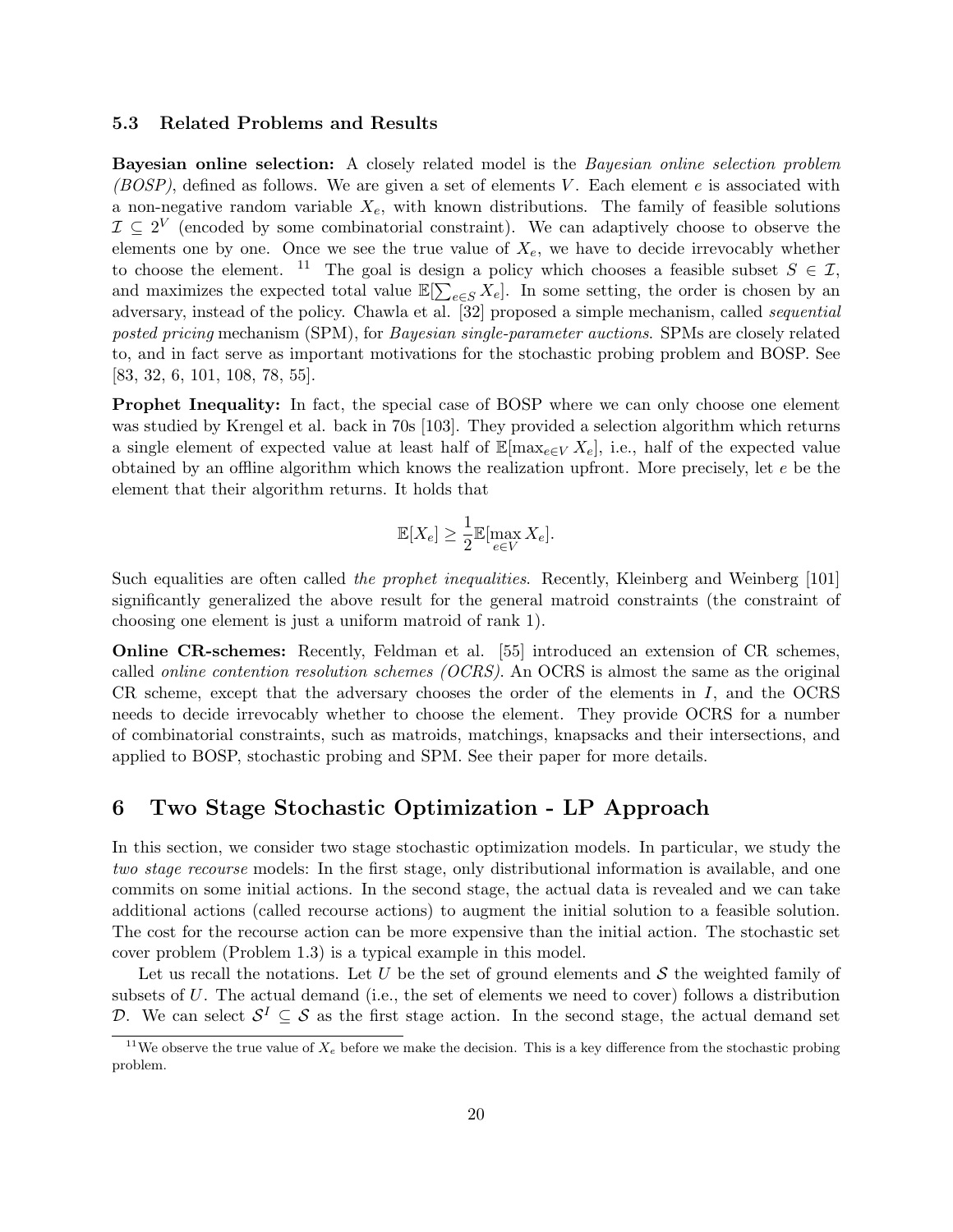$A \subseteq U$   $(A \sim \mathcal{D})$  is revealed. We can select some extra subsets  $\mathcal{S}_A^{II} \subseteq \mathcal{S}$  as the recourse to cover the remaining elements of A. The *inflation factor* is  $\lambda > 1$ , that is a set in the second stage is  $\lambda$  times more expensive than in the first stage. We call a possible demand set  $A \subseteq U$  a scenario. Let  $p_A$ be the probability of scenario A. The goal is to minimize  $w(S^I) + \mathbb{E}_A[w(S_A^{II})]$ .

We use the following LP relaxation.  $x_S$  denotes whether the set S is chosen in the first-stage, and  $y_{A,S}$  denotes whether the set S is chosen in scenario A.

Minimize 
$$
\sum_{S \in \mathcal{S}} w_S x_S + \lambda \sum_{A,S \in \mathcal{S}} p_A w_S y_{A,S}
$$
  
s.t.  $\sum_{S: e \in S} x_S + \sum_{S: e \in S} y_{A,S} \ge 1$   $\forall A, e \in A$   
 $x_S, y_{A,S} \ge 0$   $\forall S, A$ 

The above LP is usually called a *stochastic LP*. The first constraint indicates that the first and second stage actions combined is a set cover for any scenario A. If there are only a polynomial number of scenarios and all  $\{p_A\}$  are given explicitly, we can solve the stochastic LP in polynomial time. However, in most applications, there can be an exponential number of scenarios, given in an implicit manner. For example, each element is in A with certain probability independent of others. A more general and more challenging model is the so-called black-box model, in which we are only given a procedure from which we can sample the scenarios from  $D$ . We can not even write down the stochastic LP explicitly for the black-box model. Nevertheless, Shmoys and Swamy [125] showed that there is a polynomial time approximation scheme for solving the LP by taking at most polynomial number of samples from the black-box, if  $\lambda$  is bounded by a polynomial of the input size. Their algorithm is an adaptation of the ellipsoid algorithm. Later, they presented another approximation schemes based on the sample average approximation (SAA) method. SAA is a very natural approach for stochastic optimization. We simply sample N scenarios from the black-box. Then, we solve sample-average problem, which is a deterministic problem. Shmoys and Swamy [130] showed that we only need a polynomial number of samples, under some mild conditions. Charikar et al. [31] provided an alternative and somewhat simpler proof for the same result. In fact, their approach is more general: it does not only hold for stochastic LP, it can also be used for the computational intractable problems, where only an approximation algorithm for the deterministic sample-average problem is known.

Now, we come back to the stochastic set cover problem. We assume the polynomial-scenario model. For the black-box model, we only pay an extra factor of  $(1+\epsilon)$  for any constant  $\epsilon > 0$  based on the above discussion.

**Theorem 6.1.** There is a  $2(\ln n + 1)$  factor approximation algorithm, where n is the number of elements.

*Proof.* We first consider the standard LP relaxation for set cover with universe  $U$ .

minimize 
$$
\sum_{S \in \mathcal{S}} w_S x_S
$$
 subject to  $\sum_{S: e \in S} x_S \ge 1 \ \forall e \in U; \quad x_S \ge 0 \ \forall S \in \mathcal{S}.$ 

Let the optimal LP value be  $\mathsf{LP}(U)$ . It is long known that a standard independent rounding algorithm can find an integral set cover with cost at most  $O(\log n\mathsf{LP}(U))$  with high probability. Using the exponential clock algorithm by Buchbinder et al. [25], one can get an integral set cover with cost at most  $(\ln n+1)\text{LP}(U)$ , with probability 1. Denote this algorithm by A. Let  $\alpha = \ln n+1$ .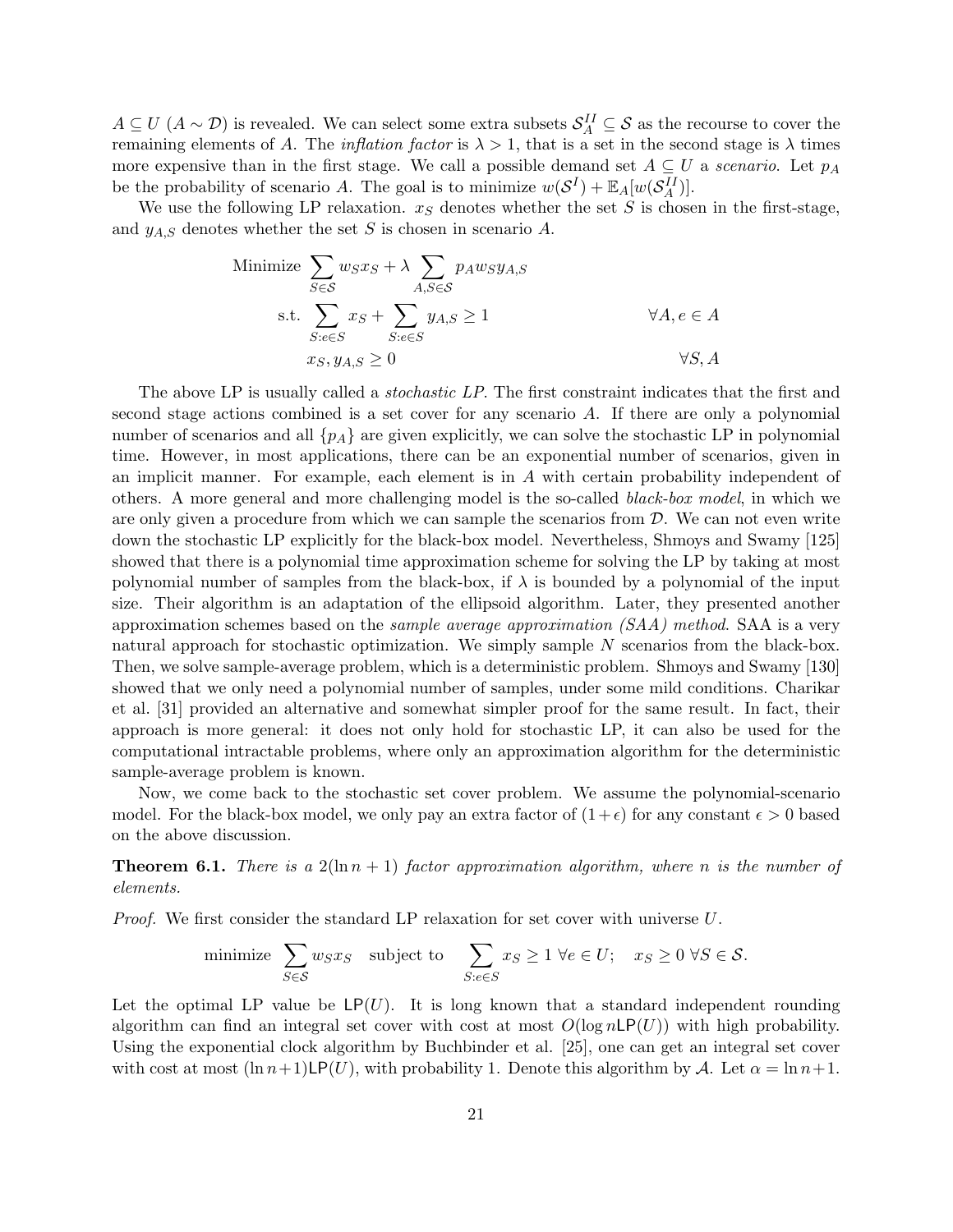For any element e and scenario A, we can see that either  $\sum_{S: e \in S} x_S \ge 1/2$  or  $\sum_{S: e \in S} y_{A,S} \ge 1/2$ . Consider  $E = \{e : \sum_{S: e \in S} x_S \ge 1/2\}$ .  $\{2x_S\}$  is a feasible fractional solution for the set cover instance with universe  $E$ . Running algorithm  $A$ , we get an integral solution covering  $E$  with cost at most  $\alpha \mathsf{LP}(E) \leq \alpha \sum_{S} 2x_S w_S$ . In the second stage, suppose the scenario is A.  $\{2y_{A,S}\}\$ is a feasible fractional solution covering all elements in  $A \setminus E$ . Hence, we can get an integral solution covering  $A \setminus E$  with cost at most  $\alpha \mathsf{LP}(A \setminus E) \leq \alpha \lambda \sum_{S} 2y_{A,S}w_S$ . So, the overall expected cost is at most  $\alpha \sum_S 2x_S w_S + \alpha \lambda \sum_A p_A \sum_S 2y_{A,S} w_S$ . Thus we have a 2 $\alpha$ -approximation algorithm for stochastic 2-stage set cover problem.

# 7 Two Stage Stochastic Optimization- Boosted Sampling

In this section, we introduce another classical technique for dealing with two stage stochastic models, called boosted sampling, introduced by Gupta et al. [80]. We use the minimum rooted Steiner tree problem as an example to illustrate the technique.

Problem 7.1. (Two Stage Stochastic Rooted Steiner Tree) In the deterministic rooted Steiner tree problem, we are given an edge-weighted graph  $G(V, E)$  with edge weight  $w : E \to \mathbb{R}^+$  satisfying triangle inequality and a root  $r \in V$ . We are also given a set of terminals  $S \subseteq V$ , and we want to choose a tree of the minimum total weight to connect all terminals and the root r. In the two stage stochastic model, there is a probability distribution D on the set of terminals. A set of edge  $E_0$  may be bought in the first stage, under cost  $\{w_e\}_{e \in E}$ . In the second stage, the real set  $S \sim \mathcal{D}$ of terminals is revealed and we may need to buy some extra edges  $E_S$  so that  $E_0 \cup E_S$  is a feasible solution. However, we need to pay  $\sigma w_e$  for edge e in the second stage, where  $\sigma > 1$  is the inflation factor (which is also an input). The goal again is to minimize the expected cost of the solution, that is  $w(E_0) + \mathbb{E}_S[\sigma w(E_S)].$ 

#### 7.1 Cost Sharing Functions

We will make a crucial use of cost-sharing functions in the analysis of the algorithm. Consider the deterministic Steiner tree problem. There is a client in each terminal. We would like to figure out a way to divide the cost of the Steiner tree among the client set S. Now, we formally define what is a cost-sharing function. Suppose there is an  $\alpha$ -approximation algorithm A that solves the Steiner tree problem. Moreover, we require existence of a polynomial time algorithm  $\text{Aug}_{A}$  (called augmentation algorithm) that can augment a solution  $\mathcal{A}(S)$  to a feasible solution for S' for  $S \subset S'$ .

**Definition 7.2.** The function  $\xi : 2^V \times V \to \mathcal{R}$  is a  $\beta$ -strict cost sharing function if the following properties hold:

- 1. (Positivity) For a set  $S \subset V$ ,  $\xi(S, j) > 0$  only for  $j \in S$ .
- 2. (Fairness) For a set  $S \subset V$ ,  $\sum_{j \in S} \xi(S, j) \leq w(\mathsf{OPT}(S)).$
- 3. (Strictness) If  $S' = S \cup T$  for  $S \cap T = \emptyset$ , then  $\sum_{j \in T} \xi(S', j) \geq \frac{1}{\beta} \times \text{cost of augmenting the}$ solution  $A(S)$  to a solution of S' using  $Aug_{A}$ .

Define  $\xi(S, A) = \sum_{j \in A} \xi(S, j).$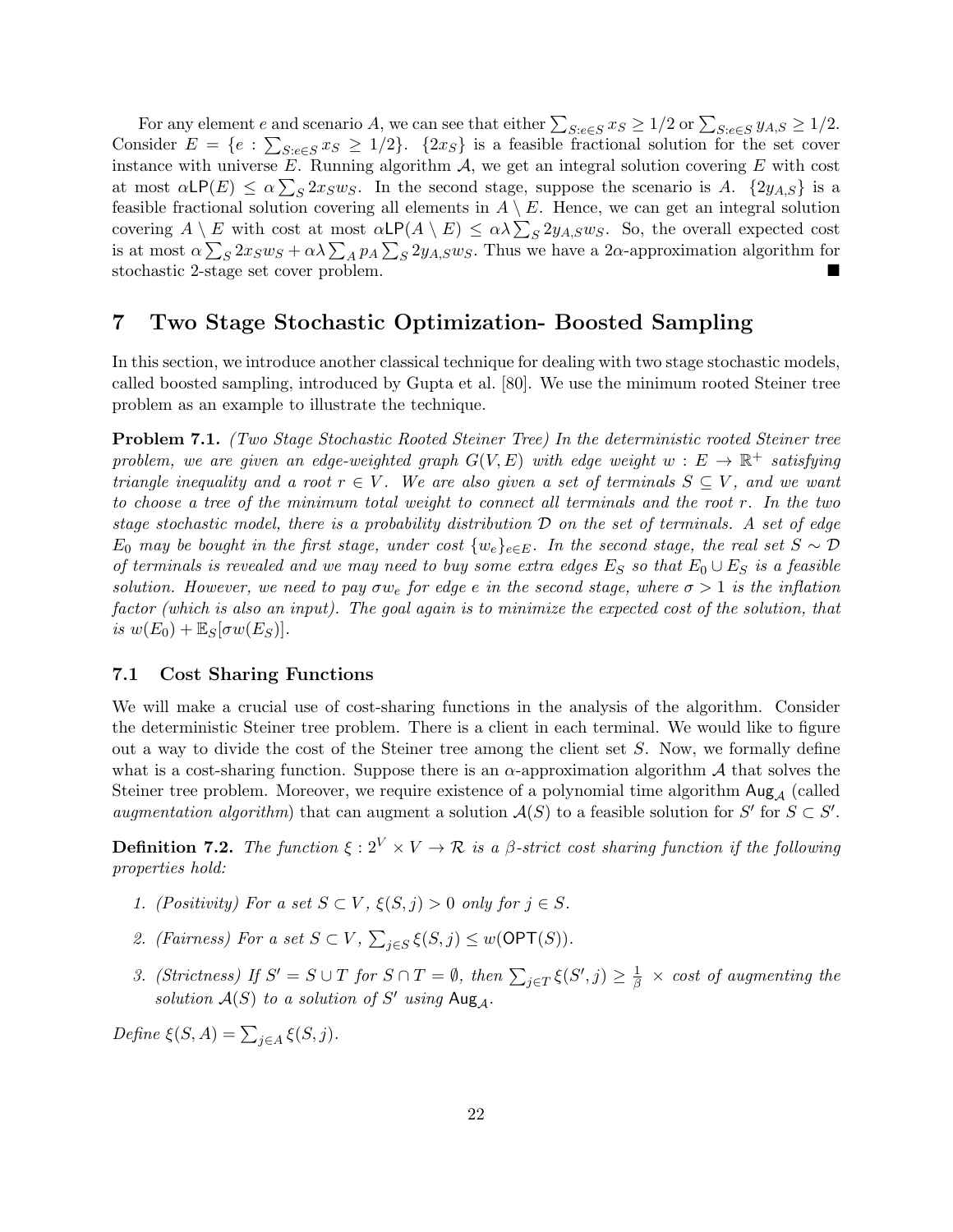In some cases,  $\text{Aug}_{\mathcal{A}}$  can be obtained by zeroing out the costs of elements picked in  $\mathcal{A}(S)$  and run A again. In this case, we typically have  $\beta = \alpha$ . In general case,  $\beta$  is usually larger because it is usually easier to find a better approximation algorithm than to find a better augment algorithm. Now, we provide a cost sharing function for the Steiner problem, which will be useful later.

**Theorem 7.3.** There is a 2-approximation algorithm A with a 2-strict cost sharing function  $\xi$  for the rooted minimum Steiner tree problem.

*Proof.* Given a set of terminals S, A compute a minimum spanning tree on  $S \cup \{r\}$ . It is well known that the cost of  $A(S)$  is within 2 times the cost of the optimal minimum Steiner tree of S.

With A, now we determine the value of  $\xi(S, j)$  according to A. For any set S and vertex j, if  $j \in S$ , set  $\xi(S, j) = w_{(p_j, j)} / 2$  where  $p_j$  is the parent of j in the spanning tree  $\mathcal{A}(S)$ ; if  $j \notin S$ , set  $\xi(S, j) = 0$ . Clearly,  $\sum_{j \in S}^{\infty} \xi(S, j) = \sum_{j \in S} w_{(p_j, j)}/2 = w(\mathcal{A}(S))/2 \leq w(\mathsf{OPT}(S))$ . So we have shown the fairness.

To show the strictness, we first define  $\mathsf{Aug}_{\mathcal{A}}$ . Let  $S' = S \cup T$ . Aug<sub>A</sub> first zeros out the edges in  $\mathcal{A}(S)$  and then run Prim's algorithm. The solution obviously include  $\mathcal{A}(S)$ . For each terminal  $j \in T$ , let  $p_j$  be its parent in  $\mathcal{A}(S \cup T)$ . Consider the execution of Prim, edge  $(j, p_j)$  is added by Aug<sub>A</sub> as well. So the cost of augmenting the solution  $\mathcal{A}(S)$  to a solution for S' is exactly  $\sum_{j\in T} w_{(j,p_j)}$ . We can also see that  $\sum_{j\in T} \xi(S',j) = 1/2 \sum_{j\in T} w_{(j,p_j)}$ , which shows  $\beta = 2$ .

We can in fact use the approximation algorithm proposed in [26] and the same cost sharing function as above.

Theorem 7.4. There is a 1.39-approximation algorithm, along with a 2-strict cost sharing function for the rooted minimum Steiner tree problem.

If the problem is that you are given two sets  $S, T$  separately and required to obtain a solution for  $S \cup T$ , you can first compute an  $\alpha$ -approximation solution  $\phi(S)$  for S, then augment it to a solution of  $S \cup T$ ,  $\phi(S \cup T)$ , using Aug<sub>A</sub>. As

$$
w(\phi(S \cup T)) - w(\phi(S)) \le \beta \xi(S \cup T, T) \le \beta \xi(S \cup T, S \cup T) \le \beta w(OPT(S \cup T))
$$

and

 $w(\phi(S)) \leq \alpha w(OPT(S)) \leq \alpha w(OPT(S \cup T)),$ 

 $\phi(S \cup T)$  is a  $(\alpha + \beta)$ -approximation solution for  $S \cup T$ .

#### 7.2 Stochastic Steiner Trees

Now, let us come back to the two stage stochastic Steiner tree problem. Consider the following algorithm.

Algorithm 4: Boost-and-Sample

- 1 Draw  $\lfloor \sigma \rfloor$  independent sample scenarios  $D_1, \ldots, D_{\lfloor \sigma \rfloor}$  from the distribution  $\mathcal{D}$ . Let  $D=\cup_i D_i;$
- 2 Run the algorithm A to construct an  $\alpha$ -approximation  $F_0$  for terminals D as the first stage solution;
- **3** In second stage, when S is realized, run  $\text{Aug}_{\mathcal{A}}$  to compute  $F_S$  such that  $F_0 \cup F_S$  is a feasible Steiner tree for S;

Now, we analyze the performance of the above algorithm.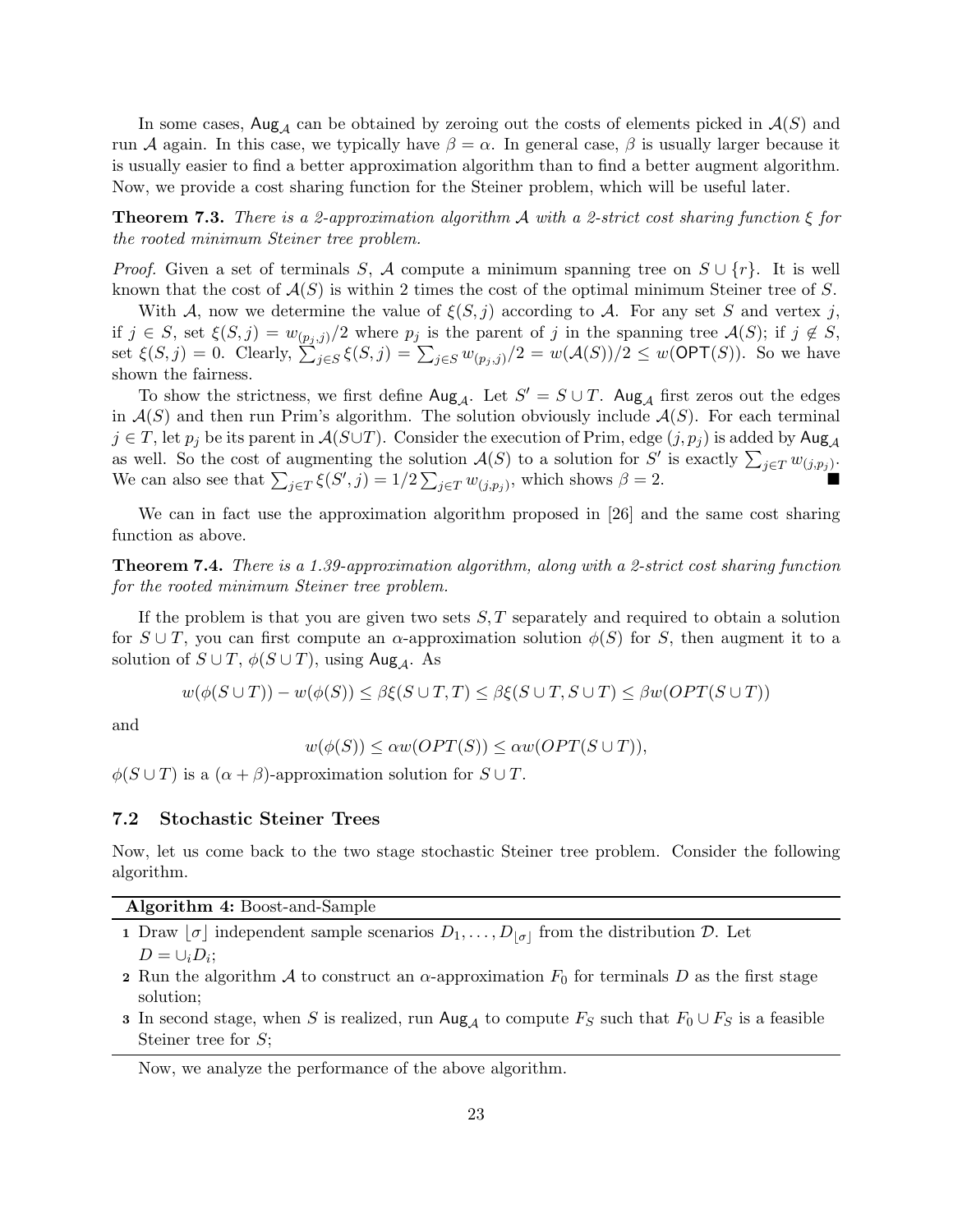**Theorem 7.5.** Let A be an  $\alpha$ -approximation algorithm for minimum rooted Steiner tree problem that admits a  $\beta$ -strict cost-sharing function. Then Boost-and-Sample is an  $(\alpha + \beta)$ -approximation algorithm for the 2-stage stochastic Steiner tree problem.

*Proof.* Let  $F_0^*$  be the first-stage component of the optimal solution, and  $F_S^*$  be the second-stage component for scenario S. Hence the optimal cost is

$$
Z^* = w(F_0^*) + \sigma \mathbb{E}_S[w(F_S^*)].
$$

Now consider the cost of Boost-and-Sample. Without loss of generality, assume  $\sigma$  is an integer. We use  $\mathsf{Sols}(S)$  to denote the set of feasible solutions for terminal set S.

Consider the first stage. Define  $\hat{F}_1 = F_0^* \cup F_{D_1}^* \cup \ldots \cup F_{D_\sigma}^*$ . Thus  $\hat{F}_1 \in \mathsf{Sols}(D)$ . Moreover, we can see that

$$
\mathbb{E}_D[w(\hat{F}_1)] \le w(F_0^*) + \sum_i \mathbb{E}_D[w(F_{D_i}^*)] = w(F_0^*) + \sigma \mathbb{E}_{D_i}[w(F_{D_i}^*)] = Z^*.
$$

Since  $A$  is an  $\alpha$ -approximation algorithm, the expected cost of our first stage solution satisfies  $\mathbb{E}_D[w(F_0)] \leq \alpha \mathbb{E}_D[w(\hat{F}_1)] \leq \alpha Z^*$ .

Next consider the second stage, which is slightly more trickier. Note that  $S$  follows the same distribution as any  $D_i$ . The key is to consider an alternate process to generate the sets  $D_i$  and S: Draw  $\sigma+1$  scenarios  $\hat{D}_1,\ldots,\hat{D}_{\sigma+1}$  from the distribution  $\mathcal{D}$ , choose a random K uniformly from  $\{1, 2, \ldots, \sigma + 1\}$ , and set  $S = \hat{D}_K$  and  $D = \bigcup_{i \neq K} \hat{D}_i$ . Now let  $\hat{D} = \bigcup_{i=1}^{\sigma+1} \hat{D}_i$  and  $\hat{D}_{-i} = \bigcup_{l \neq i} \hat{D}_l$ . Intuitively, D has  $\sigma$  copies of  $D_i$ , but  $\hat{D}$  has  $\sigma + 1$  copies. So  $\mathbb{E}_{\hat{D}}[w(\mathsf{OPT}(\hat{D}))]$  is not much larger than  $\mathbb{E}_{\hat{D}}[w(\mathsf{OPT}(D))]$ . Moreover, S is simply one of the  $\sigma+1$  copies. The cost for connecting S should be only  $1/(\sigma+1)$  of  $w(\mathsf{OPT}(\hat{D}))$ . We provide the details below.

Recall  $F_S$  is the set of edges we add in the second stage. According to the  $\beta$ -strictness, we can see  $w(F_S) \leq \beta \xi(D \cup S, S \setminus D)$ . By the fairness, we can see that  $\sum_{i=1}^{\sigma+1} \xi(\hat{D}, \hat{D}_i \setminus \hat{D}_{-i}) \leq w(\mathsf{OPT}(\hat{D}))$ . From the process, we can see  $\xi(D\cup S, S\setminus D)$  is just a random term on the left hand size of the above inequality. Hence, we obtain that

$$
\mathbb{E}_{D,S}[\xi(D\cup S,S\setminus D)] \leq \frac{1}{\sigma+1} \mathbb{E}_{\hat{D}}[w(\mathsf{OPT}(\hat{D}))].
$$

Moreover, by the sub-additivity, it holds that

$$
\mathbb{E}_{\hat{D}}[w(\mathsf{OPT}(\hat{D}))]\le w(F_0^*)+\sum_{i=1}^{\sigma+1}\mathbb{E}[w(F_{\hat{D}_i}^*)]\le \frac{\sigma+1}{\sigma}Z^*.
$$

Combining the above inequalities, we get  $\mathbb{E}_S[\sigma w(F_S)] \leq \beta Z^*$ . Overall, the total expected cost is at most  $(\alpha + \beta)Z^*$ . In the second contract of the second contract of the second contract of the second contract of the second co<br>In the second contract of the second contract of the second contract of the second contract of the second cont

#### 7.3 Related Results

Using the boosted sampling technique, Gupta et al. [80] provided constant factor approximation algorithms for several two stage stochastic optimization problems, including Steiner tree, vertex cover, facility location and Steiner network. Note that their framework works even if  $D$  is given by the black-box model. However, if we assume the nodes are independent, they showed that it is possible to obtain improved approximation algorithms.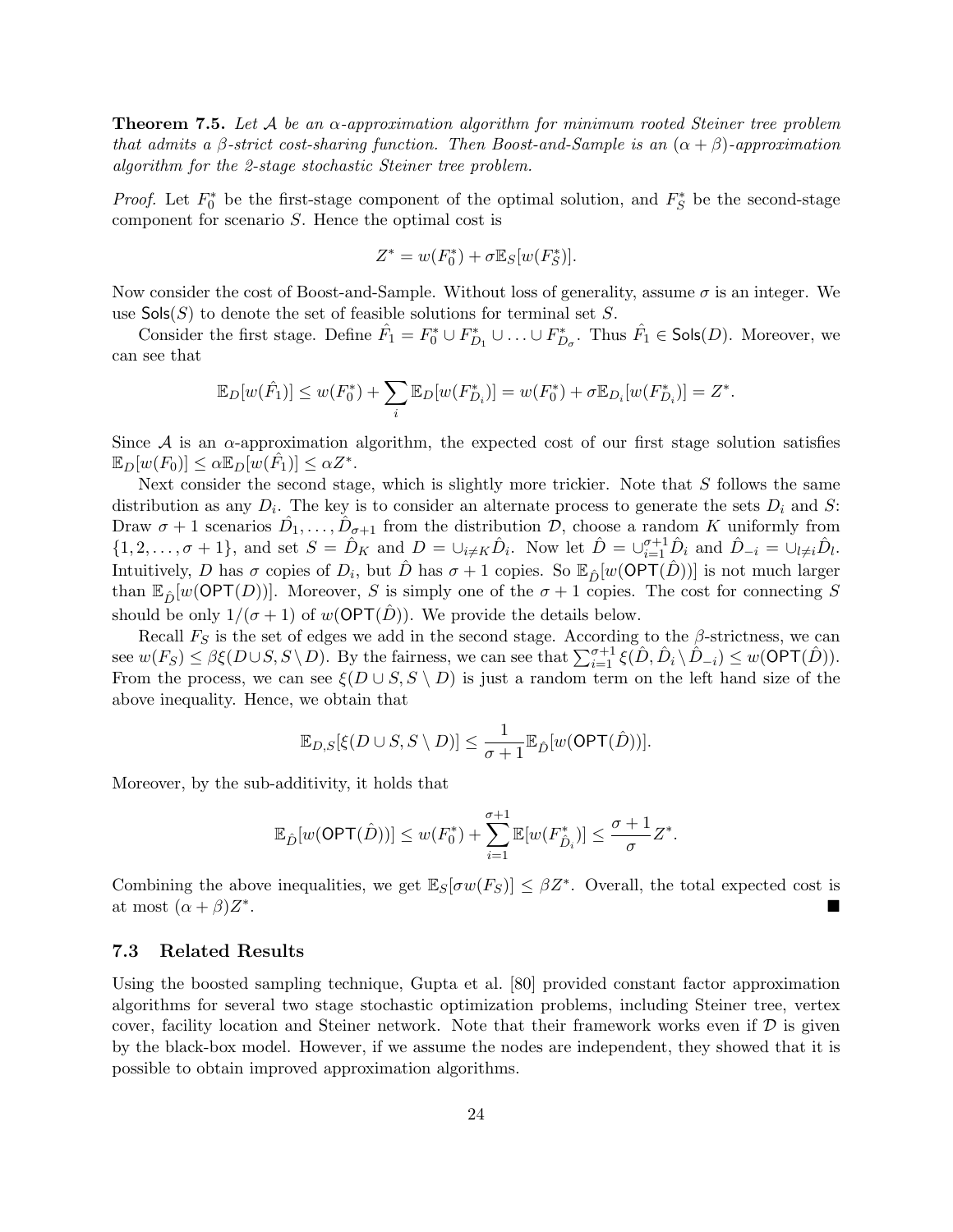| problem                     | black-box model                                                      | independence model          |
|-----------------------------|----------------------------------------------------------------------|-----------------------------|
| Steiner Tree (rooted, CU)   | $3.55$ [81]                                                          | $3.55$ [81]                 |
| Steiner Tree (unrooted, CU) | 6[81, 57]                                                            | 5[81, 57]                   |
| Steiner Tree (unrooted, N)  | $O(\log^6 n \log \log n)$ [73] $\sqrt{O(\log^6 n \log \log n)}$ [73] |                             |
| Steiner Forest (CU)         | 2976 [81, 76]                                                        | 5[81, 57]                   |
| Vertex Cover (Ar)           | $2+\varepsilon$ [127]                                                | $2+\varepsilon$ [127]       |
| Facility Location (Ar)      | $2.369 + \varepsilon$ [127]                                          | $2.369 + \varepsilon$ [127] |
| Set Cover $(Ar)$            | $(1+o(1)) \ln n$ [127]                                               | $(1+o(1)) \ln n$ [127]      |

Table 1: Best known approximation ratios for two stage stochastic optimization problems with recourse. The objective function is the total expected cost. Correlated Uniform (CU): All the elements share a common inflation factor  $\lambda_A$  in each scenario A. Nonuniform (N): Each element e may have its own inflation factor  $\lambda_e$ , independent of different scenarios. Arbitrary (Ar): The inflation factor  $\lambda_{e,A}$  of element e may depend on both e and scenario A. In all settings, the maximum inflation factor is at most a polynomial.

The work has generated a number of followups. We mention a very small subset here. Gupta and P $\acute{a}$ l [81] studied the unrooted version of the two stage stochastic Steiner tree problem, and provided the first constant factor approximation algorithm. The problem is exactly the same as we defined before, except that there is no root  $r$ . This case is technically more challenging since the problem is not sub-additive any more.

Gupta and Kumar [75] generalized the above result by providing the first constant factor approximation algorithm for the two stage stochastic Steiner forest problem, <sup>12</sup> using a primal-dual LP approach. In fact, the cost sharing function in the last section is closely related to the dual variable. In a very recent work, Gupta and Kumar [76] showed a simple greedy algorithm for Steiner Forest problem with an approximation ratio of 96 with 2880-strict cost sharing function, which implies an 2976 approximation for the two stage stochastic Steiner forest problem.

In another generalization, Gupta et al. [72] consider the two stage stochastic Steiner tree problem with non-uniform inflation factors, i.e., the cost of each edge in the second stage may be inflated by a different factor. They provided the first poly-logarithmic approximation factor and showed an approximation hardness of  $Ω(log log n)$ .

#### 7.4 Other Two Stage or Multi-Stage Models

Ravi and Sinha [121] and Immorlica et al. [86] initiated the study on approximation algorithms for two stage stochastic combinatorial optimization with recourse. They provided approximation algorithms for several problems for the polynomial scenario and independent-activation settings. Later, various techniques, such as boosted sampling, stochastic LP, SAA, were developed for handling the black box model. We refer interested reader to [129] for an early survey. In Table 1, we list the current best known approximation ratios for the two stage stochastic models of several other classic combinatorial problems. Note that here the objective is to minimize the expected overall cost.

Many of the above results have been generalized to k stages for arbitrary constant k. See e.g.,

 $12$ In a Steiner forest instance, we are given an edge weighted undirected graph G and a set of vertex pairs  $\{(s_i, t_i)\}_{i \in [m]}$ . We need to choose a subset T of edges such that  $s_i$  and  $t_i$  are connected for all  $i \in [m]$ .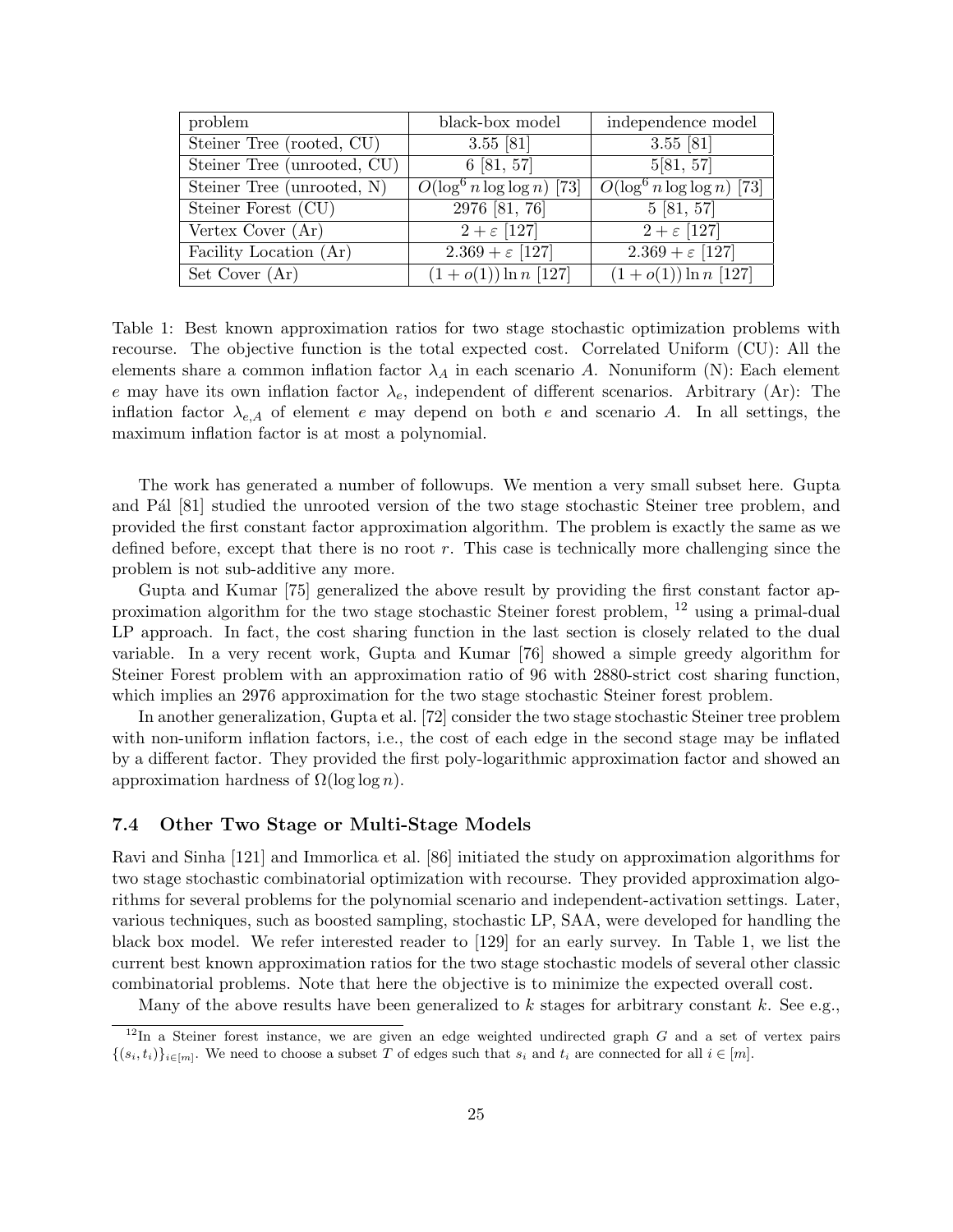[130, 81, 127]. There are also several closely related models proposed in the literature. We review some of them here.

Two Stage Robust Optimization: Robust optimization takes a more conservative viewpoint in decision making under uncertainty. The goal in robust optimization is to minimize the worst case cost over all possible scenarios, instead of minimizing the average cost over scenarios, as done in stochastic optimization problems. The setting of a two stage robust optimization problem is almost the same as the two stage stochastic optimization counterpart, except that there is no probability distribution over the scenarios, and the objective is to minimize  $w(x) + \max_A f_A(x, y_A)$ . Here x is the first stage action and  $y_A$  is the recourse action for scenario A. Such model and its variations have also been studied extensively in the last decade. We refer interested readers to the following papers and the references therein [45, 65, 51, 7, 99, 79].

Two Stage Risk-Averse Stochastic Optimization: The problem setting is exactly the same as Section 6, except that the goal is to minimize the expected total cost subject to the constraint

 $Pr_A[2nd \text{ stage cost for scenario } A > \theta] \leq \rho.$ 

Here,  $\theta$  and  $\rho$  are input parameters as well. Such constraints are called threshold probability constraints, or chance constraints, and used to model risk averse behaviors of the decision maker.

Such chance constraints can be captured using similar LP-relaxation as well. For the black-box model, Swamy [128] proposed an FPTAS for solving such LP and showed how to round the LP for several combinatorial problems.

# 8 Fixed Set Problems and Stochastic Knapsack - Poisson Approximation

In this section, we introduce the Poisson approximation technique and apply it the fixed set stochastic optimization problems, and the adaptive stochastic knapsack problems. The technique is very useful to handle the distribution of the sum of independent random variables (not necessarily identical), which appears quite frequently in various stochastic optimization problems.

We first illustrate the technique by considering the fixed set stochastic shortest path problem (Problem 1.1). The result can be generalized to a wide class of fixed set problems (see [108]).

Recall each edge e has a non-negative random length  $\mu_e$ . The objective is to find an s-t path P such that  $Pr[\sum_{e \in P} \mu_e \leq \mathbb{C}]$ , is maximized. Without loss of generality, we can assume  $\mathbb{C} = 1$  and all  $\mu_e$ s take values from [0, 1]. For ease of notation, for a set S of edges, we write  $\mu(S) = \sum_{e \in S} \mu_e$ . Let S<sup>\*</sup> denote the optimal feasible set and  $\mathsf{OPT} = \Pr[\mu(S^*) \leq 1]$  the optimal value.

**Theorem 8.1.** For any  $\epsilon > 0$ , there is a polynomial time approximation algorithm for finds an s-t path S such that

$$
\Pr[\mu(S) \le 1 + \epsilon] \ge \Pr[\mu(S^*) \le 1] - \epsilon,
$$

where  $S^*$  is the optimal path.

We start by a lemma saying that if the  $Pr[\mu(S) \leq 1]$  is not negligible,  $\mathbb{E}[\mu(S)]$  can not be very large.

**Lemma 8.2.** Suppose each edge e has a non-negative random weight  $\mu_e$  taking values from [0, 1]. Then, for any set S of edges, and  $\frac{1}{2} > \epsilon > 0$ , if  $Pr[\mu(S) \leq 1] \geq \epsilon$ , then  $\mathbb{E}[\mu(S)] \leq 3/\epsilon$ .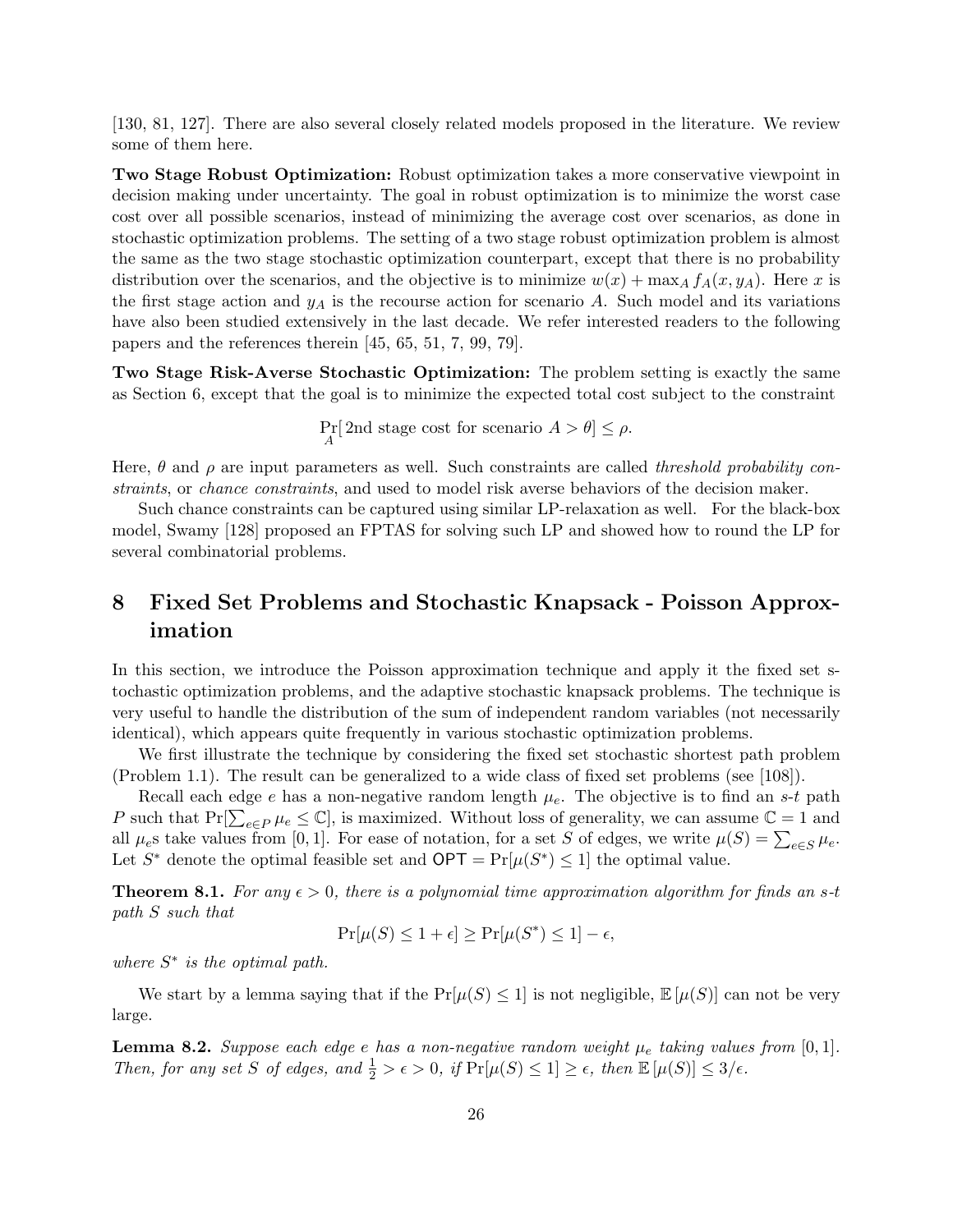Intuitively, if  $\mathbb{E}[\mu(S)]$  is very large,  $\mu(S)$  should be large with high probability (hence  $\Pr[\mu(S) \leq$ 1] should be very small). The proof is not difficult and can be found in [108].

If  $\mathsf{OPT} \leq \epsilon$ , then there is nothing to do since any feasible solution achieves the desired approximation guarantee. Hence, we focus on the other case where  $\text{OPT} > \epsilon$ . We call an edge e heavy *edge* if  $\mathbb{E}[\mu_e] > \epsilon^{10}$ . Otherwise we call it *light*. By Lemma 8.2, we can see that the number of heavy edges in  $S^*$  is at most  $\frac{3}{e^{11}}$ .

Enumerating Heavy Elements: We enumerate all possible set of heavy edges with size at most  $3/\epsilon^{11}$ . There are at most  $n^{3/\epsilon^{11}}$  such possibilities. Suppose we successfully guess the set of heavy edges in  $S^*$ . In the following parts, we mainly consider the question that given a set  $H$  of heavy edges, how to choose a set  $L$  of light edges such that their union  $S$  is a feasible solution, and  $Pr[\mu(S) \leq 1 + \epsilon]$  is close to optimal.

Dealing with Light Elements: Unlike heavy edges, there could be many light edges in  $S^*$ . Handling such edges involves two technique. The first is the discretization, which transforms each distribution to one with a constant size support in [0, 1].

The second key ingredient is the Poisson approximation technique. We apply a theorem of Le Cam [105], which shows that the distribution of the sum of the discretized weights of light edges is very close to a compound Poisson distribution, which can be completely determined by a constant dimensional vector (which we call the signature of  $L$ ).

Then, we enumerate all possible signatures (there are only polynomial number of them), and checking whether there is an s-t path  $S = L \cup H$  (where H is the set of heavy edges we enumerate, and  $L$  is the set of light edges in  $S$ ), such that the signature of  $L$  is the enumerated signature.

#### 8.1 Discretization

We discuss how to discretize the size distributions for edges, using parameter  $\epsilon$ .

We say that edge e realizes to a "large" size if  $\mu_e > \epsilon^4$ . Otherwise we say that e realizes to a "small" size. We use  $\tilde{\mu}_e$  to denote the size after discretization and  $\tilde{\pi}_e$  its distribution. The discretization consists of following two steps.

- 1. Small size region: In the small size region,  $\tilde{\mu}_e$  follows a Bernoulli distribution, taking only values 0 and  $\epsilon^4$ . The probability values  $Pr[\tilde{\mu}_e = 0]$  and  $Pr[\tilde{\mu}_e = \epsilon^4]$  are set such that  $\mathbb{E}[\tilde{\mu}_e]$  $\mu_e \leq \epsilon^4$ ] =  $\mathbb{E}[\mu_e \mid \mu_e \leq \epsilon^4]$ .
- 2. Large size region: If  $\mu_e$  realizes to a large size, we simply discretize it as follows: Let  $\tilde{\mu}_e$  =  $\frac{\mu_e}{25}$  $\frac{\mu_e}{\epsilon^5}$  | $\epsilon^5$  (i.e., we round a large size down to a multiple of  $\epsilon^5$ ).

We denote the set of the discretized sizes by  $S = \{s_0, s_1, \ldots, s_{z-1}\}\$  where  $s_0 = 0, s_1 = \epsilon^5, s_2 = \epsilon^5$  $2\epsilon^5$ ,  $s_3 = 3\epsilon^5$ , ...,  $s_{z-1}$ . Note that  $s_1 = \epsilon^5$ , ...,  $s_{1/\epsilon-1} = \epsilon^4 - \epsilon^5$  are also included in S, even though their probability is 0. It is straightforward to see that  $|S| = z = O(1/\epsilon^5)$ . This finishes the description of the discretization.

It is not difficult to show the behavior of the sum of their discretized distributions is very close to that of their original distributions.  $13$  The proof of the following lemma is completely standard and omitted here.

<sup>&</sup>lt;sup>13</sup>As  $\epsilon \to 0$ , the discretizated distribution clearly converges to the original distribution in the weak topology (e.g., in Lévy-Prokhorov metric or transportation metric, see [48]).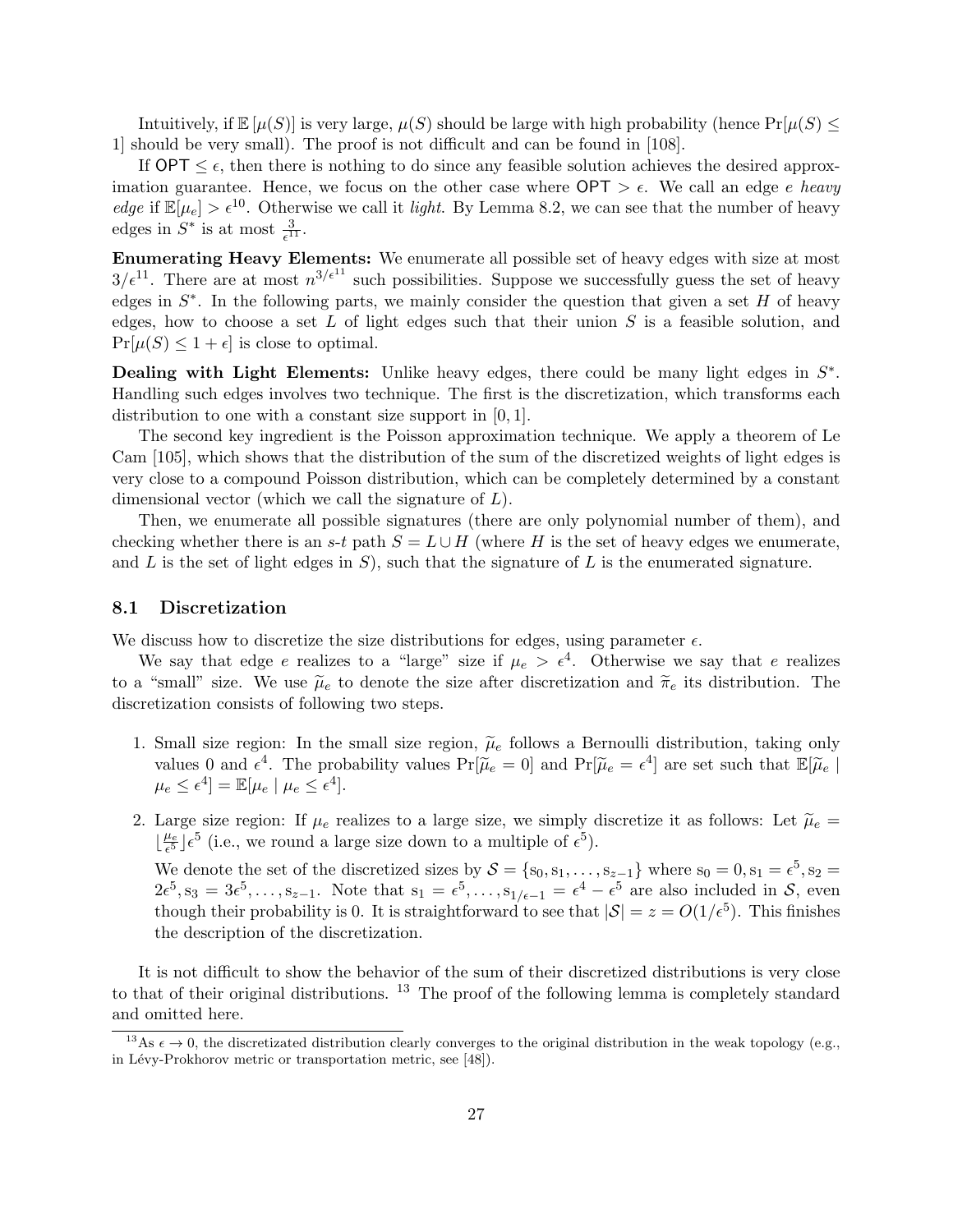**Lemma 8.3.** Let S be a set of edges such that  $\mathbb{E}[\mu(S)] \leq 3/\epsilon$ . We have that

- 1.  $Pr[\mu(S) \leq 1] \leq Pr[\widetilde{\mu}(S) \leq 1 + \epsilon] + O(\epsilon);$
- 2.  $\Pr[\widetilde{\mu}(S) \leq 1] \leq \Pr[\mu(S) \leq 1 + \epsilon] + O(\epsilon).$

#### 8.2 Poisson Approximation

We use  $\widetilde{\pi}_e$  to denote the distribution of the discretized edge weight  $\widetilde{\mu}_e$ , i.e.,  $\widetilde{\pi}_e(s_i) = Pr[\widetilde{\mu}_e = s_i].$ For an edge e, we define its signature to be the vector

$$
\mathsf{Sg}(e) = (\overline{\pi}_e(\mathsf{s}_1), \overline{\pi}_e(\mathsf{s}_2), \overline{\pi}_e(\mathsf{s}_3), \ldots, \overline{\pi}_e(\mathsf{s}_{z-1})),
$$

where  $\overline{\pi}_e(s) = \left[\widetilde{\pi}_e(s) \cdot \frac{n}{\epsilon^6}\right]$  $\frac{n}{\epsilon^6}$ ]  $\cdot \frac{\epsilon^6}{n}$  $\frac{e^{\alpha}}{n}$  for all nonzero discretized size  $s \in S \setminus \{0\} = \{s_1, s_2, \ldots, s_{z-1}\}.$  For a set S of edges, its *signature* is defined to be the sum of the signatures of all edges in  $S$ , i.e.,

$$
\mathsf{Sg}(S) = \sum_{e \in S} \mathsf{Sg}(e).
$$

We use  $\mathsf{Sg}(S)_k$  to denote the kth coordinate of  $\mathsf{Sg}(S)$ . By Lemma 8.2,  $\sum_{k=1}^{z-1}$ <br> $\sum_{k=1}^{z-1}$ ,  $\mathsf{Sg}(S)_k \cdot s_k < 3/\epsilon$ . Thus  $\mathsf{Sg}(S)_k < 3/\epsilon^5$  for all k. Therefore, the number e use  $\mathsf{Sg}(S)_k$  to denote the kth coordinate of  $\mathsf{Sg}(S)$ . By Lemma 8.2,  $\sum_{k=1}^{z-1} \mathsf{Sg}(S)_k \cdot s_k =$ <br> $\sum_{k=1}^{z-1} \mathsf{Sg}(S)_k \cdot s_k \leq 3/\epsilon$ . Thus  $\mathsf{Sg}(S)_k \leq 3/\epsilon^5$  for all k. Therefore, the number of possible signatures is bounded by  $(3n/\epsilon^{11})^{|S|-1}$ , which is polynomial in n.

We will show shortly that it suffices to enumerate all possible signatures for light edges. For this purpose, we need a notation to measure the difference between two distributions, called the total variation distance (also call statistical distance), defined as follows (for discrete distributions):

$$
\Delta\Big(X,Y\Big) = \sum_{k} \Big| \Pr[X=k] - \Pr[Y=k] \Big|.
$$

Obviously, if  $\Delta(X, Y) = 0$ , two distributions are identical. The following lemma shows that if the signatures of two sets are the same, the total variation distance between their distributions is very small.

**Lemma 8.4.** Let  $S_1, S_2$  be two sets of light edges such that  $\mathsf{Sg}(S_1) = \mathsf{Sg}(S_2)$  and  $\mathbb{E} \left[ \widetilde{X}(S_1) \right] \leq$  $3/\epsilon, \mathbb{E}\left[\widetilde{X}(S_2)\right] \leq 3/\epsilon$ . Then, the total variation distance between  $X(S_1)$  and  $X(S_2)$  satisfies

$$
\Delta\left(\widetilde{X}(S_1),\widetilde{X}(S_2)\right) = \sum_{s} \left| \Pr\left[\widetilde{X}(S_1) = s \right] - \Pr\left[\widetilde{X}(S_2) = s\right] \right| = O(\epsilon).
$$

The following Poisson approximation theorem by Le Cam [105], rephrased in our language, is essential for proving Lemma 8.4. Suppose we are given a K-dimensional vector  $V = (V_1, \ldots, V_K)$ . Let  $\lambda = \sum_{i=1}^{K} V_i$ . we say a random variable Y follows the compound Poisson distribution corresponding to V if it is distributed as  $Y = \sum_{j=1}^{N} Y_j$  where N follows Poisson distribution with expected value  $\lambda$ :

$$
\Pr(N=k) = \frac{\lambda^k e^{-\lambda}}{k!}, \quad \text{for } k \ge 0,
$$

(denoted as  $N \sim \text{Pois}(\lambda)$ ) and  $Y_1, \ldots, Y_N$  are i.i.d. random variables with  $\text{Pr}[Y_j = 0] = 0$  and  $Pr[Y_j = k] = V_k / \lambda$  for  $k \in \{1, ..., K\}$  and  $j \in \{1, ..., N\}$ .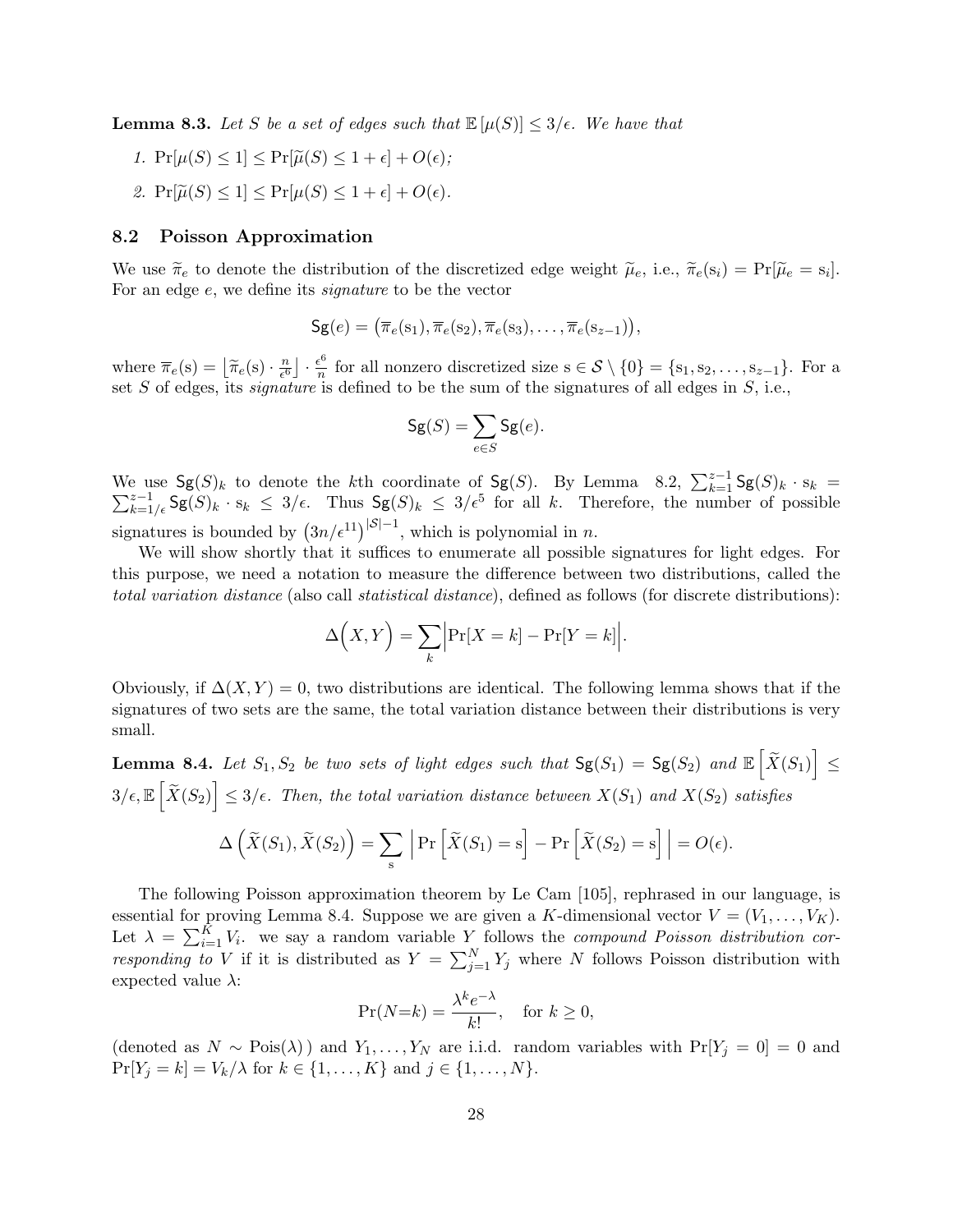**Lemma 8.5.** [105] Let  $X_1, X_2, \ldots$  be independent random variables taking integer values in  $\{0, 1, ..., K\}$ , let  $X = \sum X_i$ . Let  $\pi_i = \Pr[X_i \neq 0]$  and  $V = (V_1, \ldots, V_K)$  where  $V_k = \sum_i \Pr[X_i = k]$ . Suppose  $\lambda = \sum_i \pi_i = \sum_k V_k < \infty$ . Let Y be the compound Poisson distribution corresponding to vector V. Then, the total variation distance between  $X$  and  $Y$  can be bounded as follows:

$$
\Delta\Big(X,Y\Big) = \sum_{k\geq 0} \Big| \Pr[X=k] - \Pr[Y=k] \Big| \leq 2 \sum_{i} \pi_i^2.
$$

*Proof of Lemma 8.4.* For an edge b, we let  $\overline{\mu}_e$  be the random variable that  $Pr[\overline{\mu}_e = s] = \overline{\pi}_e(s)$  for  $s = s_1, s_2, \ldots, s_{z-1}$ , and  $\bar{\mu}_e = 0$  with the rest of the probability mass. Similarly, we use  $\bar{\mu}(S)$  to denote  $\sum_{b \in S} \overline{\mu}_e$  for a set S of edges. By definition of  $\overline{\mu}_e$ , we have that  $\Delta(\overline{\mu}_e, \widetilde{\mu}_e) \le \epsilon/n$  for any edge b. Since  $S_1$  and  $S_2$  contains at most n edges, we can show that

$$
\Delta\left(\overline{X}(S_1), \widetilde{X}(S_1)\right) \le \epsilon \quad \text{and} \quad \Delta\left(\overline{X}(S_2), \widetilde{X}(S_2)\right) \le \epsilon.
$$

First, for any S such that  $\mathbb{E}\left[\tilde{X}(S)\right] \leq 3/\epsilon$ , we can see that  $\sum_{b \in S} \Pr\left[\tilde{\mu}_e \neq 0\right] \leq \mathbb{E}\left[\tilde{\mu}(S)\right] / \epsilon^4 \leq 3/\epsilon^5$ . If we apply Lemma 8.5 to both  $\overline{X}(S_1)$  and  $\overline{X}(S_2)$ , we can see they both correspond to the same compound Poisson distribution, say  $Y$ , since their signatures are the same. Moreover, since the total variation distance is a metric, we have that

$$
\Delta\Big(\widetilde{\mu}(S_1),\widetilde{\mu}(S_2)\Big) \leq \Delta\Big(\widetilde{\mu}(S_1),\overline{\mu}(S_1)\Big) + \Delta\Big(\overline{\mu}(S_1),Y\Big) + \Delta\Big(Y,\overline{\mu}(S_2)\Big) + \Delta\Big(\overline{\mu}(S_2),\widetilde{\mu}(S_2)\Big) \leq 2\epsilon + 2\sum_{b\in S_1} \Big(\Pr\Big[\overline{\mu}_e \neq 0\Big]\Big)^2 + 2\sum_{b\in S_2} \Big(\Pr\Big[\overline{\mu}_e \neq 0\Big]\Big)^2 + \epsilon = O(\epsilon).
$$

This finishes the proof of the lemma.

#### 8.3 Algorithm for Fixed Set Problems

Now, we present our approximation algorithm for the fixed set stochastic shortest path problem.

Algorithm 5: Fixed Set Stochastic Shortest Path

- 1 Discretize the size distributions of for all light edges;
- **2** Enumerate all possible heavy edge sets H with  $\mathbb{E}[\widetilde{X}(H)] < 3/\epsilon$ ;
- 3 for each such H do
- 4 Enumerate all possible signatures Sg;
- 5 for each such Sg do
- 6 Try to find an s-t path  $S = H \cup L$ , such that  $\mathsf{Sg}(L) = \mathsf{Sg}$ ;
- 7 Pick the path S with the largest  $Pr[\mu(S) \leq 1 + \epsilon]$ ;

In step (a), we can use the pseudopolynomial time algorithm for the exact version of the shortest path problem to find a set  $L$  with the signature exact equal to  $Sg$ . This can be done by standard dynamic programming. <sup>14</sup> Since Sg is a vector with  $O(\epsilon^{-5})$  coordinates and the value of each coordinate is bounded by  $O(n)$ , it can be encoded by an integer which is at most  $n^{\text{poly}(1/\epsilon)}$ . Thus the pseudopolynomial time algorithm actually runs in  $\text{poly}(n, n^{\text{poly}(1/\epsilon)})$  time, which is a

<sup>&</sup>lt;sup>14</sup>We allow non-simple paths. The exact version of simple path is NP-hard, since it generalizes the Hamiltonian path problem.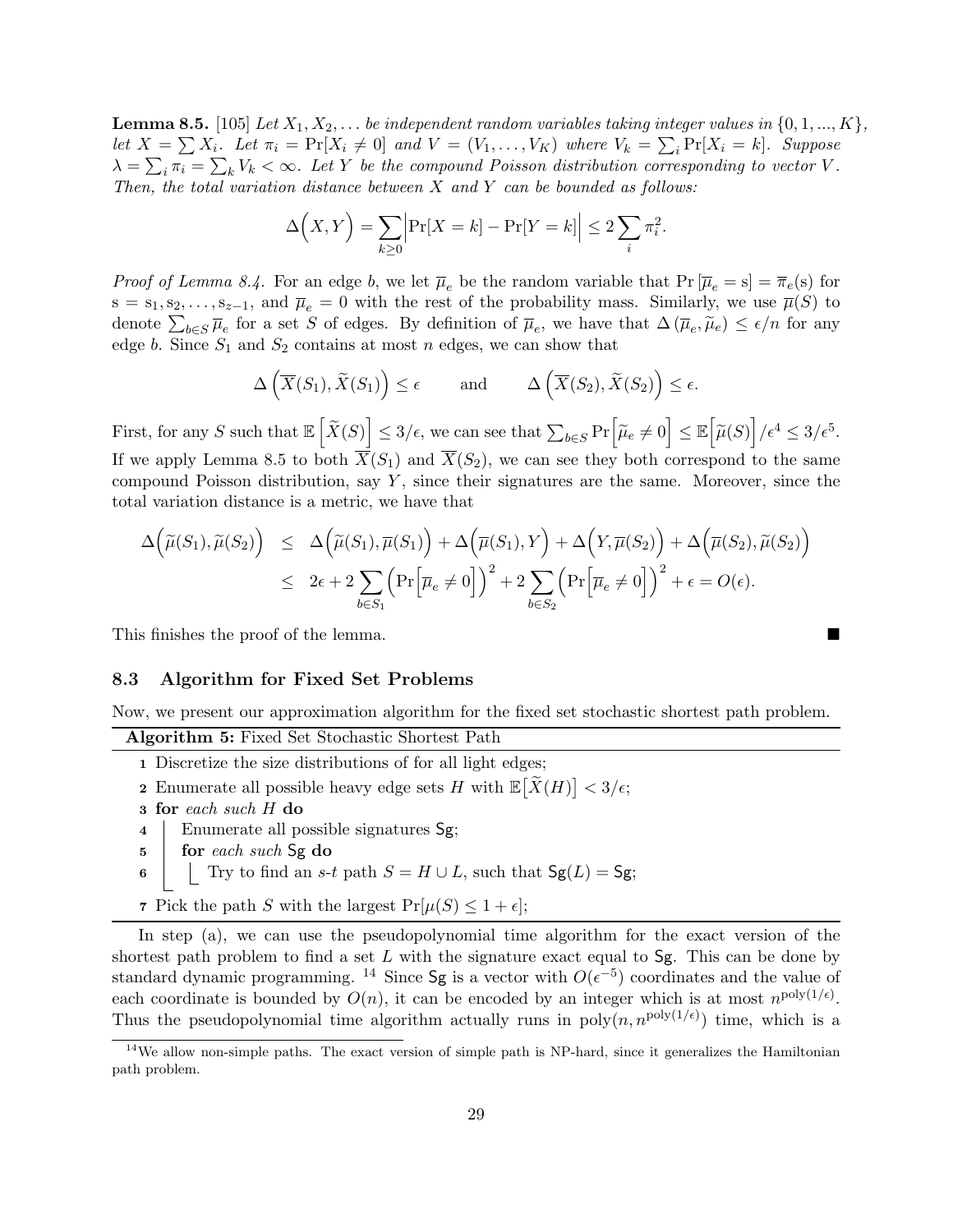polynomial. We also need to compute the value  $Pr[\mu(S) \leq 1 + \epsilon]$ . The problem is in fact #Phard [100]. However, we can use the FPTAS developed in [107] to obtain an  $(1 \pm \epsilon)$ -approximated estimation, which suffices for our purpose. There are a polynomial number of combinations of heavy edges. So it is not hard to see the algorithm runs in  $n^{\text{poly}(1/\epsilon)}$  time overall.

It is fairly straightforward to show that the algorithm achieves the guarantee stated in Theorem 8.1. Suppose we have guessed the heavy edges  $H^*$  of the optimal solution  $S^*$ , and the signature of the light edges of  $S^* = H^* \cup L^*$ . Suppose the path we found is  $S = H^* \cup L$ . Using 8.3, we can see that the original distribution  $\mu(L)$  ( $\mu(L^*)$  resp.) is close to the discretized distribution  $\tilde{\mu}(L)$  $(\widetilde{\mu}(L)$  resp.). By Lemma 8.4,  $\widetilde{\mu}(L)$  is close to the  $\widetilde{\mu}(L^*)$ . Hence, we can see that the distribution of  $\mu(L)$  is close to that  $\mu(L^*)$ . Hence, S behaves very similar to  $S^*$ .

Astute readers may have realized that we did not use much special properties about the combinatorics of the shortest path problem except a pseudopolynomial time algorithm that solves the exact version. In fact, we can generalize the above result to all combinatorial optimization problems which admit a pseudopolynomial time algorithm for the exact version, including spanning tree, k-median on trees, knapsack. Moreover, instead of maximizing  $Pr[\mu(S) \leq 1]$ , we can consider the more general expected utility maximization problem. See the detailed results in [108, 106].

#### 8.4 Poisson Approximation For Adaptive Stochastic Knapsack

The Poisson approximation technique can also be used to obtain bi-criterion PTAS for the adaptive stochastic knapsack problem and its generalizations. This is somewhat surprising since it is not even clear at first sight where to apply the Poisson approximation technique, which can only handle the sum of a fixed set of random variables.

We need an important notion, called *block-adaptive policies*, introduced by Bhalgat et al. [20]. In a block-adaptive policy, instead of inserting the items one at a time, we insert a subset (a.k.a., block) of items at a time. In terms of the decision tree of a policy, each node in the tree corresponding to the insertion of a block of items.

A remarkable property proved in [20] is that there exists a block-adaptive policy, which corresponds to a decision tree with only  $O(1)$  nodes, that can approximate the optimal policy, modulo an  $\epsilon$  fraction of profit and an  $\epsilon$  fraction of knapsack capacity. The result is further generalized to stochastic knapsack with arbitrary subset constraints [108], which allows us to handle cancellation of jobs <sup>15</sup> and precedence constraints. Hence, it suffices to consider only block-adaptive policies. Since there are only constant number of nodes in the decision tree, we can enumerate all different topologies of the decision tree. Now, for each node of the tree (which corresponds to a block of items), we can use Poisson approximation technique to approximation the distribution of the sum of random variables in the block. More concretely, after fixing the topology of the decision tree, we can enumerate the signatures of all blocks in polynomial time. Then, we can use a dynamic program to search a block-adaptive policy, which matches the enumerated signature. In the analysis, we need to show that if two block-adaptive policies have the same tree topology and same signature for every node of the tree, two policies must behave similarly (in particular, obtain almost the same expected profit).

Using the above idea, we can obtain a policy which can produce a profit at least  $(1 - \epsilon)$ OPT using  $(1 + \epsilon)$ C capacity (i.e., a bi-criterion PTAS), for the adaptive stochastic knapsack problem,

 $15$ In this generalization, called stochastic knapsack with cancellations, we can think each item as a job and its (random) size and as the length of the job. We can cancel the job before it is finished. We do not get any profit from the canceled job.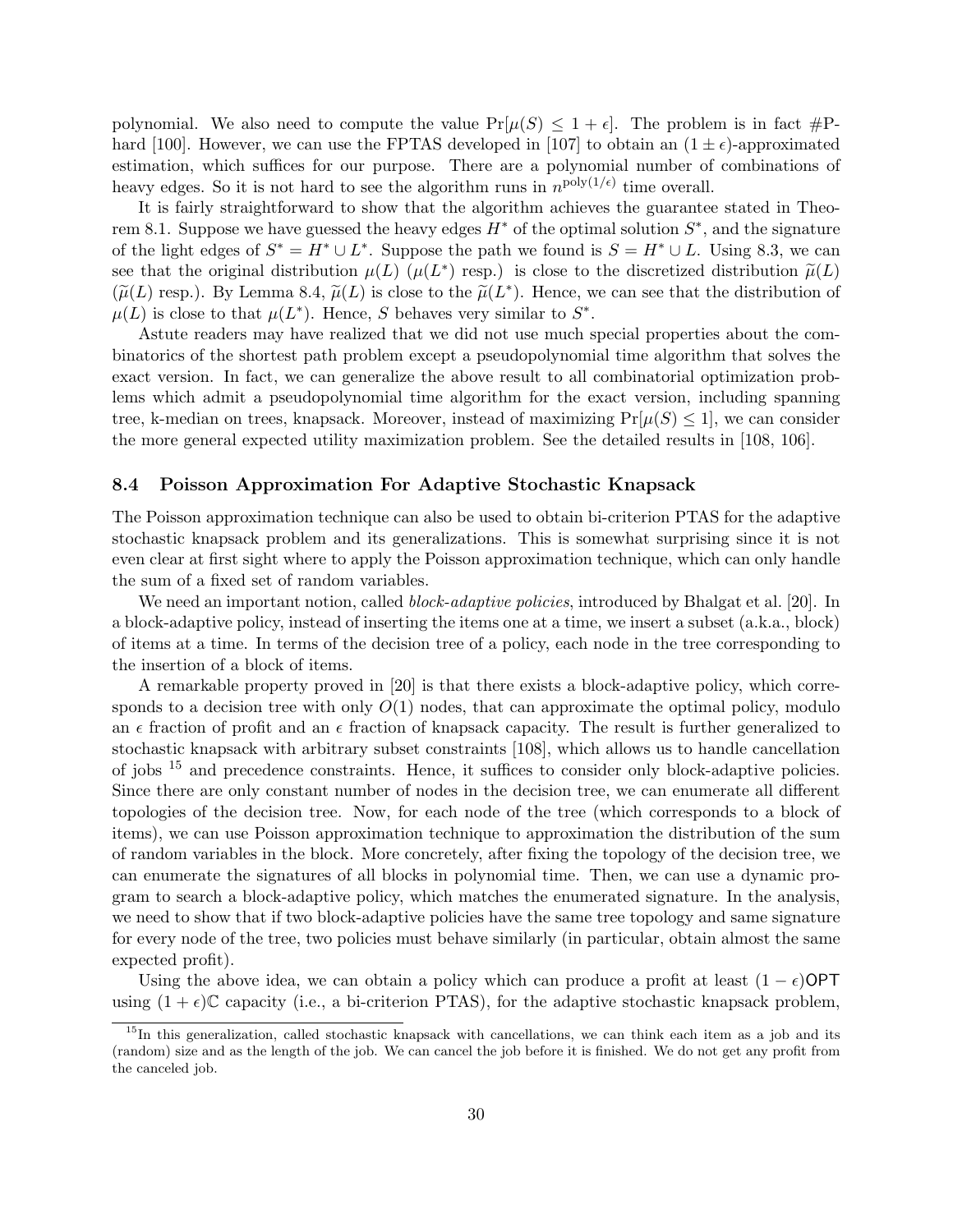even when job cancellation is allowed. Even though the above idea is clean, the details are quite technical, and we refer interested readers to [108].

#### 8.5 Related Work

#### Expected Utility Maximization and Threshold Probability Maximization:

In Section 8, we considered the fixed set stochastic shortest path problem, where our goal is to maximize the threshold probability  $Pr[\mu(S) \leq 1]$ . This is a very special case of the following more general expected utility maximization problem.

Problem 8.6. (Expected Utility Maximization) Suppose we have n elements, each having a nonnegative random weight  $\mu_e$ . We would like to choose a subset S, subject to some combinatorial constraint. Consider a utility function  $\mathcal{U}: \mathbb{R}^+ \to \mathbb{R}^+$ . If the cost of the solution is x, we obtain a utility value  $\mathcal{U}(x)$ . The goal is to find a solution S which maximizes the expected utility  $\mathbb{E}[\mathcal{U}(\mu(S))]$ , where  $\mu(S)$  is the (random) cost of the solution S, i.e.,  $\mu(S) = \sum_{e \in S} \mu_e$ .

Consider the utility function:  $\mathcal{U}(x) = 1$  for  $x \in [0, 1]$  and  $\mathcal{U}(x) = 0$  for  $x > 1$ . It is easy to see that  $\mathbb{E}[\mathcal{U}(\mu(S))] = \Pr[\mu(S) \leq 1].$  Hence, maximizing the expected utility is equivalent to maximizing the threshold probability. The expected utility is known to be very versatile in expressing diverse risk-averse or risk-prone behaviors. For example, we can use a increasing concave utility function to capture the risk-averse behaviors. The theory was axiomatized by von Neumann and Morgenstern in 1940s [132, 56] (known as von Neumann- Morgenstern expected utility theory in the economics literature).

Li and Deshpande [106] first studied the expected utility maximization problem in the context of stochastic combinatorial optimization. They considered general combinatorial constraints and utility functions. Specifically, they can handle the class of combinatorial constraints, which admit pseudopolynomial time algorithms. Examples include spanning tree, matching, simple path, matroid, knapsack. We can also obtain Theorem 8.1 as a corollary.

Their approach is very different. The high level idea is very simple. We first observe that for the exponential utility function  $\mathcal{U}(x) = \alpha^x$  for any  $\alpha \in \mathbb{C}$ , the problem essentially reduces to a deterministic optimization problem. Indeed, fix an arbitrary solution S and a number  $\alpha$ . Due to the independence of the elements, we can see that  $\mathbb{E}[\mathcal{U}(\mu(S))] = \mathbb{E}[\alpha^{\mu(S)}] = \mathbb{E}[\alpha^{\sum_{e \in S} \mu_e}] =$  $\mathbb{E}[\prod_{e\in S} \alpha^{\mu_e}] = \prod_{e\in S} \mathbb{E}[\alpha^{\mu_e}]$ . Now, we consider a more general utility function U. For simplicity, we assume  $U$  is essentially supported in a bounded interval. Then, for utility function  $U$ , we try to use a short exponential sum to approximate  $U$ . More concretely, we want an exponential sum  $\mathcal{C}(x) = \sum_{i=1}^L c_i \phi_i^x$  with L being a constant, which satisfies  $|\mathcal{U}(x) - \mathcal{C}(x)| \leq \epsilon$ ,  $\forall x \geq 0$ . If we can do so, instead of directly optimizing  $\mathbb{E}[\mathcal{U}(\mu(S))]$ , we can optimize  $\mathbb{E}[\mathcal{C}(\mu(S))]$ , which can be done using dynamic programming. The remaining thing is to approximate a function by a short exponential sum. In general, this is not possible for an arbitrary function over the entire R. However, we only need to do it for a bounded interval. Then, we can utilize a theorem by Jackson in approximation theory, combined with some other tricks, to find such an approximation. See [106] for the details.

For increasing concave utility functions, Bhalgat and Khanna [21] obtained the first PTAS, if the exact version of the deterministic counterpart can be solved in pseudopolynomial time. They proved a utility equivalence theorem and showed that it suffices to enumerate only a polynomial number of "configurations". In full version of [106], the authors reproduced the same result for increasing concave utility functions, using the function approximation paradigm we just described.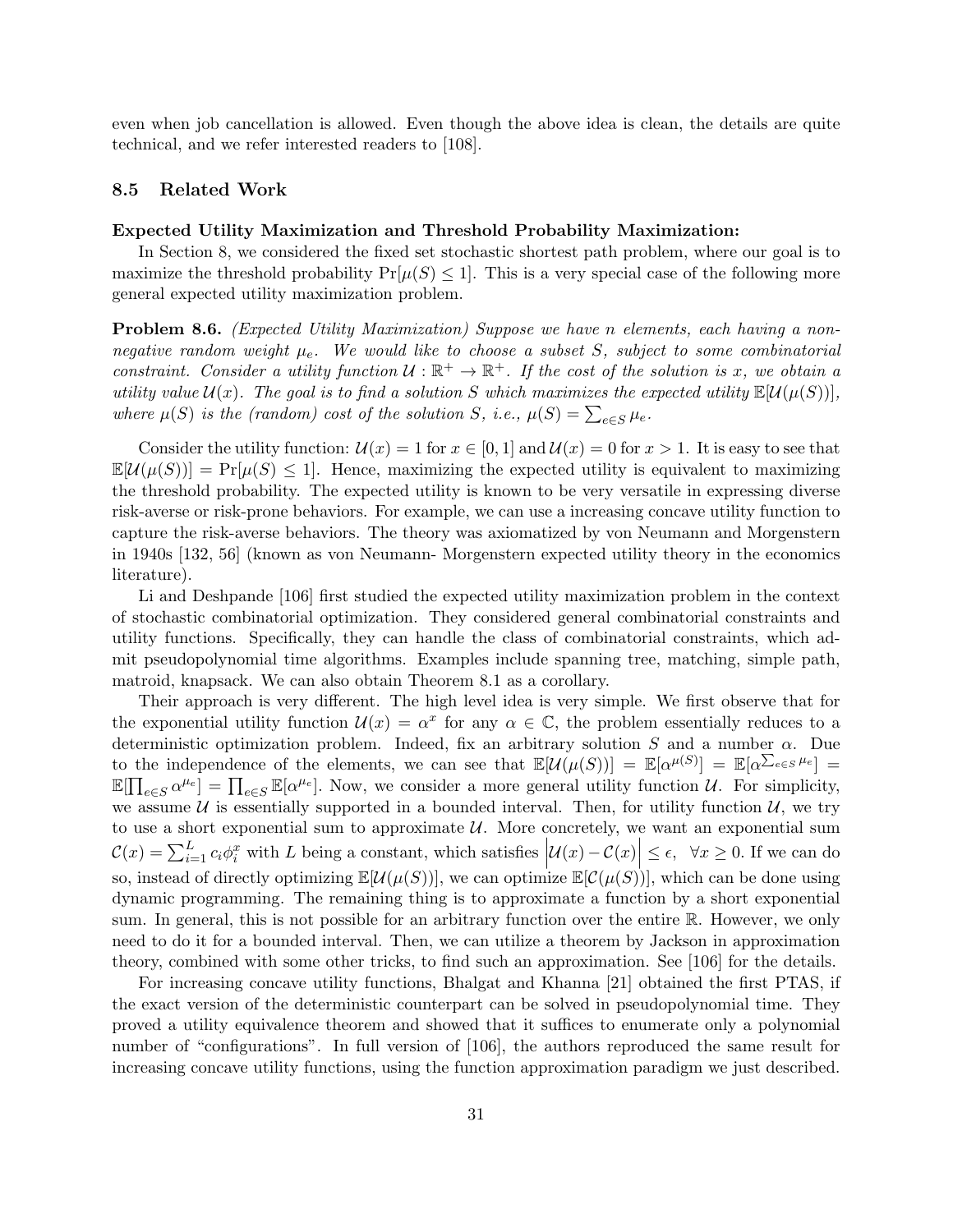Fixed Set Stochastic Shortest Path: Nikolova et al. [119] studied the fixed set stochastic shortest path for Gaussian, Poisson and exponential distributions. For Gaussian distributed edges, it is easy to see that the length of a path is also Gaussian distributed, with the mean/variance being the sum of the means/variances of individual edges. Now, we can view the problem as a two-dimensional optimization problem, one for the mean, and the other for the variance. Imagine the mean-variance plane. Each point in the plane correspond to the (mean, variance) pair of a path. Consider the convex hull H of these points (they call it the path polytope). It is not hard to show that maximizing the threshold probability is equivalent to maximizing

$$
(1 - \sum_{i \in S} \mathbb{E}[\mu_i]) / \sqrt{\sum_{i \in S} \text{Var}[\mu_i]},
$$

which is quasi-convex on the path polytope. As a consequence, the quantity, thus the threshold probability, is maximized at a vertex of the path polytope (under certain technical condition). The vertices of H can be enumerated in  $O(n^{\log n})$  time due to a result in parametric shortest path by Carstensen [28]. Hence, by enumerating the vertices of H, they obtained an exact  $O(n^{\log n})$  time algorithm for maximizing the probability that the length of the path is at most 1, i.e.,  $Pr(w(S) \leq$ 1), assuming all edges are normally distributed and there is a path with its mean at most 1. Later, Nikolova [118] extended the result to an FPTAS for any problem under the same Gaussian assumptions, if the deterministic version of the problem can be solved in polynomial time.

Fixed Set Stochastic Knapsack: In the fixed set stochastic knapsack problem, we are given a knapsack of capacity 1, and a set of items, each with a random size  $s_i$  and a deterministic profit  $v_i$ , and an overflow probability  $\gamma$ . We are asked to pick a subset S of items such that

$$
\Pr\left(\sum_{i\in S}s_i\geq 1\right)\leq \gamma
$$

and the total profit  $\sum_{i \in S} v_i$  is maximized.

Kleinberg et al. [100] first considered the fixed set stochastic knapsack problem with Bernoullitype distributions and provided a polynomial-time  $O(\log 1/\gamma)$  approximation. For item sizes with exponential distributions, Goel and Indyk [63] provided a bi-criterion PTAS, and for Bernoullidistributed items they gave a quasi-polynomial approximation scheme. Goyal and Ravi [66] showed a PTAS for Gaussian distributed sizes. Bhalgat et al.[20] applied the discretizaton technique to both adaptive stochastic knapsack and fixed set stochastic knapsack. For the later, they provide a bi-criterion PTAS: for any constant  $\epsilon > 0$ , there is a polynomial time algorithm that can find a solution S with the profit as least the optimum and  $Pr(\sum_{i \in S} x_i \ge 1 + \epsilon) \le \gamma + \epsilon$ . Using the result for expected utility maximization, the same result can be also obtained by the utility function approximation approach [106] or the Poisson approximation approach [108], with somewhat simpler proofs and better running times.

For both fixed set stochastic shortest path and fixed set stochastic knapsack, the current best approximations are bi-criterion additive PTASes. So we have the following obvious open questions.

Open Question 3.  $S^*$  is the optimal solution for the fixed set stochastic shortest path problem. For any  $\epsilon > 0$ , whether there is a polynomial time approximation algorithm that finds an s-t path S, such that  $Pr[\mu(S) \leq 1] \geq Pr[\mu(S^*) \leq 1] - \epsilon$ ,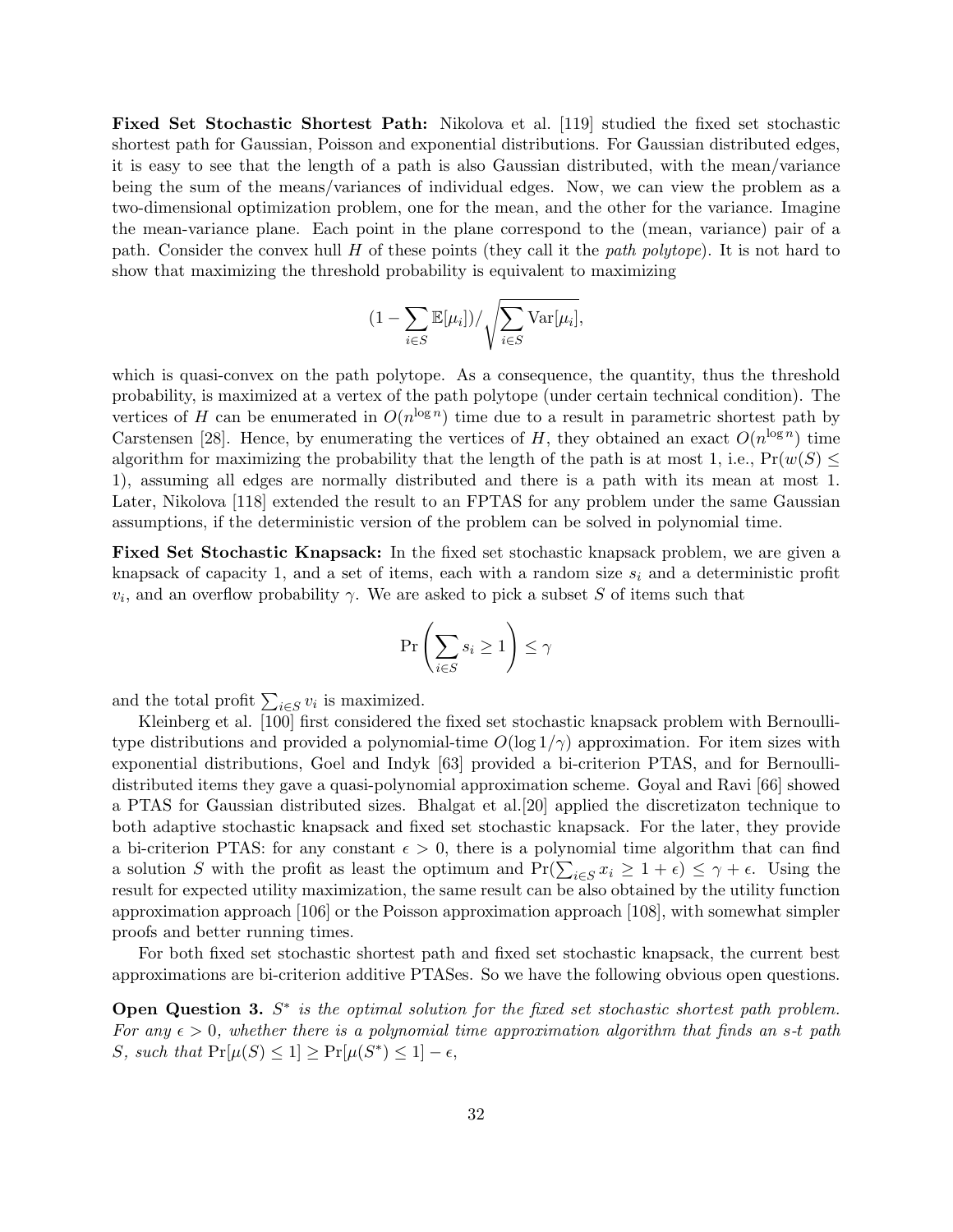**Open Question 4.**  $S^*$  is the optimal solution for the fixed set stochastic knapsack problem. For any  $\epsilon > 0$ , whether there is a polynomial time approximation algorithm that finds a set of item S with the profit as least the optimum and  $Pr(\sum_{i \in S} x_i \geq 1) \leq \gamma + \epsilon$ .

We finally note that a recent result by Daskalakis et al. [39] is closely related to the above problems. Their problem can be stated in the following abstract form: Given a random vector X generated by a known product distribution over  $\{0,1\}^n$  and a threshold value  $0 \le \theta \le 1$ , output a non-negative vector  $w \in \mathbb{R}^n$ , with  $||w||_1 = 1$ , which maximizes  $Pr[w \cdot X \ge \theta]$ . They provided an additive PTAS under certain technical condition. Their technique borrows ideas from the study of linear threshold functions in complexity theory and makes use of the Berry-Esseen theorem (a quantitative version of the central limit theorem). Removing their technical condition is also an interesting open problem.

### 9 Other Stochastic Models

#### 9.1 Stochastic Universal Approximation

Suppose we want to distribute a file from the source s to a set T of nodes in a network  $G$ . If we know T, then we can just compute a steiner tree connecting  $T \cup \{s\}$ . Karger and Minkoff [93] considered the maybecast problem which is another stochastic version of the Steiner tree problem,

**Problem 9.1.** (Maybecast Problem) Each node *i* chooses to contact the source (we say *i* is active) with probability  $p_i$  independently. We need to fix a path  $P_i$  to s for each node i. If the node i is active, all edges in  $P_i$  become active. Our goal is to minimize the expected total number of active edges. <sup>16</sup>

Karger and Minkoff [93] showed that the shortest path tree heuristic can be very bad  $(\Omega(\sqrt{n}))$ factor worse than the optimum) and also obtained a constant factor approximation algorithm for the problem by reducing the problem to the r-gathering problem, which is a variant of facility location problem with capacity lower bound for each open facility.

The maybecast problem is closely related to the notion of the universal approximation introduced in [89]. We take the *universal steiner tree* problem for example. In this problem, we still need to fix a path  $P_i$  to s for each node i. However, we do not assume each node becomes active in a probabilistic manner, Instead, we take a worst case (or robust approximation) perspective, by bounding the approximation ratio for any subset of  $S$ . More precisely, we want to minimize

$$
\max_{S \subseteq V} \frac{\text{cost}(\cup_{i \in S} P_i)}{\text{cost}(\text{OPT}(S))},
$$

where  $\mathsf{OPT}(S)$  is the optimal Steiner connecting  $S \cup \{s\}$ . Since the line of research does not involve any stochasticity, we do not go into the details and refer interested readers to [89, 82] and the references therein.

 $16$ If we use multicast to distribute the file to all active nodes, the number of active edges is proportional to the total transmission cost.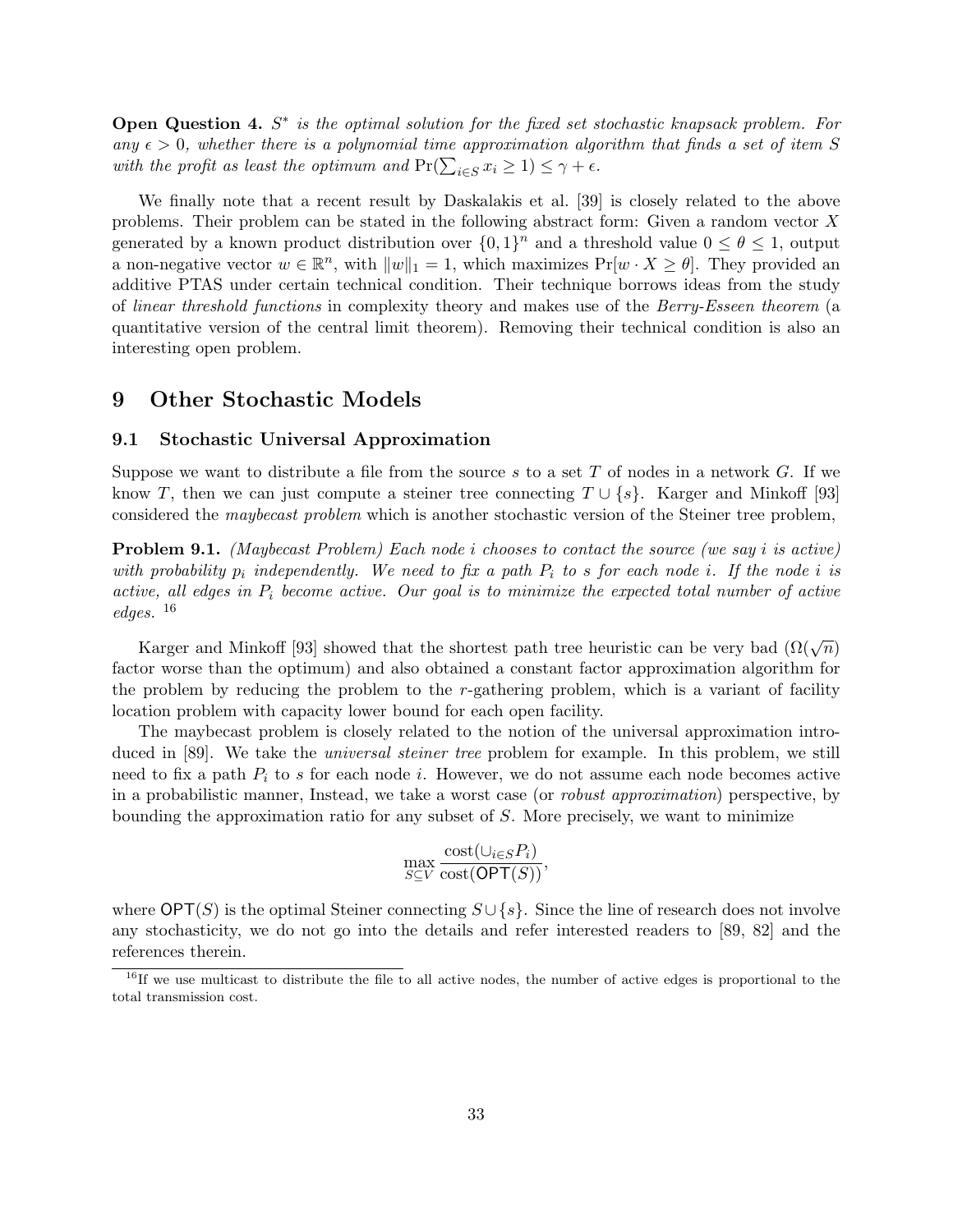#### 9.2 Secretary Problem

The secretary problem is a classical stochastic sequential decision problem, introduced by Dynkin in 1960s [49]. The basic version is a very simple to state, yet the result is stunning at first glance, which makes the problem quite popular even in public media. Suppose we would like to hire the best secretary out of  $n$  applicants. The applicants are interviewed one by one in random order. After the interview of each applicant, a decision whether to hire the applicant must be made immediately and irrevocably. During the interview, we know the rank of the applicant among all applicants interviewed so far. The goal is to maximize the chance that we hire the best one. There is very simple strategy that can guarantee the probability is at least  $1/e$ , irrespective of how large n is. It works as follows: It first interviews the first  $n/e$  applicants without hiring any of them. Then, it hires the first one who is the best one among the applicants interviewed so far. The ratio  $1/e$  is tight for large n.

Kleinberg  $[102]$  studied a generalization of the problem, in which we want to select k candidates and maximize their sum. He provided an algorithm that can achieve a competitive ratio of 1 −  $O(\sqrt{1/k})$ , which is asymptotically optimal. Babaioff et al. [10] studied a significant generalization, called the matroid secretrary problem, in which the selected set must be an independent set in a given matroid. The problem has attracted a lot of attentions (see e.g.,  $[85, 126, 30, 47, 104, 54]$ ). For several special types of matroids, constant approximations are known. However, for a general matroid, the current best approximation is  $O(\log \log r)$  [104, 54], where r is the rank of the given matroid.

### **Open Question 5.** Is there a constant factor approximation algorithm for the matroid secretary problem?

The secretary problem has important applications in mechanism design, and played a similar role as the prophet inequalities we mentioned in Section 5.3. However, they are very different from the technical perspective. For example, the aforementioned matroid prophet inequality has a 2-approximation [101].

#### 9.3 Stochastic Multi-armed Bandit

Multi-armed Bandit problems nowadays refer to many different variants which are too large to survey. They are mostly sequential decision making problem featured with an exploration and exploitation trade-off. The most basic version is the following problem: We are given  $n$  arms. The *i*-th arm is associated with an unknown reward distribution supported on [0, 1] with mean  $\theta_i$ . If we pull the arm, we get an i.i.d. sample from the distribution. There are  $T$  rounds. In each round, we can choose one arm to pull. Our goal is to minimize the regret, which is defined to be the difference between the total reward obtained by our algorithm over the T round, and the reward we can obtain if we keep playing the best arm. For this basic problem and its numerous extensions, we can obtain an  $o(T)$  regret. <sup>17</sup> Instead of playing one arm, we may play a combinatorial set of arms in each round. This is the combinatorial bandit problem. There are numerous other extensions and variations. We refer interested readers to [29, 23] for more comprehensive treatments.

<sup>&</sup>lt;sup>17</sup>There are several variations of the definition of regret. For the basic version we mention here, we can achieve an  $O(\sqrt{T})$  regret. For some other variant (such as pseudo-regret), it is possible to achieve better guarantee (such as logarithmic regret).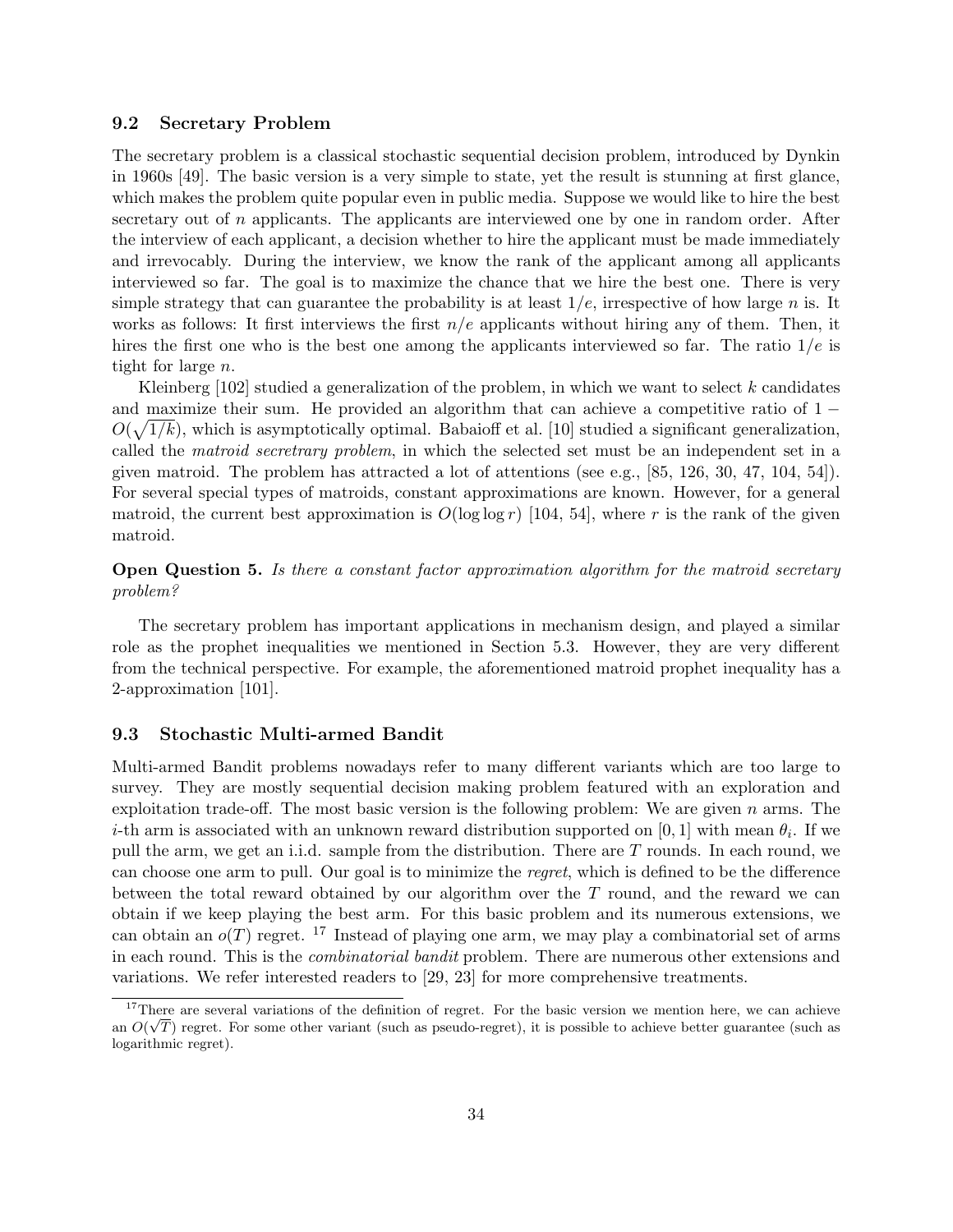Markovian bandit: Another extremely important class of stochastic multi-armed bandit problems we have not mentioned yet is the *Markovian* bandit problems. Here, the reward distribution of each arm follows from a Markov chain. Suppose the chains and the transition probabilities are known. Upon a play of an arm, the state of the arm changes according to the transition probabilities of the corresponding Markov chain. We would like to design an adaptive policy to play the arms and maximize the expected reward. A celebrated result in this domain is  $Gittin's index [62]$ , due to John Gittins, who obtained a polynomial time solution for maximizing the expected discounted reward. In fact, Gittins's solution is a very simple-looking greedy solution, which assigns each state of the Markov chain a fixed number (the Gittin's index), and always play the arm with the current largest index. Several simpler proofs of the result are discovered later (see e.g., [58]) and covered in several text books. Bertsimas and Niño-Mora [18] provided a unified view of several problems that admit similar efficient greedy-like algorithms, via the notion of *extended polymatroid*. However, many variants are PSPACE-hard, shown by Papadimitriou and Tsitsiklis [120]. There is also a body of work studying approximation algorithms with provable approximation factors for these problems. See [68, 70, 67, 71, 110] and the references therein. In fact, some bandit models generalizes the stochastic knapsack we considered in the beginning (see e.g., [71, 110]).

Bandit Arm Selection: Now, we briefly review some problems and results related to Problem 1.4 we introduced in Section 1. Such problems are also called *pure exploration multi-armed bandit* problems. The most basic version is the best arm identification problem, in which the goal is to select the single best arm. Bechhofer [17] first formulated the problem for Gaussian arms in 1954. There has been a resurgence of interest for the problem in the last decade [50, 112, 59, 91, 94, 88, 34]. Mannor and Tsitsiklis [112] showed that for any algorithm that returns the correct answer with probability at least  $1 - \delta$ , it requires  $\Omega\left(\sum_{i=2}^n \Delta_i^{-2} \ln \delta^{-1}\right)$  samples in expectation for any instance, where  $\Delta_i$  is the difference between the mean of the best arm and that of the *i*th arm. Chen and Li [34] obtained the current best upper bound

$$
O\Big(\Delta_2^{-2} \ln\ln \Delta_2^{-1} + \sum_{i=2}^n \Delta_i^{-2} \ln \delta^{-1} + \sum_{i=2}^n \Delta_i^{-2} \ln \ln \min(n, \Delta_i^{-1})\Big).
$$

The above bound is worst case optimal, since there is a matching worst-case lower bound for each of the three terms. In fact, the first term is nearly instance optimal  $^{18}$  (see [34] for the details), hence not improvable. The second term is instance optimal due to the lower bound in [112]. Only the third term is worst-case optimal.

Open Question 6. Obtain a nearly instance optimal algorithm for the best arm identification problem. We conjecture that the optimal bound is of the form  $\Delta_2^{-2} \ln \ln \Delta_2^{-1} + L(I)$ , where  $L(I)$  is an instance-wise lower bound.

The worst case sample complexity in the PAC (Probably Approximately Correct) setting is also well studied. In the PAC setting, the algorithm should return an arm whose mean is at most  $\epsilon$  worse than the optimal one, with probability at least  $1 - \delta$ . There is a matching (worst case) lower and upper bound  $\Omega(n \ln \delta^{-1}/\epsilon^2)$  [112, 50]. The generalization to selecting the top-k arms has also been studied extensively for the last few years (see e.g., [59, 60, 134, 91, 90, 24, 97, 96, 27]). Recently, Chen et al. [36] initiated the study of the combinatorial pure exploration problem, which generalizes the cardinality constraint to more general combinatorial constraints (e.g., matroid).

<sup>&</sup>lt;sup>18</sup>Instance optimality means that the upper and lower bounds match for every instance. Worst-case optimality means that the upper and lower bounds match for an infinite class of instances.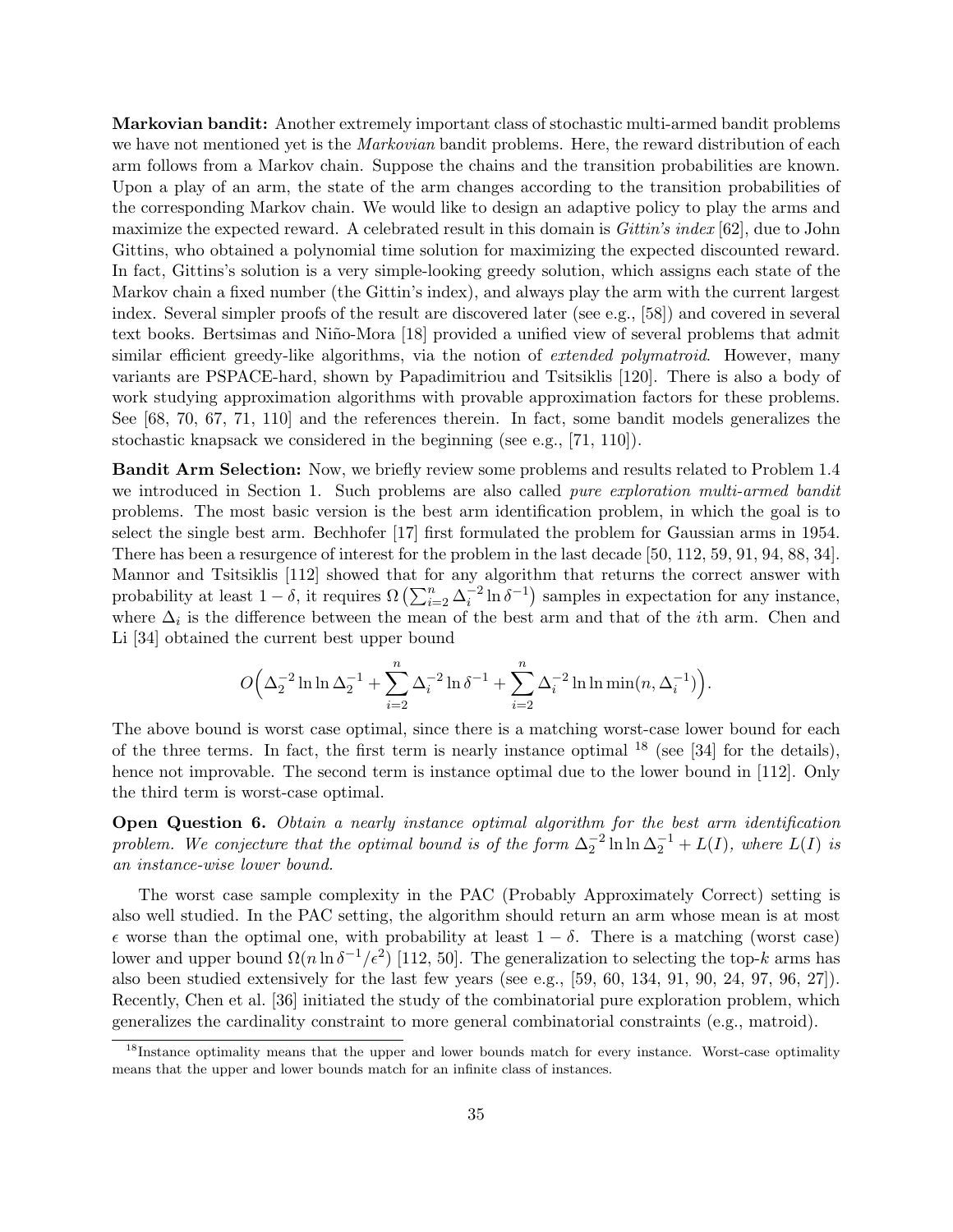#### 9.4 Clustering Stochastic Points

There are two popular models for stochastic points in a metric space. In the existential uncertainty model, each node v is presented at a fixed point with probability  $p_v$ , independent of other point. In the locational uncertainty model, the location of a node follows some given distribution. Cormode and McGregor [37] considered the k-center clustering problem  $^{19}$  for the locational model in a finite metric graph, and gave a bi-criterion constant approximation. The result was improved later to a true constant factor approximation by Guha and Munagala [69]. Munteanu [117] studied the 1-center problem (a.k.a. the minimum enclosing ball problem) for stochastic points in fixed dimensional Euclidean space and provided a PTAS. Recently, Huang et al. [84] obtained a PTAS for the more general j-flat center problem (i.e., the center is a j-flat, i.e., a j-dimensional affine subspace) for stochastic point, using an extension of the powerful geometric notation  $\epsilon$ -kernel coreset, introduced by Agarwal et al. [3], to the stochastic setting. In the  $(k, j)$ -projective clustering problem, we are asked to choose  $k$  j-flat, such that the maximum distance for any point to its closest j-flat is minimized. Extending the above results to other clustering problems (e.g., the k-center problem  $\mathbb{R}^d$  with  $k = O(1), d = O(1)$  is an interesting future direction.

# 10 Concluding Remarks and Acknowledgement

Due to the limit of space and the authors' knowledge, this survey is by no means comprehensive. We apologize in advance for the omission of any important results. We would like to thank Xiaodong Hu for inviting us to write the survey. We would like to thank Haotian Jiang, Lijie Chen, Lingxiao Huang for many useful suggestions. Jian Li and Yu Liu are supported in part by the National Basic Research Program of China grants 2015CB358700, 2011CBA00300, 2011CBA00301, and the National NSFC grants 61202009, 61033001, 61361136003.

### References

- [1] Marek Adamczyk. Improved analysis of the greedy algorithm for stochastic matching. Information Processing Letters, 111(15):731–737, 2011.
- [2] Marek Adamczyk, Fabrizio Grandoni, and Joydeep Mukherjee. Improved approximation algorithms for stochastic matching. arXiv preprint arXiv:1505.01439, 2015.
- [3] P.K. Agarwal, S. Har-Peled, and K.R. Varadarajan. Approximating extent measures of points. Journal of the ACM, 51(4):606–635, 2004.
- [4] Shipra Agrawal and Nikhil R Devanur. Fast algorithms for online stochastic convex programming. In Proceedings of the Twenty-Sixth Annual ACM-SIAM Symposium on Discrete Algorithms, pages 1405–1424. SIAM, 2015.
- [5] Shipra Agrawal, Zizhuo Wang, and Yinyu Ye. A dynamic near-optimal algorithm for online linear programming. Operation Research, 2014.

<sup>&</sup>lt;sup>19</sup>The goal here is to choose  $k$  points in the metric space as centers, such that the expected maximum assignment cost of any node is minimized. There are two versions. In the fixed assignment version, we have to fix the assignment of a node to a center in our solution. In the free assignment version, a node can be assigned to its closest center, depending on its realized location.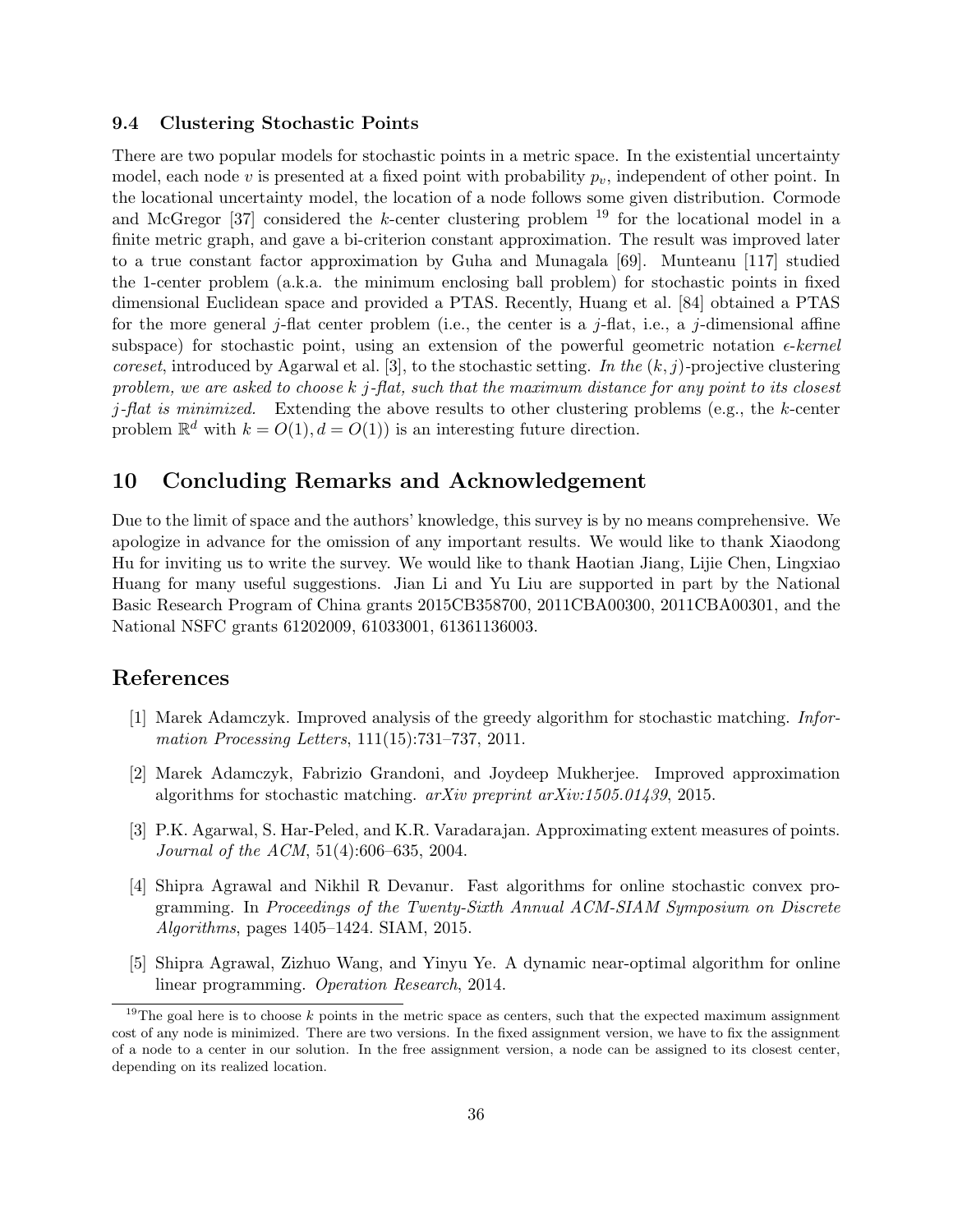- [6] S. Alaei. Bayesian combinatorial auctions: Expanding single buyer mechanisms to many buyers. In FOCS, pages 512–521, 2011.
- [7] Barbara Anthony, Vineet Goyal, Anupam Gupta, and Viswanath Nagarajan. A plant location guide for the unsure: Approximation algorithms for min-max location problems. Mathematics of Operations Research, 35(1):79–101, 2010.
- [8] D. Assaf. Renewal decisions when category life distributions are of phase-type. Mathematics of Operations Research, pages 557–567, 1982.
- [9] D. Assaf and B. Levikson. On optimal replacement policies. Management Science, pages 1304–1312, 1982.
- [10] M. Babaioff, N. Immorlica, and R. Kleinberg. Matroids, secretary problems, and online mechanisms. In SODA, pages 434–443, 2007.
- [11] Bahman Bahmani and Michael Kapralov. Improved bounds for online stochastic matching. In Proceedings of the 18th European Symposium on Algorithms, LNCS 6346, pages 170–181. Springer, 2010.
- [12] Nikhil Bansal, Anupam Gupta, Jian Li, Juli´an Mestre, Viswanath Nagarajan, and Atri Rudra. When lp is the cure for your matching woes: Improved bounds for stochastic matchings. Algorithmica, 63(4):733–762, 2012.
- [13] Nikhil Bansal and Viswanath Nagarajan. On the adaptivity gap of stochastic orienteering. In Integer Programming and Combinatorial Optimization, pages 114–125. Springer, 2014.
- [14] J.F. Bard and J.E. Bennett. Arc reduction and path preference in stochastic acyclic networks. Management Science, 37(2):198–215, 1991.
- [15] Alok Baveja, Amit Chavan, Andrei Nikiforov, Aravind Srinivasan, and Pan Xu. Improved bounds in stochastic matching and optimization. In LIPIcs-Leibniz International Proceedings in Informatics, volume 40. Schloss Dagstuhl-Leibniz-Zentrum fuer Informatik, 2015.
- [16] B.C.Dean, M.X.Goemans, and Jan Vondrák. Approximating the stochastic knapsack problem: the benefit of adaptivity. In Proc. 45th FOCS, 2004.
- [17] Robert E Bechhofer. A single-sample multiple decision procedure for ranking means of normal populations with known variances. The Annals of Mathematical Statistics, pages 16–39, 1954.
- [18] Dimitris Bertsimas and José Niño-Mora. Conservation laws, extended polymatroids and multiarmed bandit problems; a polyhedral approach to indexable systems. Mathematics of Operations Research, 21(2):257–306, 1996.
- [19] Anand Bhalgat. A  $(2 + \epsilon)$ -approximation algorithm for the stochastic knapsack problem. 2012.
- [20] Anand Bhalgat, Ashish Goel, and Sanjeev Khanna. Improved approximation results for stochastic knapsack problems. In *Proceedings of the twenty-second annual ACM-SIAM sym*posium on Discrete Algorithms, pages 1647–1665. SIAM, 2011.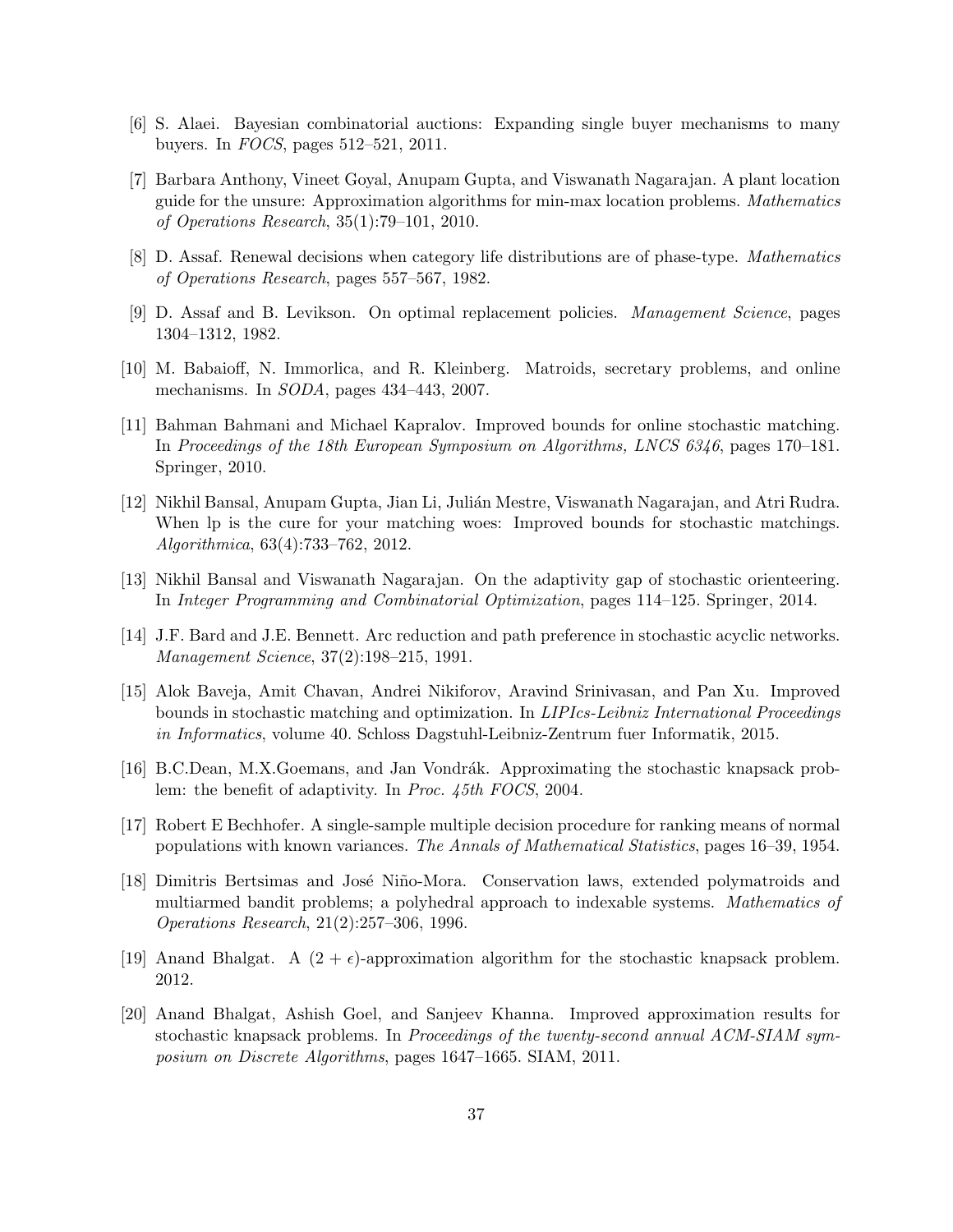- [21] Anand Bhalgat and Sanjeev Khanna. A utility equivalence theorem for concave functions. In Integer Programming and Combinatorial Optimization, pages 126–137. Springer, 2014.
- [22] John R Birge and Francois Louveaux. Introduction to stochastic programming. Springer Science & Business Media, 2011.
- [23] S´ebastien Bubeck and Nicolo Cesa-Bianchi. Regret analysis of stochastic and nonstochastic multi-armed bandit problems. Machine Learning, 5(1):1–122, 2012.
- [24] Sébastien Bubeck, Tengyao Wang, and Nitin Viswanathan. Multiple identifications in multiarmed bandits. arXiv preprint arXiv:1205.3181, 2012.
- [25] Niv Buchbinder, Joseph Seffi Naor, and Roy Schwartz. Simplex partitioning via exponential clocks and the multiway cut problem. In Proceedings of the forty-fifth annual ACM symposium on Theory of computing, pages 535–544. ACM, 2013.
- [26] Jaroslaw Byrka, Fabrizio Grandoni, Thomas Rothvoß, and Laura Sanità. An improved lpbased approximation for steiner tree. In Proceedings of the forty-second ACM symposium on Theory of computing, pages 583–592. ACM, 2010.
- [27] Wei Cao, Jian Li, Yufei Tao, and Zhize Li. On top-k selection in multi-armed bandits and hidden bipartite graphs. In Neural Information Processing Systems, 2015.
- [28] Patricia J Carstensen. Complexity of some parametric integer and network programming problems. Mathematical Programming, 26(1):64–75, 1983.
- [29] Nicolo Cesa-Bianchi and Gábor Lugosi. *Prediction, learning, and games*. Cambridge University Press, 2006.
- [30] S. Chakraborty and O. Lachish. Improved competitive ratio for the matroid secretary problem. In SODA, pages 1702–1712, 2012.
- [31] Moses Charikar, Chandra Chekuri, and Martin Pál. Sampling bounds for stochastic optimization. In Approximation, Randomization and Combinatorial Optimization. Algorithms and Techniques, pages 257–269. Springer, 2005.
- [32] S. Chawla, J.D. Hartline, D.L. Malec, and B. Sivan. Multi-parameter mechanism design and sequential posted pricing. In STOC, pages 311–320. ACM, 2010.
- [33] Chandra Chekuri, Jan Vondrák, and Rico Zenklusen. Submodular function maximization via the multilinear relaxation and contention resolution schemes. SIAM Journal on Computing, 43(6):1831–1879, 2014.
- [34] Lijie Chen and Jian Li. On the optimal sample complexity for best arm identification.  $arXiv$ preprint arXiv:1511.03774, 2015.
- [35] Ning Chen, Nicole Immorlica, Anna R. Karlin, Mohammad Mahdian, and Atri Rudra. Approximating matches made in heaven. In Proceedings of the 36th International Colloquium on Automata, Languages and Programming, LNCS 5555, pages 266–278, 2009.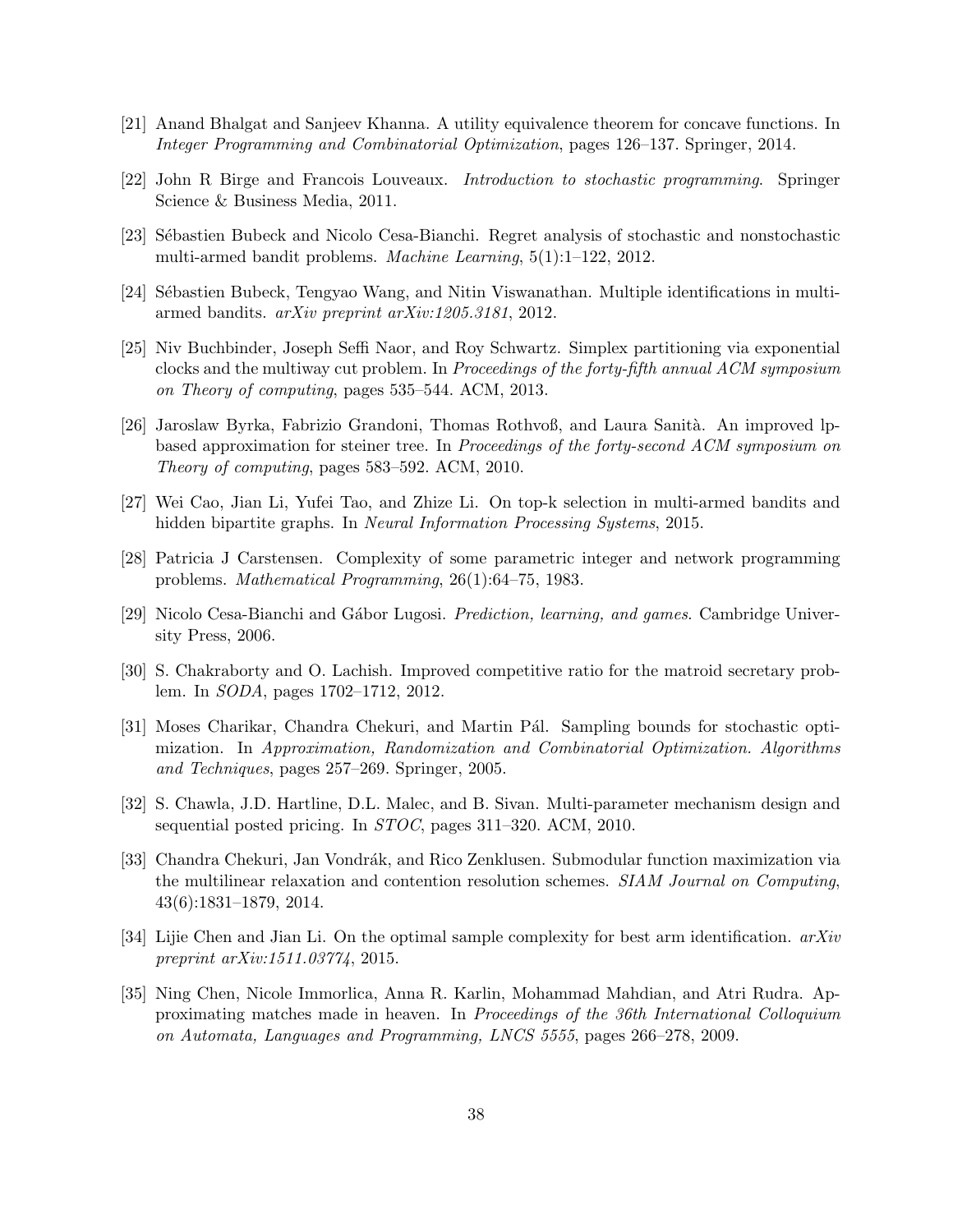- [36] Shouyuan Chen, Tian Lin, Irwin King, Michael R Lyu, and Wei Chen. Combinatorial pure exploration of multi-armed bandits. In Advances in Neural Information Processing Systems, pages 379–387, 2014.
- [37] Graham Cormode and Andrew McGregor. Approximation algorithms for clustering uncertain data. In Proceedings of the twenty-seventh ACM SIGMOD-SIGACT-SIGART symposium on Principles of database systems, pages 191–200. ACM, 2008.
- [38] G.B. Dantzig. Linear programming under uncertainty. Management Science, 1(3):197–206, 1955.
- [39] Constantinos Daskalakis, Anindya De, Ilias Diakonikolas, Ankur Moitra, and Rocco A Servedio. A polynomial-time approximation scheme for fault-tolerant distributed storage. In Proceedings of the Twenty-Fifth Annual ACM-SIAM Symposium on Discrete Algorithms, pages 628–644. SIAM, 2014.
- [40] Brian C Dean, Michel X Goemans, and Jan Vondrák. Adaptivity and approximation for stochastic packing problems. In *Proceedings of the sixteenth annual ACM-SIAM symposium* on Discrete algorithms, pages 395–404. Society for Industrial and Applied Mathematics, 2005.
- [41] Brian C Dean, Michel X Goemans, and Jan Vondrák. Approximating the stochastic knapsack problem: The benefit of adaptivity. Mathematics of Operations Research, 33(4):945–964, 2008.
- [42] C. Derman, G.J. Lieberman, and S.M. Ross. A renewal decision problem. Management Science, pages 554–561, 1978.
- [43] C. Derman and DR Smith. Renewal decision problem-random horizon. Mathematics of Operations Research, pages 225–232, 1979.
- [44] Nikhil R Devanur and Thomas P Hayes. The adwords problem: online keyword matching with budgeted bidders under random permutations. In Proceedings of the 10th ACM conference on Electronic commerce, pages 71–78. ACM, 2009.
- [45] Kedar Dhamdhere, Vineet Goyal, R Ravi, and Mohit Singh. How to pay, come what may: Approximation algorithms for demand-robust covering problems. In Foundations of Computer Science, 2005. FOCS 2005. 46th Annual IEEE Symposium on, pages 367–376. IEEE, 2005.
- [46] Kedar Dhamdhere, R. Ravi, and Mohit Singh. On two-stage stochastic minimum spanning trees. In Proceedings of the 11th International Conference on Integer Programming and Combinatorial Optimization, IPCO'05, pages 321–334, Berlin, Heidelberg, 2005. Springer-Verlag.
- [47] Michael Dinitz and Guy Kortsarz. Matroid secretary for regular and decomposable matroids. SIAM Journal on Computing, 43(5):1807–1830, 2014.
- [48] Richard M Dudley. Real analysis and probability, volume 74. Cambridge University Press, 2002.
- [49] Eugene B Dynkin. The optimum choice of the instant for stopping a markov process. In Soviet Math. Dokl, volume 4, 1963.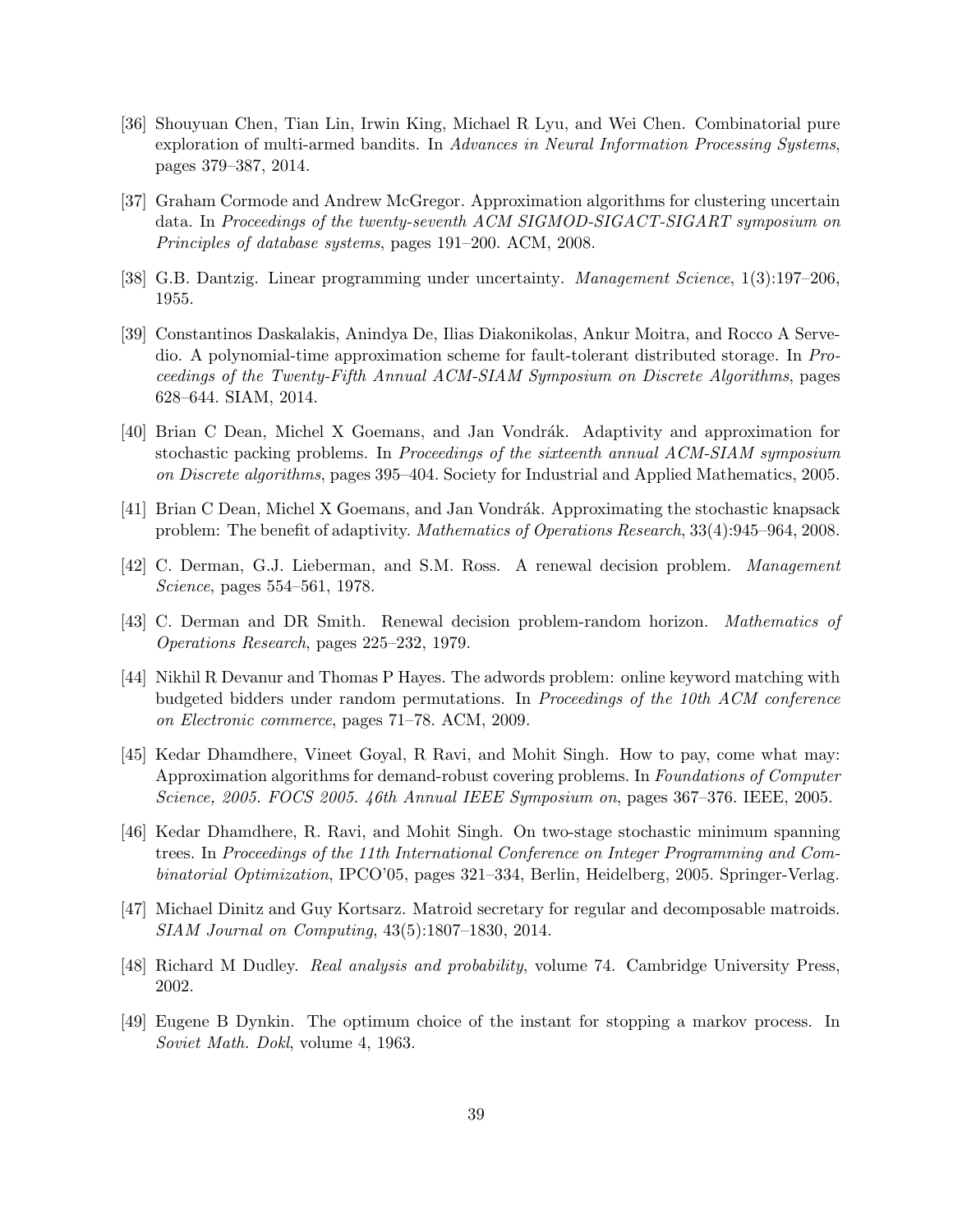- [50] Eyal Even-Dar, Shie Mannor, and Yishay Mansour. Pac bounds for multi-armed bandit and markov decision processes. In Computational Learning Theory, pages 255–270. Springer, 2002.
- [51] Uriel Feige, Kamal Jain, Mohammad Mahdian, and Vahab Mirrokni. Robust combinatorial optimization with exponential scenarios. In Integer Programming and Combinatorial Optimization, pages 439–453. Springer, 2007.
- [52] Jon Feldman, Monika Henzinger, Nitish Korula, Vahab S Mirrokni, and Cliff Stein. Online stochastic packing applied to display ad allocation. In Algorithms–ESA 2010, pages 182–194. Springer, 2010.
- [53] Jon Feldman, Aranyak Mehta, Vahab Mirrokni, and S Muthukrishnan. Online stochastic matching: Beating 1-1/e. In Foundations of Computer Science, 2009. FOCS'09. 50th Annual IEEE Symposium on, pages 117–126. IEEE, 2009.
- [54] Moran Feldman, Ola Svensson, and Rico Zenklusen. A simple o (log log (rank))-competitive algorithm for the matroid secretary problem. In Proceedings of the Twenty-Sixth Annual ACM-SIAM Symposium on Discrete Algorithms, pages 1189–1201. SIAM, 2015.
- [55] Moran Feldman, Ola Svensson, and Rico Zenklusen. Online contention resolution schemes. In SODA, 2016.
- [56] P.C. Fishburn. The foundations of expected utility. Dordrecht: Reidel, 1982.
- [57] Lisa Fleischer, Jochen Könemann, Stefano Leonardi, and Guido Schäfer. Strict cost sharing schemes for steiner forest. SIAM J. Comput., 39(8):3616–3632, October 2010.
- [58] Esther Frostig and Gideon Weiss. Four proofs of gittins multiarmed bandit theorem. Annals of Operations Research, pages 1–39, 1999.
- [59] Victor Gabillon, Mohammad Ghavamzadeh, and Alessandro Lazaric. Best arm identification: A unified approach to fixed budget and fixed confidence. In Advances in Neural Information Processing Systems, pages 3212–3220, 2012.
- [60] Victor Gabillon, Mohammad Ghavamzadeh, Alessandro Lazaric, and Sébastien Bubeck. Multi-bandit best arm identification. In Advances in Neural Information Processing Systems, pages 2222–2230, 2011.
- [61] R. Gandhi, S. Khuller, S. Parthasarathy, and A. Srinivasan. Dependent rounding and its applications to approximation algorithms. Journal of the ACM, 53(3):360, 2006.
- [62] John C Gittins. Bandit processes and dynamic allocation indices. Journal of the Royal Statistical Society. Series B (Methodological), pages 148–177, 1979.
- [63] Ashish Goel and Piotr Indyk. Stochastic load balancing and related problems. In Foundations of Computer Science, 1999. 40th Annual Symposium on, pages 579–586. IEEE, 1999.
- [64] Gagan Goel and Aranyak Mehta. Online budgeted matching in random input models with applications to adwords. In Proceedings of the nineteenth annual  $ACM-SIAM$  symposium on Discrete algorithms, pages 982–991. Society for Industrial and Applied Mathematics, 2008.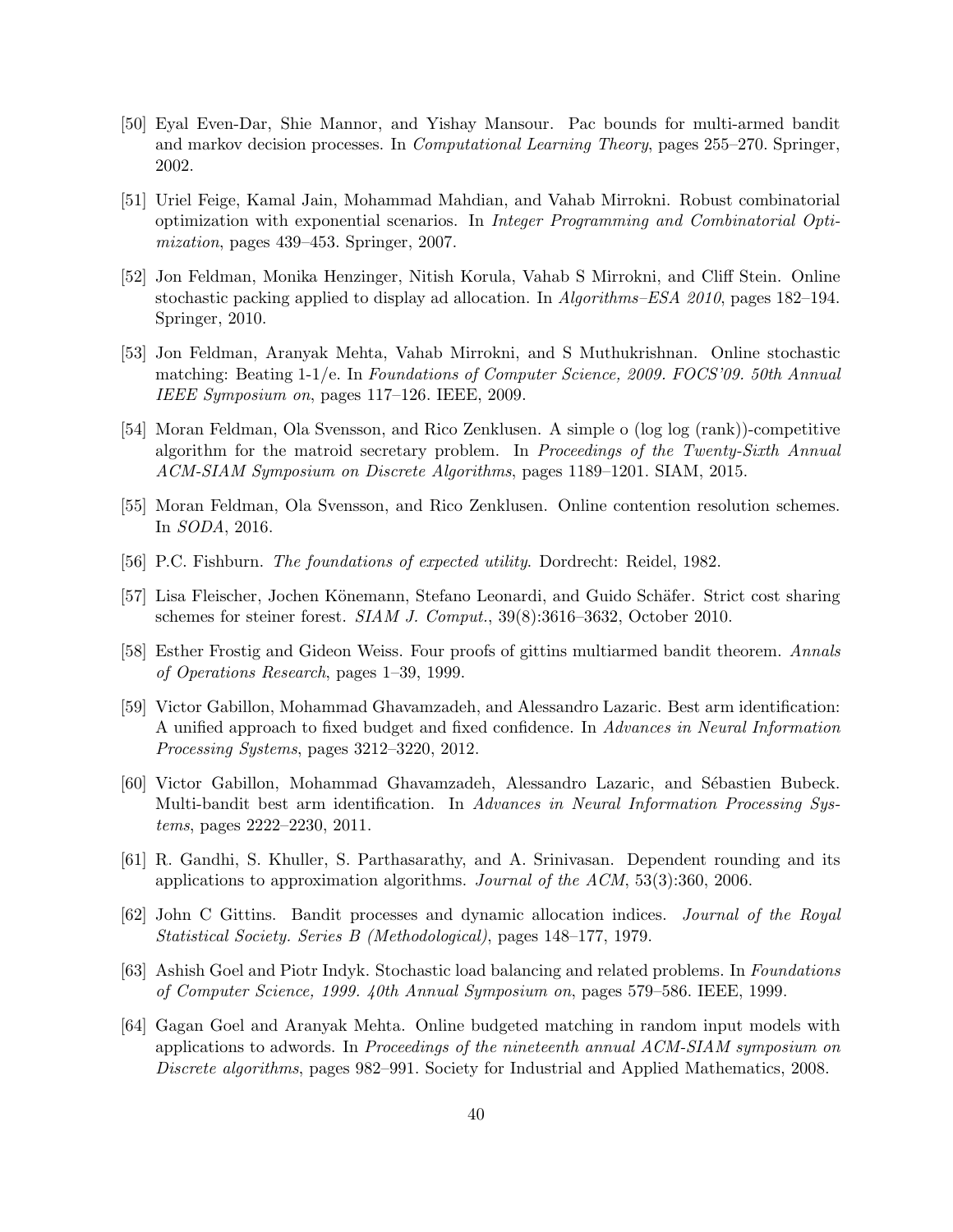- [65] Daniel Golovin, Vineet Goyal, and R Ravi. Pay today for a rainy day: improved approximation algorithms for demand-robust min-cut and shortest path problems. In STACS 2006, pages 206–217. Springer, 2006.
- [66] V. Goyal and R. Ravi. A ptas for the chance-constrained knapsack problem with random item sizes. Operations Research Letters, 38(3):161–164, 2010.
- [67] S. Guha and K. Munagala. Multi-armed bandits with metric switching costs. ICALP, pages 496–507, 2009.
- [68] Sudipto Guha and Kamesh Munagala. Approximation algorithms for partial-information based stochastic control with markovian rewards. In Foundations of Computer Science, 2007. FOCS'07. 48th Annual IEEE Symposium on, 2007.
- [69] Sudipto Guha and Kamesh Munagala. Exceeding expectations and clustering uncertain data. In Proceedings of the twenty-eighth ACM SIGMOD-SIGACT-SIGART symposium on Principles of database systems, pages 269–278. ACM, 2009.
- [70] Sudipto Guha, Kamesh Munagala, and Peng Shi. Approximation algorithms for restless bandit problems. Journal of the ACM (JACM), 58(1):3, 2010.
- [71] A. Gupta, R. Krishnaswamy, M. Molinaro, and R. Ravi. Approximation algorithms for correlated knapsacks and non-martingale bandits. In FOCS, pages 827–836, 2011.
- [72] Anupam Gupta, MohammadTaghi Hajiaghayi, and Amit Kumar. Stochastic steiner tree with non-uniform inflation. In Approximation, Randomization, and Combinatorial Optimization. Algorithms and Techniques, pages 134–148. Springer, 2007.
- [73] Anupam Gupta, Mohammadtaghi Hajiaghayi, and Amit Kumar. Stochastic steiner tree with non-uniform inflation. In Proceedings of the 10th International Workshop on Approximation and the 11th International Workshop on Randomization, and Combinatorial Optimization. Algorithms and Techniques, APPROX '07/RANDOM '07, pages 134–148, Berlin, Heidelberg, 2007. Springer-Verlag.
- [74] Anupam Gupta, Ravishankar Krishnaswamy, Viswanath Nagarajan, and R Ravi. Approximation algorithms for stochastic orienteering. In *Proceedings of the twenty-third annual* ACM-SIAM symposium on Discrete Algorithms, pages 1522–1538. SIAM, 2012.
- [75] Anupam Gupta and Amit Kumar. A constant-factor approximation for stochastic steiner forest. In Proceedings of the forty-first annual ACM symposium on Theory of computing, pages 659–668. ACM, 2009.
- [76] Anupam Gupta and Amit Kumar. Greedy algorithms for steiner forest. In Proceedings of the Forty-Seventh Annual ACM on Symposium on Theory of Computing, STOC '15, pages 871–878, New York, NY, USA, 2015. ACM.
- [77] Anupam Gupta and Marco Molinaro. How experts can solve lps online. In Algorithms-ESA 2014, pages 517–529. Springer, 2014.
- [78] Anupam Gupta and Viswanath Nagarajan. A stochastic probing problem with applications. In Integer Programming and Combinatorial Optimization, pages 205–216. Springer, 2013.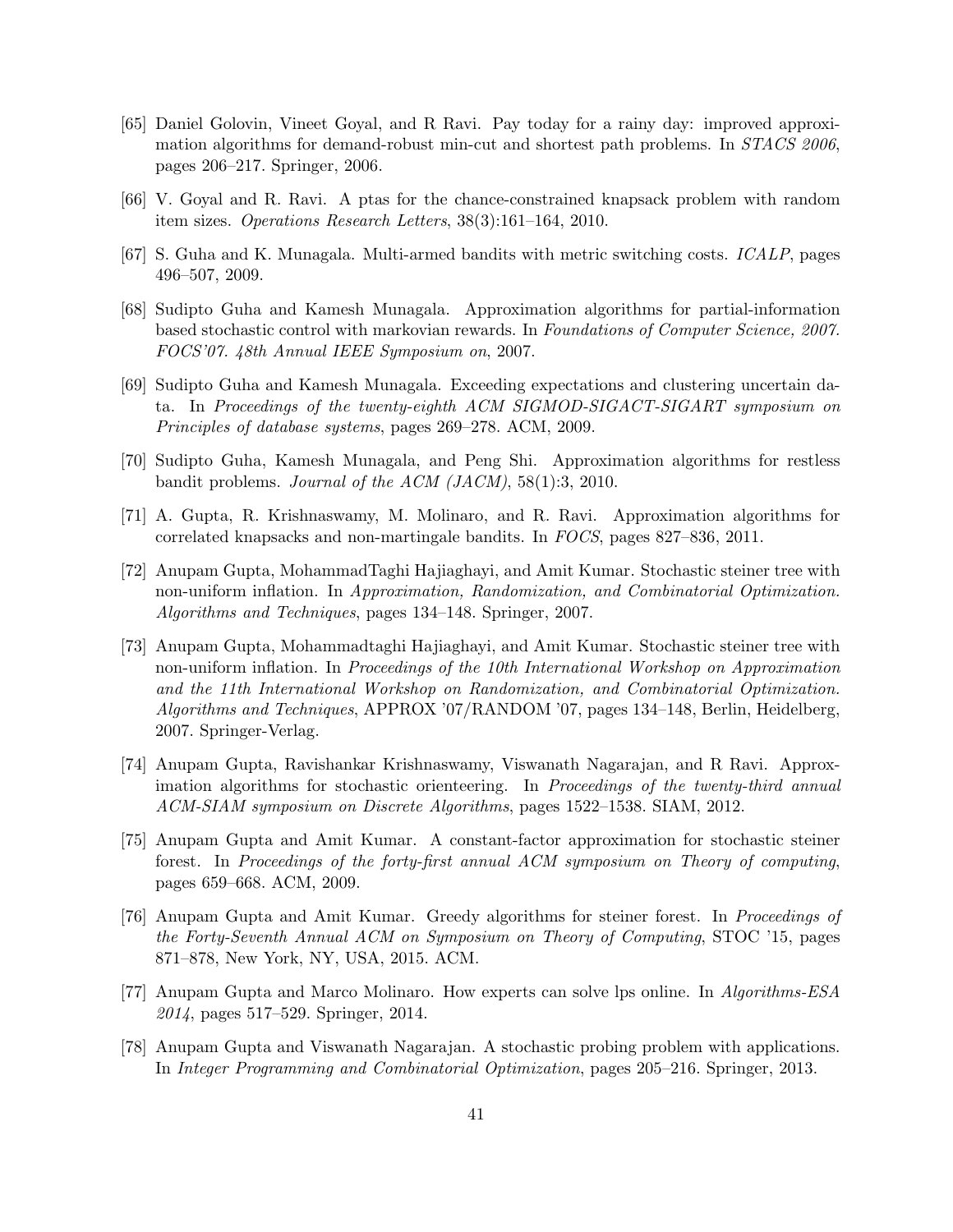- [79] Anupam Gupta, Viswanath Nagarajan, and R Ravi. Thresholded covering algorithms for robust and max–min optimization. Mathematical Programming, 146(1-2):583–615, 2014.
- [80] Anupam Gupta, Martin Pál, R Ravi, and Amitabh Sinha. Boosted sampling: approximation algorithms for stochastic optimization. In Proceedings of the thirty-sixth annual ACM symposium on Theory of computing, pages 417–426. ACM, 2004.
- [81] Anupam Gupta, Martin Pál, R. Ravi, and Amitabh Sinha. Sampling and cost-sharing: Approximation algorithms for stochastic optimization problems. SIAM J. Comput., 40(5):1361– 1401, September 2011.
- [82] Mohammad T Hajiaghayi, Robert Kleinberg, and Tom Leighton. Improved lower and upper bounds for universal tsp in planar metrics. In Proceedings of the seventeenth annual ACM-SIAM symposium on Discrete algorithm, pages 649–658. Society for Industrial and Applied Mathematics, 2006.
- [83] M.T. Hajiaghayi, R. Kleinberg, and T. Sandholm. Automated online mechanism design and prophet inequalities. In National Conference on Artificial Intelligence, volume 22, page 58, 2007.
- [84] Lingxiao Huang, Jian Li, Jeff M Phillips, and Haitao Wang.  $\epsilon$ -kernel coresets for stochastic points. arXiv preprint arXiv:1411.0194, 2014.
- [85] S. Im and Y. Wang. Secretary problems: Laminar matroid and interval scheduling. In SODA, pages 1265–1274, 2011.
- [86] Nicole Immorlica, David Karger, Maria Minkoff, and Vahab S Mirrokni. On the costs and benefits of procrastination: approximation algorithms for stochastic combinatorial optimization problems. In Proceedings of the fifteenth annual ACM-SIAM symposium on Discrete algorithms, pages 691–700. Society for Industrial and Applied Mathematics, 2004.
- [87] Patrick Jaillet and Xin Lu. Online stochastic matching: New algorithms with better bounds. Mathematics of Operations Research, 39(3):624–646, 2013.
- [88] Kevin Jamieson, Matthew Malloy, Robert Nowak, and Sébastien Bubeck. lil'ucb: An optimal exploration algorithm for multi-armed bandits. COLT, 2014.
- [89] Lujun Jia, Guolong Lin, Guevara Noubir, Rajmohan Rajaraman, and Ravi Sundaram. Universal approximations for tsp, steiner tree, and set cover. In Proceedings of the thirty-seventh annual ACM symposium on Theory of computing, pages 386–395. ACM, 2005.
- [90] Shivaram Kalyanakrishnan and Peter Stone. Efficient selection of multiple bandit arms: Theory and practice. In Proceedings of the 27th International Conference on Machine Learning  $(ICML-10)$ , pages 511–518, 2010.
- [91] Shivaram Kalyanakrishnan, Ambuj Tewari, Peter Auer, and Peter Stone. Pac subset selection in stochastic multi-armed bandits. In Proceedings of the 29th International Conference on Machine Learning (ICML-12), pages 655–662, 2012.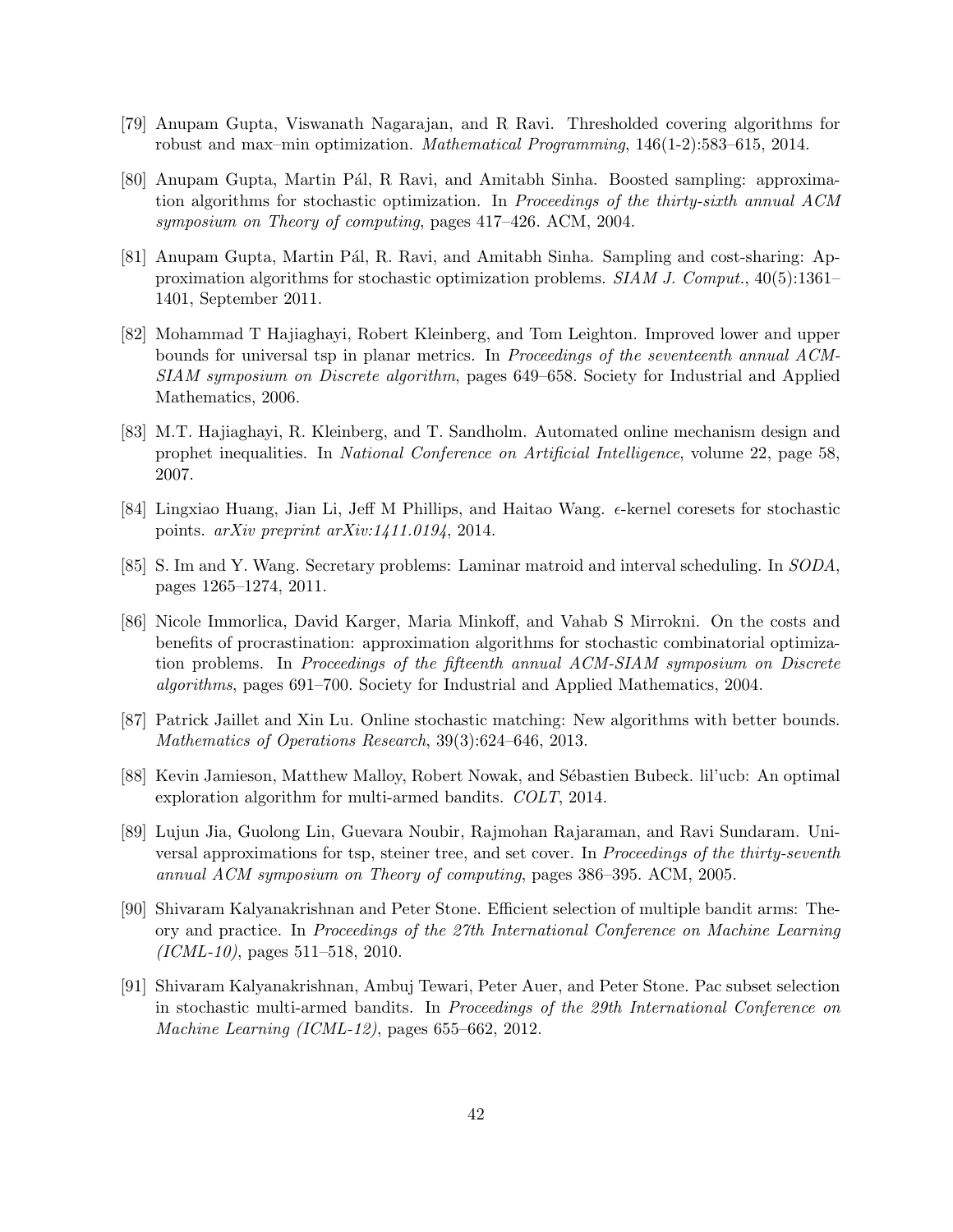- [92] Chinmay Karande, Aranyak Mehta, and Pushkar Tripathi. Online bipartite matching with unknown distributions. In Proceedings of the forty-third annual  $ACM$  symposium on Theory of computing, pages 587–596. ACM, 2011.
- [93] DR Karget and Maria Minkoff. Building steiner trees with incomplete global knowledge. In Foundations of Computer Science, 2000. Proceedings. 41st Annual Symposium on, pages 613–623. IEEE, 2000.
- [94] Zohar Karnin, Tomer Koren, and Oren Somekh. Almost optimal exploration in multi-armed bandits. In Proceedings of the 30th International Conference on Machine Learning (ICML-13), pages 1238–1246, 2013.
- [95] Richard M Karp, Umesh V Vazirani, and Vijay V Vazirani. An optimal algorithm for on-line bipartite matching. In Proceedings of the twenty-second annual ACM symposium on Theory of computing, pages 352–358. ACM, 1990.
- [96] Emilie Kaufmann, Olivier Cappé, and Aurélien Garivier. On the complexity of best arm identification in multi-armed bandit models. arXiv preprint arXiv:1407.4443, 2014.
- [97] Emilie Kaufmann and Shivaram Kalyanakrishnan. Information complexity in bandit subset selection. In Conference on Learning Theory, pages 228–251, 2013.
- [98] Thomas Kesselheim, Andreas Tönnis, Klaus Radke, and Berthold Vöcking. Primal beats dual on online packing lps in the random-order model. In Proceedings of the 46th Annual ACM Symposium on Theory of Computing, pages 303–312. ACM, 2014.
- [99] Rohit Khandekar, Guy Kortsarz, Vahab Mirrokni, and Mohammad R Salavatipour. Twostage robust network design with exponential scenarios. Algorithmica, 65(2):391–408, 2013.
- [100] Jon Kleinberg, Yuval Rabani, and Eva Tardos. Allocating bandwidth for bursty connections. ´ SIAM Journal on Computing, 30(1):191–217, 2000.
- [101] R. Kleinberg and S.M. Weinberg. Matroid prophet inequalities. In STOC, pages 123–136, 2012.
- [102] Robert Kleinberg. A multiple-choice secretary algorithm with applications to online auctions. In Proceedings of the sixteenth annual ACM-SIAM symposium on Discrete algorithms, pages 630–631. Society for Industrial and Applied Mathematics, 2005.
- [103] Ulrich Krengel and Louis Sucheston. On semiamarts, amarts and processes with finite value. Advances in Prob, 4:197–266, 1978.
- [104] Oded Lachish. O (log log rank) competitive ratio for the matroid secretary problem. In Foundations of Computer Science (FOCS), 2014 IEEE 55th Annual Symposium on, pages 326–335. IEEE, 2014.
- [105] L. Le Cam. An approximation theorem for the poisson binomial distribution. Pacific Journal of Mathematics, 10(4):1181–1197, 1960.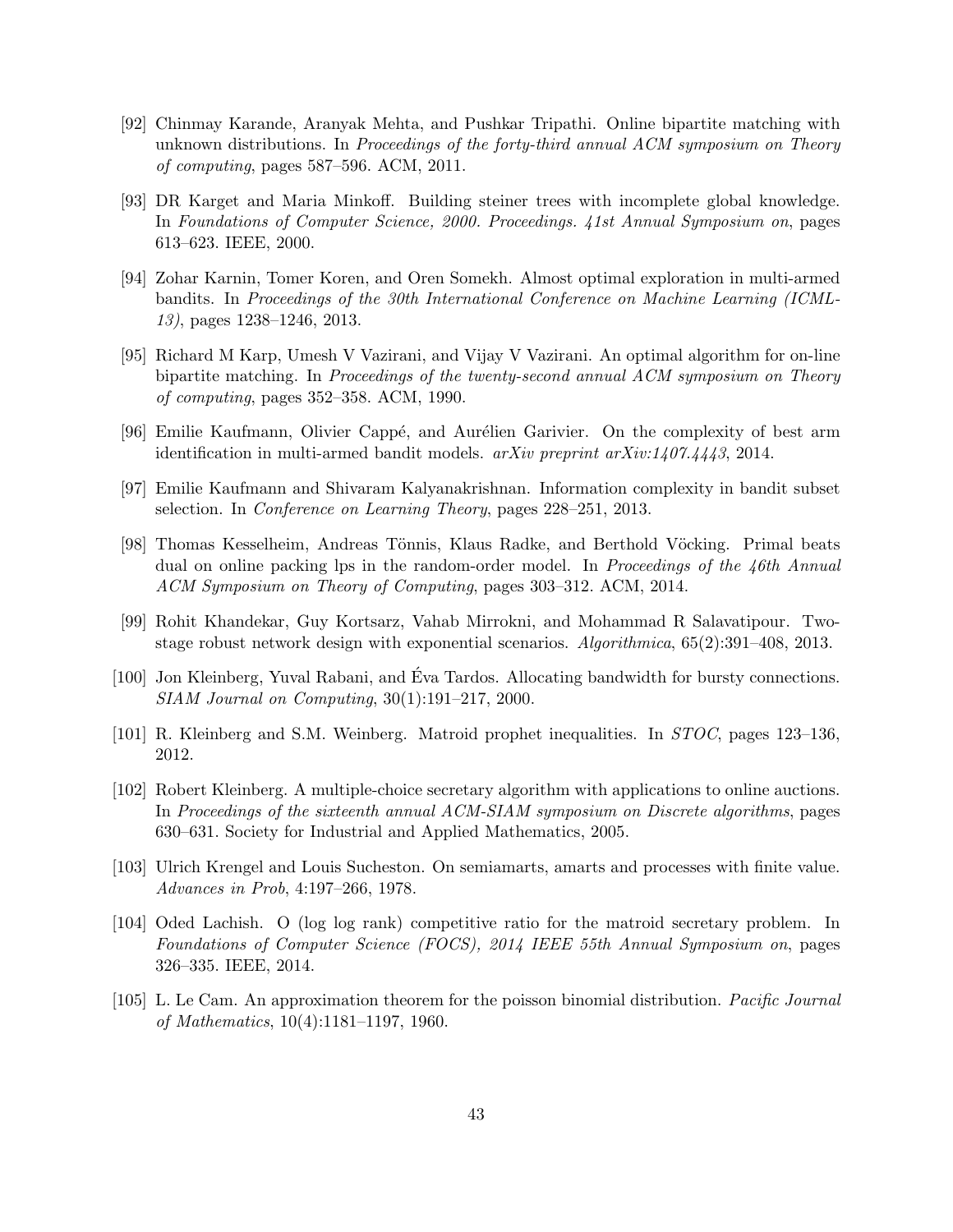- [106] Jian Li and Amol Deshpande. Maximizing expected utility for stochastic combinatorial optimization problems. In Foundations of Computer Science (FOCS), 2011 IEEE 52nd Annual Symposium on, pages 797–806. IEEE, 2011.
- [107] Jian Li and Tianlin Shi. A fully polynomial-time approximation scheme for approximating a sum of random variables. Operations Research Letters, 42(3):197–202, 2014.
- [108] Jian Li and Wen Yuan. Stochastic combinatirial optimization via poisson approximation. In Proceedings of the forty-fifth annual ACM symposium on Theory of computing, 2013.
- [109] R.P. Loui. Optimal paths in graphs with stochastic or multidimensional weights. Communications of the ACM, 26(9):670–676, 1983.
- [110] Will Ma. Improvements and generalizations of stochastic knapsack and multi-armed bandit approximation algorithms. In Proceedings of the Twenty-Fifth Annual ACM-SIAM Symposium on Discrete Algorithms, pages 1154–1163. SIAM, 2014.
- [111] Mohammad Mahdian and Qiqi Yan. Online bipartite matching with random arrivals: an approach based on strongly factor-revealing lps. In Proceedings of the forty-third annual ACM symposium on Theory of computing, pages 597–606. ACM, 2011.
- [112] Shie Mannor and John N Tsitsiklis. The sample complexity of exploration in the multi-armed bandit problem. The Journal of Machine Learning Research, 5:623–648, 2004.
- [113] Vahideh H. Manshadi, Shayan Oveis Gharan, and Amin Saberi. Online stochastic matching: Online actions based on offline statistics. In Proceedings of the 22th Annual ACM-SIAM Symposium on Discrete Algorithms, 2011.
- [114] Aranyak Mehta and Debmalya Panigrahi. Online matching with stochastic rewards. In Foundations of Computer Science (FOCS), 2012 IEEE 53rd Annual Symposium on, pages 728–737. IEEE, 2012.
- [115] Aranyak Mehta, Amin Saberi, Umesh Vazirani, and Vijay Vazirani. Adwords and generalized online matching. Journal of the ACM (JACM), 54(5):22, 2007.
- [116] Aranyak Mehta, Bo Waggoner, and Morteza Zadimoghaddam. Online stochastic matching with unequal probabilities. In Proceedings of the Twenty-Sixth Annual ACM-SIAM Symposium on Discrete Algorithms, pages 1388–1404. SIAM, 2015.
- [117] Alexander Munteanu, Christian Sohler, and Dan Feldman. Smallest enclosing ball for probabilistic data. In Proceedings of the thirtieth annual symposium on Computational geometry, page 214. ACM, 2014.
- [118] E. Nikolova. Approximation Algorithms for Reliable Stochastic Combinatorial Optimization. APPROX, pages 338–351, 2010.
- [119] Evdokia Nikolova, Jonathan A Kelner, Matthew Brand, and Michael Mitzenmacher. Stochastic shortest paths via quasi-convex maximization. In *Algorithms–ESA 2006*, pages 552–563. Springer, 2006.